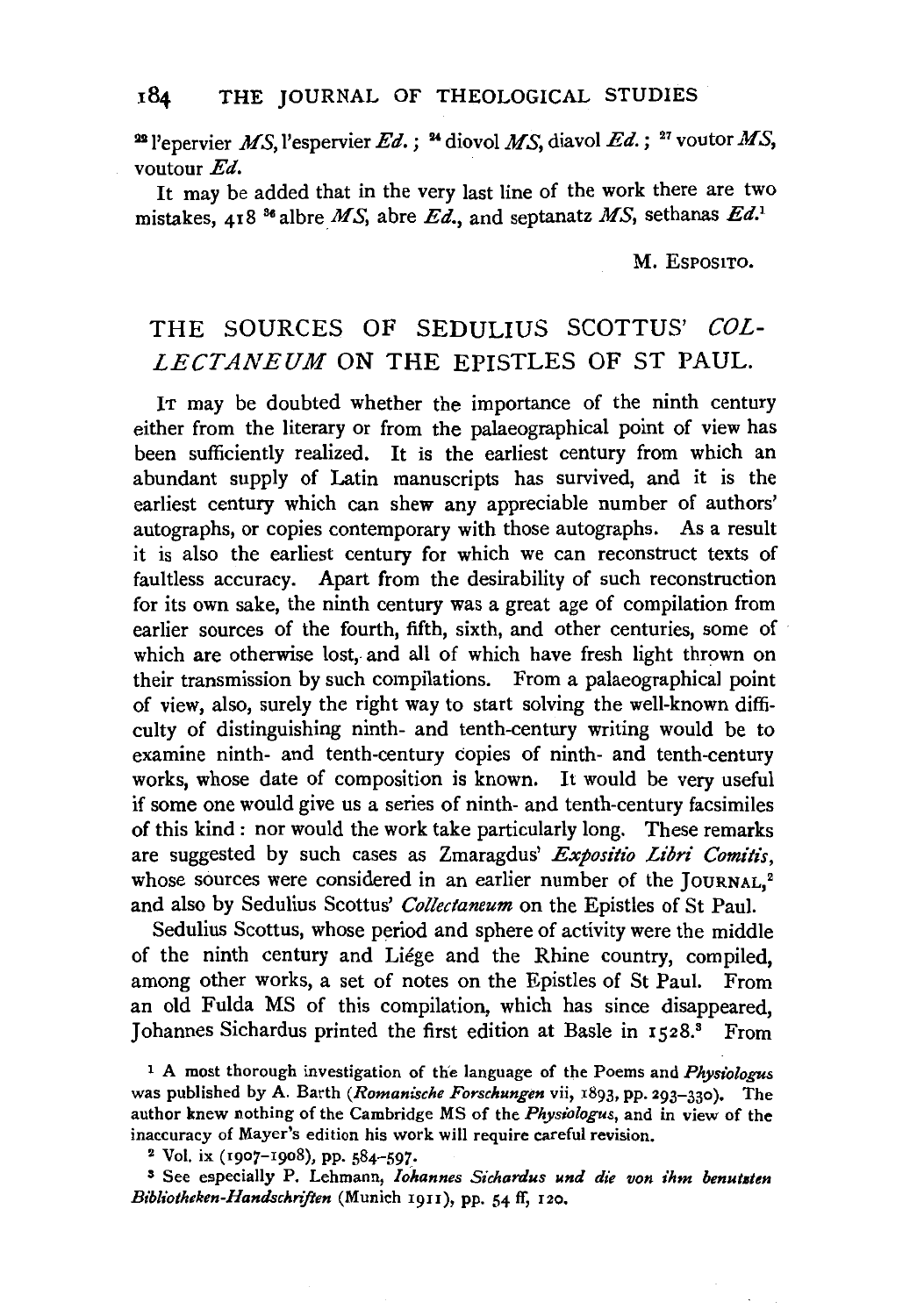this edition later editions shew little appreciable variation, and nothing has been done to remove the grave defects of all printed editions except what has been accomplished by Prof. Hellmann in his *Sedulius Scottus.*<sup>1</sup> He, following his master Traube, called attention to five surviving manuscripts of the *Collectaneum in epistolas Pauli*,<sup>2</sup> and classified them. As in his view the Ziirich (Rheinau) and Bamberg manuscripts are the most important, I collated all the Pelagian extracts in these in 1913. I also collated Migne's reprint 8 with the *edi'tio princeps.* At the same time I copied all the marginal symbols indicating .authors used, both in these MSS and also in the two fragmentary manuscripts at Munich.<sup>4</sup> The materials thus acquired form the basis of the information now given. For the convenience of the printer the horizontal lines over the abbreviations are here omitted. Where two abbreviations are given, the first is that in the Bamberg MS, the second that in the Zürich MS.

PAGE

- gC *Prima itaque* ORIG OR
- nB *Serous Clzristi Iesu* AMB AM *Seruum autem Christi ORIG OR*
- nD *Ideo utrumque* AMB AM *Vocatus apostolus* PILAG PEL
- 12 A *Hoc nomen quod* ORIG OR  $A_{\pi\sigma\sigma\tau\sigma\lambda}$ os IS *Apostolus autem* AM
- 12 B Aliter: Segregatus PILAG PEL *Segregatus didtur* ORIG OR
- 12 c *Unum atque idem* ORIG *Omnia mea* AM *Quod ante* AMB *Consummabo super* ORIG *Dominus inquit* OR (eras.)
- 12 D *Utrum simpliciter* ORIG OR

IJ A *Hoc ad laudem* AM *nemo enim rem* AMB Totus hic locus PILG *Hoc ad cumulum* AM

<sup>1</sup> Munich 1906, pp. 190-194 especially.<br><sup>2</sup> Such is the title at the end of the oldest (Rheinau) MS.<br><sup>3</sup> P. L. ciii, whose columns and divisions are here referred to.

<sup>4</sup> The Freising MS (now Clm. 6238) contains portions at least of I Cor., 2 Cor., Eph., Col., 1 Tim., 2 Tim., Tit.: Hellmann's statement (op. cit. p. 191) is inexact. The Oberaltaich MS (now Clm. 9545) contains portions at least of Rom., I Cor., some of them apparently in duplicate.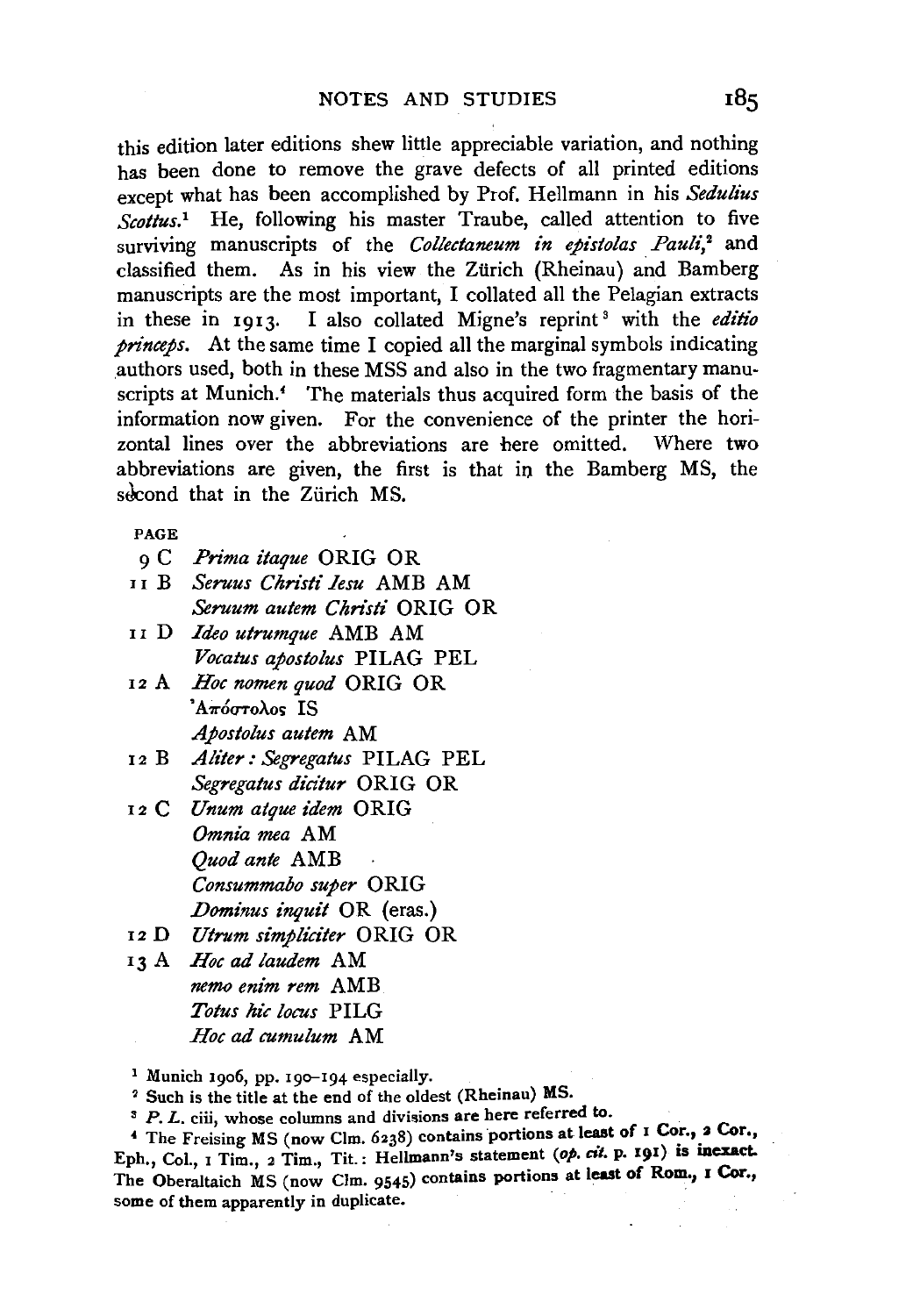- 13 B *Sanctae autem Scripturae* AMB *De jilio suo. Multi filii* PILAG PEL Factus est. Non dicit genitus AG AVG *et aliud est non permixtione* NTO (in ligature)  $13<sup>C</sup>$ *Nec intelligunt ideo carnem* AG AVG
- 13 D Recte quippe Filius Dei AG AVG *quid enim praedestinaretur* ECLIPSIS 1 *Destinatur ille qui est<sup>2</sup>* ORIG OR
- *Quare non dixit, praepositus* HIER *Inter praedestinationem autem* H *Qui praedestinatus est Fil£us* A VG *Tanquam de alio supra* A VG EX LIB DE TRIN
- Ut *prae omnibus* PILG
- *Sanctijicationi's uero spiritus* ORIG OR *Ideo non dixit ex* AMB AM *Mortuorum Iesu Chn.sti* PILAG PEL *Apostolus uero ad AITOTHC quia et ipse Chn.stus* ORIG
- 14 D *Mz"ssos ergo apostolos dicit* AMB AM *uerum etiam omnibus genti'bus* HYPERBATON Hoc est, uice nominis PILAG PEŁ *Quia sci'lii:et donum* AMB AM *Item, in quibus estis* P PEL
- *Gratiam et pacem cum his* AMB AM  $15A$
- 15 B pax uero quia AITIOAOFIA *Bene gratiam et pacem conectit* ISID H *Chn"stum autem Dominum* AMB AM Gratia dicta est ab AVG *Finita praefatione ante omnia* AMB AM
- 15 C *Natura deus omnium est* PEL *Prima uox incipit a* ORIG OR *non enim potest Deum* L
- 16 A *Blandientis affectus est* H *Obseruandum sane est* ORIG OR
- r6 B *In spiritu meo, inquit* AM *sed in spin·tu meo, id est* AMB *Quod sine intermissione mentionem* B
- 16 c *Id est, aliqua causa* AMB AM
- 16 D *Vziieamus autem quod dicit* ORIG OR

1 Such notes as these, though not indicative of authorities, are given here for the sake of completeness. 2 These words are preceded in the Bamberg MS by *Item origem's dicit.*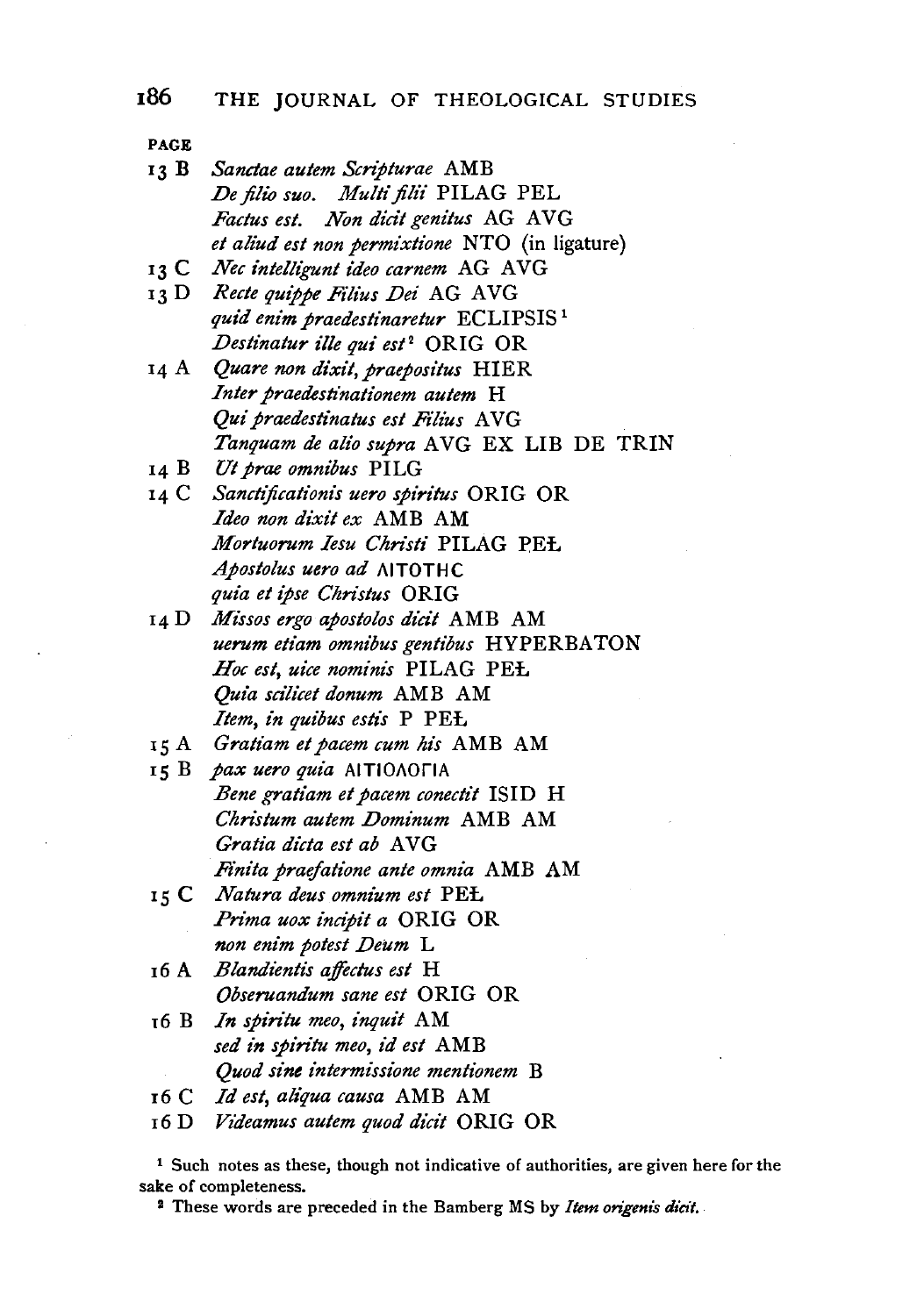| PAGE  |                                                                                            |
|-------|--------------------------------------------------------------------------------------------|
|       | Haec enim tria esse *                                                                      |
| 17 A  | Puto quod etiam hoc OR                                                                     |
|       | Denique et Balaam iter ORIG                                                                |
|       | Quid est ut <sup>1</sup> cum scriptis AMB AM                                               |
| 17 B  | Haec confirmatio tres personas NOT (in monogram)                                           |
|       | Hoc est ut per communem ORIG OR                                                            |
|       | uidetur indicare esse aliquid N                                                            |
| 17 C  | Est quidem hyperbaton in hoc loco ORIG OR                                                  |
|       | 17 D quia saepe proposui uenire ANOPWITOITAOON AIKANIKON                                   |
| 18 A  | Ideo quia Dominus sciebat AM                                                               |
|       | Unde uelut multarum diuitiarum ORIG                                                        |
|       | Verum hos omnes fructus OR                                                                 |
| 18 B  | Exemplo ceterarum gentium AMB                                                              |
|       | De Iudaeis autem tacuit PILAG                                                              |
|       | subauditur, habeo PEL                                                                      |
|       | Requirendum est quomodo ORIG OR                                                            |
|       | 18 C Hoc est sicut quidam doctores AMB                                                     |
|       | <i>Nulla maior uirtus est</i> PEL                                                          |
|       | Definiens ergo quid sit PILAG                                                              |
|       | pronuntiat OR                                                                              |
| 18 D  | Quod autem dixit quod uirtus ORIG                                                          |
|       | quod sit aliqua uirtus dei *                                                               |
|       | Iustitia enim dei reuelatur AM                                                             |
| 19 A  | The only place where 'Pil' is named in the printed text.<br>In                             |
|       | the Rheinau MS PIŁ was written, IŁ being afterwards                                        |
|       | erased: in the Bamberg MS the name is written out                                          |
|       | 'pelagium'. The margins have respectively PEŁ and                                          |
|       | PILAG                                                                                      |
|       | ideo autem ex et NOT (in monogram)                                                         |
|       | Iustitia dei in euangelio reuelatur ORIG OR                                                |
| 19 B  | nam alterum sine altero integritatem INPMASP                                               |
|       | uerborum quibus nunc credimus AVG                                                          |
|       | Quare non homo uel uir H                                                                   |
|       | 19 C Sicut in illo qui credit AMB AM                                                       |
|       | Auctoritas celsitudinis hoc loco AVG                                                       |
|       | Ira dei uidetur interdum ORIG OR                                                           |
| 19 D. | Id est Iudaeorum et gentium N                                                              |
|       | Impietas in deum peccare ORIG OR                                                           |
|       | nam ueritatem nominis dei PEL                                                              |
|       | Notitia dei manifesta est AMB AM                                                           |
|       |                                                                                            |
|       | <sup>1</sup> Such is the reading of the MSS, not quod. The old editors shied at this idiom |
|       | (Study of Ambst, p. $72$ ).                                                                |
|       |                                                                                            |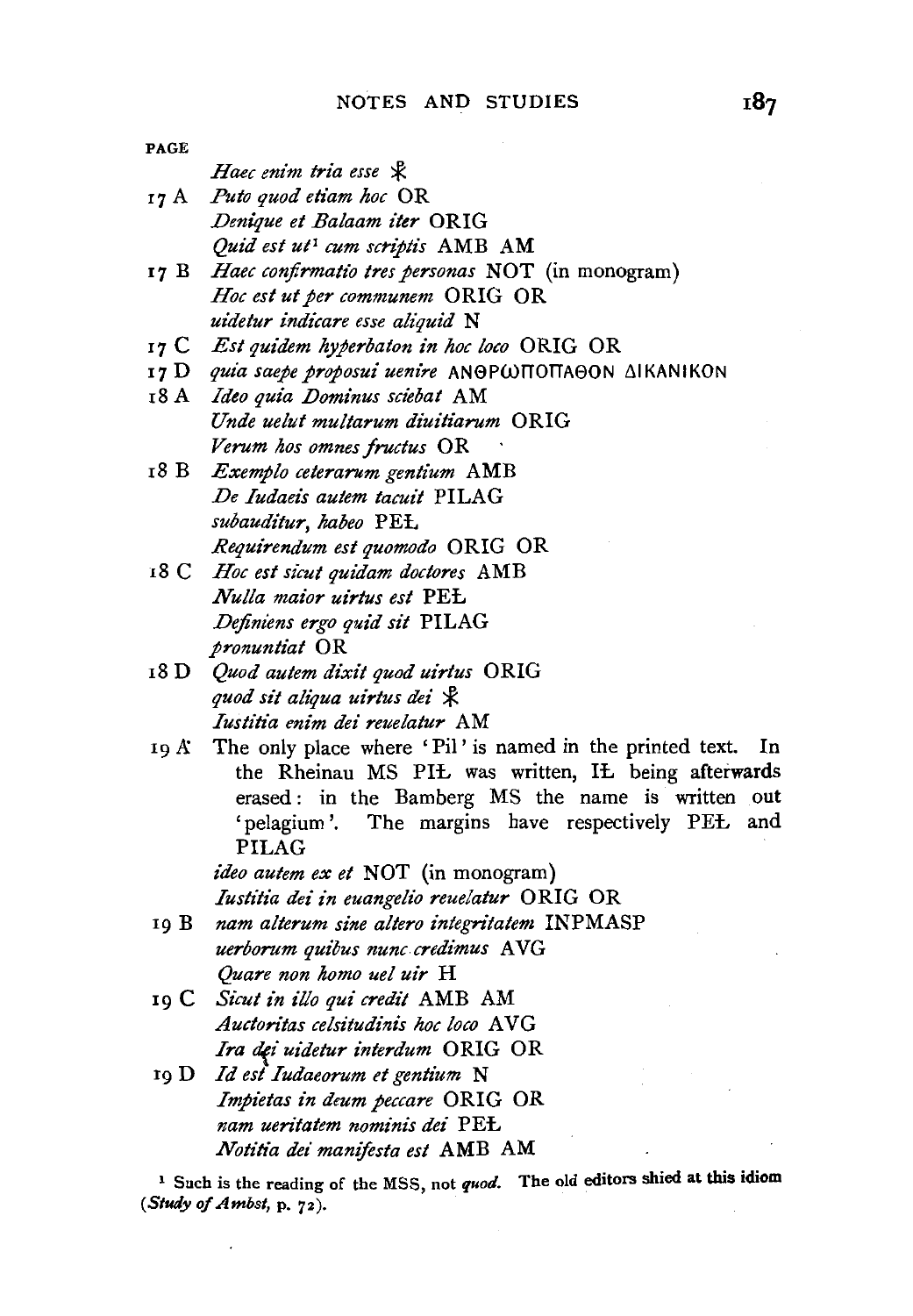PAGE *Id est quod cognosci* ORIG OR 2oA *Ostendens esse aliquid dei quod notum sit* OR 1 *.Deus enim illi's manifestauit. .ld est* AMB *Hoc est mysteri'a obscura* AM *Sciendum est quod hic ORIG OR* 20 B *diuinitas est qua replet uniuersa* PILAG *Pro eo quod tales facti sunt* PEL *Sed euanuerunt in cogitati'onibus suis* ORIG *quasi qui inuenissent quo modo* PILAG PEŁ *Quamuis ad omnes homines quibus* ORIG OR 20 c *Primi enim Babylonii deum* AMB AM N 2oD *id est, ut aquila Ioui's* ORIG OR *Tradere hoc est permittere* AM Per hoc quod deserunt traduntur OR *.Item Augustinus in libro* A VG 2IA *Sicut impetus aquae sic cor* A VG 21 B *Quae est in turpibus mysterii's* PILAG PEL *dederunt his qui non sunt di AVG* 21 c *Id est, non solum dilexerunt* PILAG PEL *Aliam dare Satanas* AMB AM *Quia effrenata libido* PEL 21 D *Oportuisse non est ueritus* A VG *Non nesci'erunt sed minime* PELAG PEL *Tradidit illos deus in sensum* PILAG *.Deus neminem tradit, sed relinquit* GG 22 A *Ioannes Metropolitanus haec dicit* IHO IOH *Impudicitia est peccatum publicum* ·p· PEŁ *Auaritia dicta est quasi ab auro* IHO IOH *Contentio est, ubi non ratione aliquid* PILAG PEL 22 B 22 c *Tertio inuenimus ab apostolo positum* ORIG OR *Secundae traditionis causam* f 23 B In his autem tribus universas **p** 23 C Sunt quidam qui se reos AMB AM 24 A *Illud est quod in hoc loco*  $\mathcal{R}$  (eras.) OR *Sunt eni'm quaedam quae* AM (eras.) 24 B Diuitiae bonitatis dei quibus ORIG OR *.Diuiti'as bonita/is ille agnoscere* ORIG *quanta in terns mala cottidie* L <sup>2</sup> *Sustentatio uero uellonganimi'tas* TH (in monogram) 24 C *Impunitatem sperans peccatorum* AMB AM

<sup>1</sup> This is in the Oberaltaich MS (Clm. 9545).

2 In the Oberaltaich MS.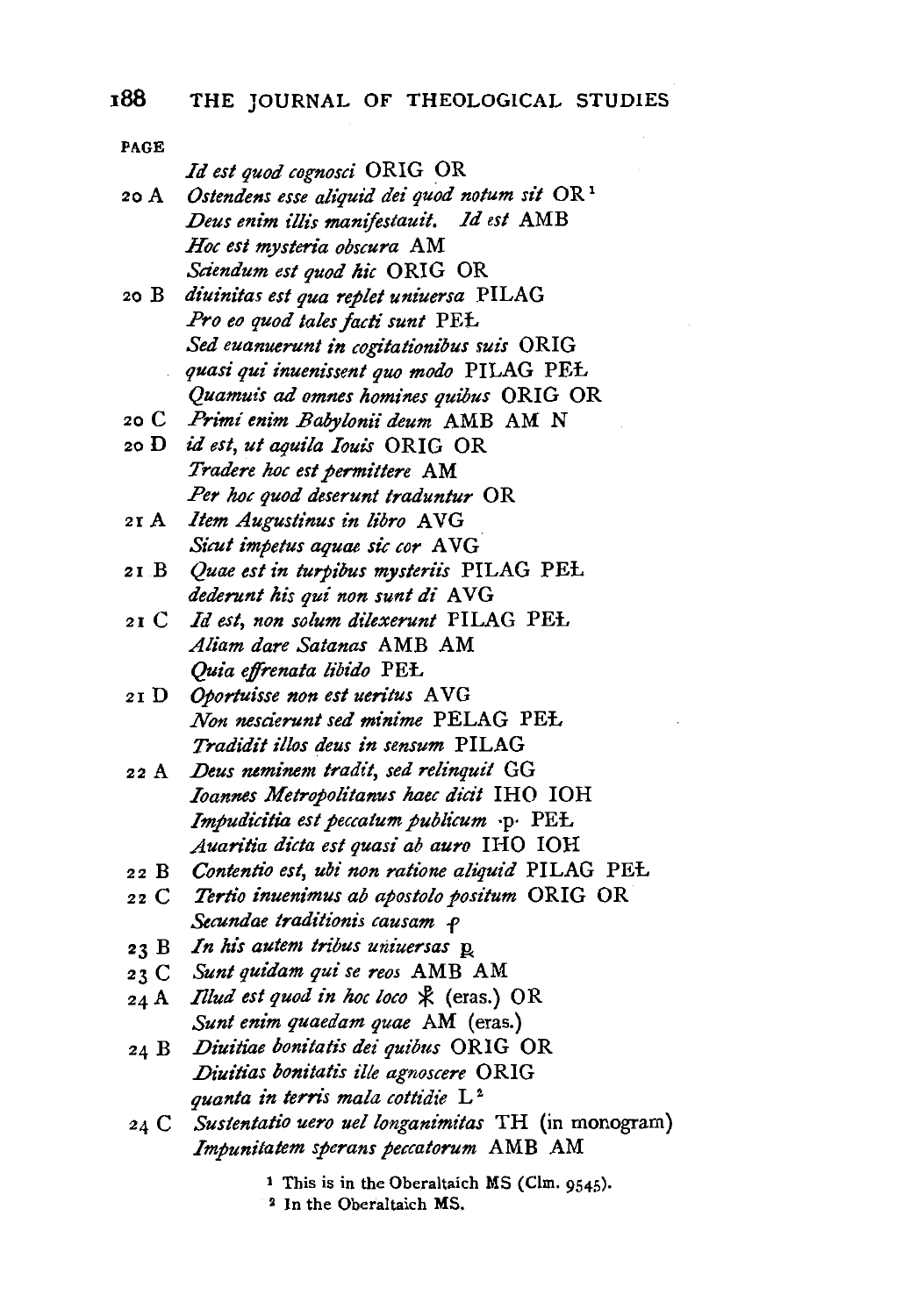| PAGE |                                                            |
|------|------------------------------------------------------------|
|      | Cor durum in scripturis dici uidetur ORIG OR               |
|      | Huius uerbi in scripturis p                                |
| 24 D | Crassitudo uero cordis est ORIG OR                         |
| 25 A | Boni operis merces per PILAG PEŁ                           |
|      | patientiam autem boni operis OR                            |
|      | Decus formae qua sancti PEŁ                                |
| 25 B | In diuinis scripturis aegritudines ORIG OR                 |
|      | Contentio animae intelligenda L                            |
|      | Id est doctrinae euangelicae OR                            |
| 25 C | Hoc est, idololatriae ORIG                                 |
|      | Hic contraria superioribus PILAG                           |
| 25 D | Sciendum est quod triplex diuisio ORIG OR                  |
|      | Nam ueri Christiani PH or PN (in monogram)                 |
|      | 26 A <i>hic etiam si uitam</i> $\mathcal{R}$ (faint)       |
|      | 26 B Semper Iudaeum anteponit AMB AM                       |
|      | Graecum quoque subiunxit Be                                |
|      | Ira est non ei qui iudicat AMB AM                          |
| 26 C | Requirendum est utrum de sola ORIG OR                      |
|      | 26 D Hi peribunt et iudicabuntur PEŁ                       |
|      | 27 A Certum est quod gentes ORIG                           |
| 27 B | Sciendum est autem rationalem AMB AM                       |
| 27 C | nam participia praesentis temporis $N$ or $H(?)$           |
|      | Duae cogitationes in homine se AMB AM                      |
|      | Rectum iudicium dei quis dubitet ORIG OR                   |
| 28 A | Hinc conuertitur ad Iudaeos PILAG PEŁ                      |
|      | Notandum est quod non dixit ORIG                           |
| 28 B | Id est, securus es in lege PILAG PEŁ                       |
| 28 C | Et qui praedicas non furandum ORIG OR                      |
|      | Moecharis. Non est autem una PEL                           |
| 28 D | Tam graue adulterium committis ORIG OR                     |
|      | et credat, sacrilegium committit PILAG                     |
| 29 A | Sacrilegium est quod proprie PEŁ                           |
|      | Per istos ergo tales qui ORIG OR                           |
|      | Nomen enim dei per uos blasphematur AMB AM                 |
| 29 B | Sicut scriptum est. Praeposterato PILAG PEŁ                |
|      | Sciendum est haec apostolum ORIG                           |
| 29 C | qui dicis non moechandum L                                 |
|      | In Genesi scriptum primo ORIG (with d superposed), OR      |
| 30 A | Non nos tamen latere debet ORIG OR                         |
|      | Nec dubitari de hoc potest ORIG OR                         |
| 30 B | Circumcisio est ex genitali membro ORIG OR                 |
|      | Quid autem esset absurdi OR Et si necessaria uisa est ORIG |

 $\overline{\phantom{a}}$ 

 $\mathcal{S}_1$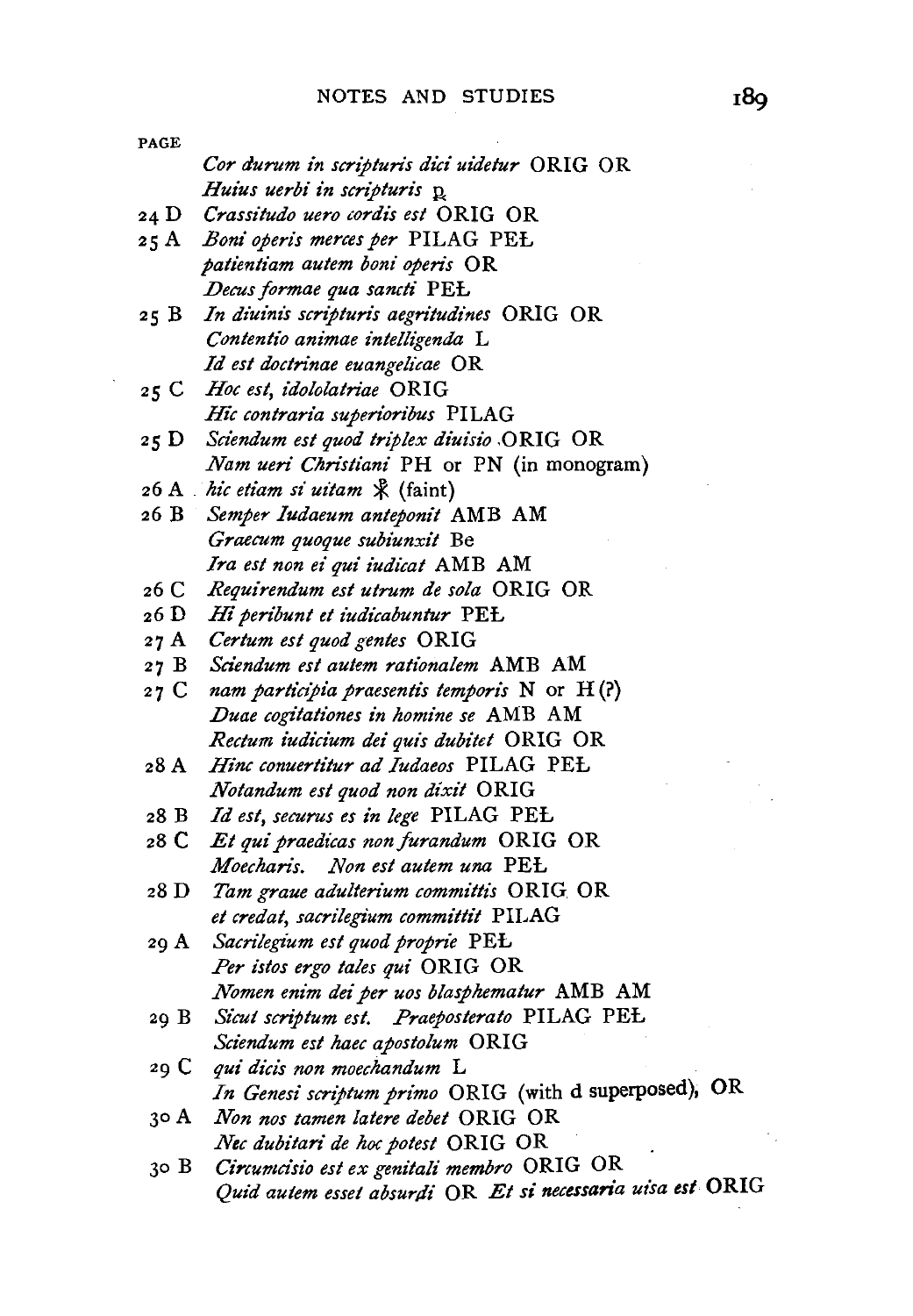- 30 c *quorum diminutio nihil ad* Llli\EMMA ·d· d
- JO D *Quod autem octatla die* ORIG OR
- JI A *Omnis filius alienigena* EZE·
- JIB *Iesus filius Naue ex* ORIG OR *Verum de circumcisione* [b B ]
- 31 c *Obprobria namque Aegypti* ORIG OR *Circumcisio quidem prodest, si*  $\mathcal{R}$
- 32 B *Circumci'sio quidem prodest. Potest* AMB AM *Circumcisi'onem pro genere posuit* f
- <sup>32</sup>c *Illud obseruandum est quod* ORIG OR *Custodit ergo legem is*  $\Gamma(\cdot)$
- $32 D$ *Si igitur praeputium iustitias* f. OR f.
- *Contine/ enim lex iustitias* ORIG After *et qui in occulto Iudaeus est* a passage, not printed, but in the Bamberg, Oberaltaich and Rheinau MSS, is labelled AMB AM

*Qui per litteram et circumcisionem praeuaricator* PELAG PEl.

- 33 B *de qua scriptum in lege* PELAG PEl. *Item Moyses ait: Circumcidetis AM Circumci'dere cor, sublata nebula* AMB *Quod autem in tali membro* PELAG PEl. *Videtur sermo apostolicus in* H
- 33 C *nam, et beatus Hieronymus ait* H· *Est autem dialectica cognomento logica* CAS Sed dicit aliquis : Nec partes ipsae CAS
- 33 D *Quid ergo amplt'us Iudaeo est?* SEDVL
- 34 B *0 mirabilis profunditas* ·d·
- 34 C *Hie praegustatis, nunc ad singula* ORIG In hoc Paulus uelut arbiter quidam OR  $Verbi$  gratia cum dicit 1. Re
- 35 B *Si ergo inquit is qui* .g.
- 35 C *Require tamen quid est quod* OR *Considerandum est quia non dixit* NI (or HI) *An ex ipsis, qui ex gentibus* ORIG (preceded by ·d·) OR
- 35 D *Quamquam sunt quae ad honorem* AMB AM
- 36 A *Hoc est, fidem promissorum Abrahae* PELAG PEl. *Est enim deus uerax, omni's autem* OR *Quia ergo omni's homo mendax* ORIG *Fiat autem deus uerax* VI (in monogram)
- 36 B *Quomodo autem dicit Tibi solipeccaui* ORIG OR *utpote animates homines me qui* N *etiam si erraui, diiudicare*  $\cancel{\mathcal{K}}$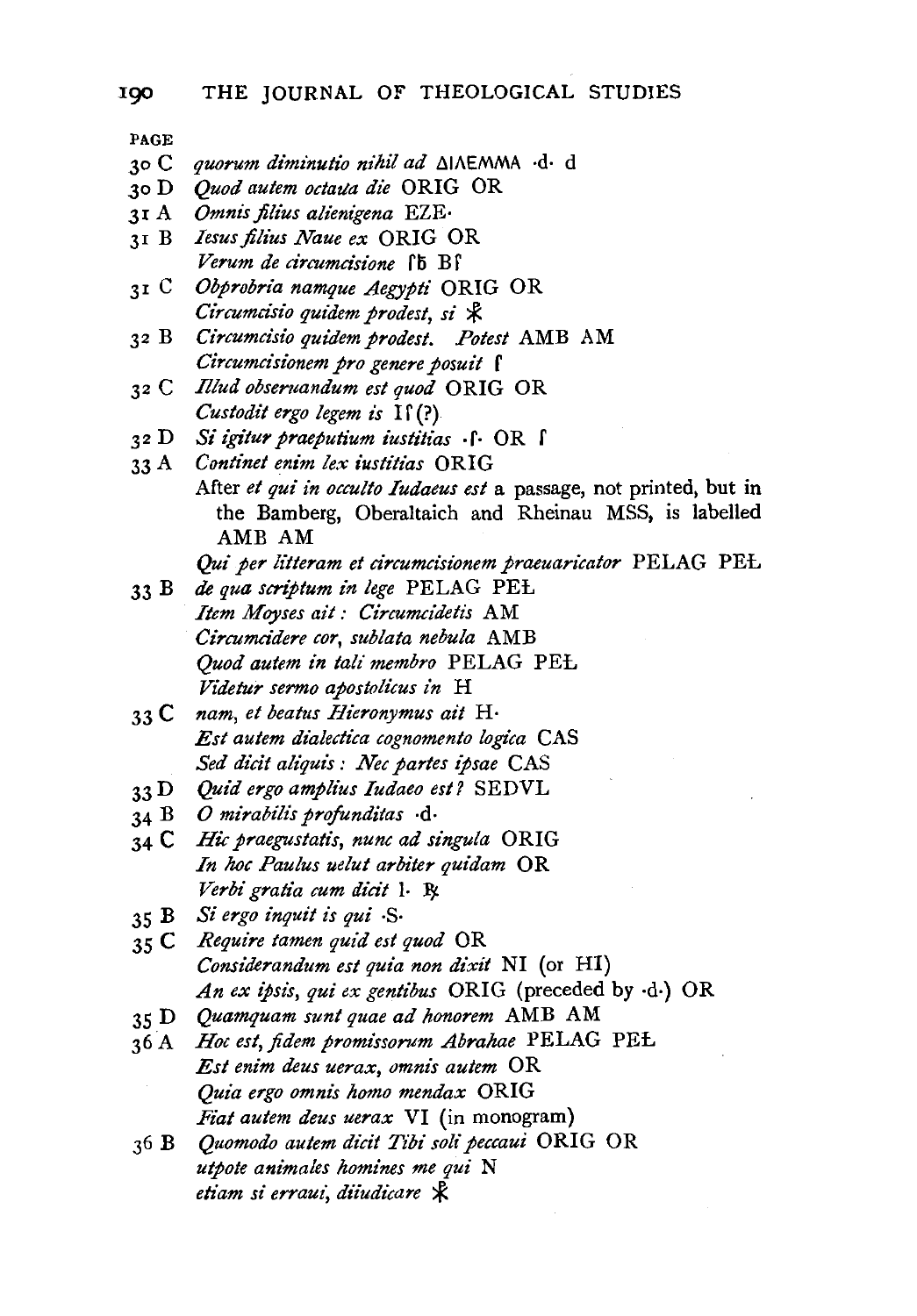PAGE 36 C *In Iob huius est exemplum* AM *Deus itaque est uerax* AMB 36 D *Aliter: Tibi soli peccaui* SEDI:. SED 37 A *Hoc testimonium pars aduersa* PELAG PEl. 37 B *Iniustus uidebitur deus* TH (or TN) (in monogram) OR *Ubi mihi hypothet£ci syllogismi* SEDI:. SED 3 7 C *Ut iniquus deus di'catur* OR *Absit autem inquit ut* ORIG *cum ipso nomine iudicis* K *.Dauid enim quando peccauerat* AMB AM 38 A *si iniquitas a deo non abest* OR *In hoc loco mundum homines* ORIG 38 B *Ut quid me ita deus iudicat* PELA PEl. 38 C *hoc est unde quaestionem sibi fecit* AMB AM *Hoc autem fortassis ideo dicebant* PELAG PEl. 38 D *Ergo reddita ratione quod lex contempta* PELAG PEl. 39 A *Hoc est, certis causis ostendimus* ORIG *Sicut scriptum est quia* ·H· *Hi" octo uersus neque apud Hebraeos* H 39 B *sz"cut omnis paene ad Romanos epistula* ·H· H 39 C *Illud etiam necessario ducimus* ORIG OR *diligentius puto inchoari* ·L· 39 D *Non est qui facial bonum, non est* S· *Explanan· autem potest quod dixit* ORIG 40 A *Quia non intellegit, non requirit* PELAG PEŁ *.Non di'citur declinasse nisi is* ORIG OR 40 B *uel praeter unum ut accipiatur* A VG *Sepulcrum patens est guttur eorum* S· OR *Patens autem sepulcrum dicuntur* ORIG PEl. 40 C *ne adhuc uiuentibus* NI (in monogram) *.Dolus est cum aliud* f *Non est unius generis maledictio* p. p *Amaritudo est contraria* OR  $maleditioni$  amaritudo coniungitur **ORIG** 40 D *Pedes hoc loco illos intellege* ORIG OR *Illam dicit contritionem* f 41 A *Et uiam paczs non cognouerunt* p· *non est timor dei ante ocu!os eorum* OR (with p superposed) *In timore dei omnia conclusit* p *totam penitus plebem signijicat* AMB AM *ostendit quae in lege dicta sunt* p

41 B *Illud autem attendendum quia* TN or TH (?)(in monogram)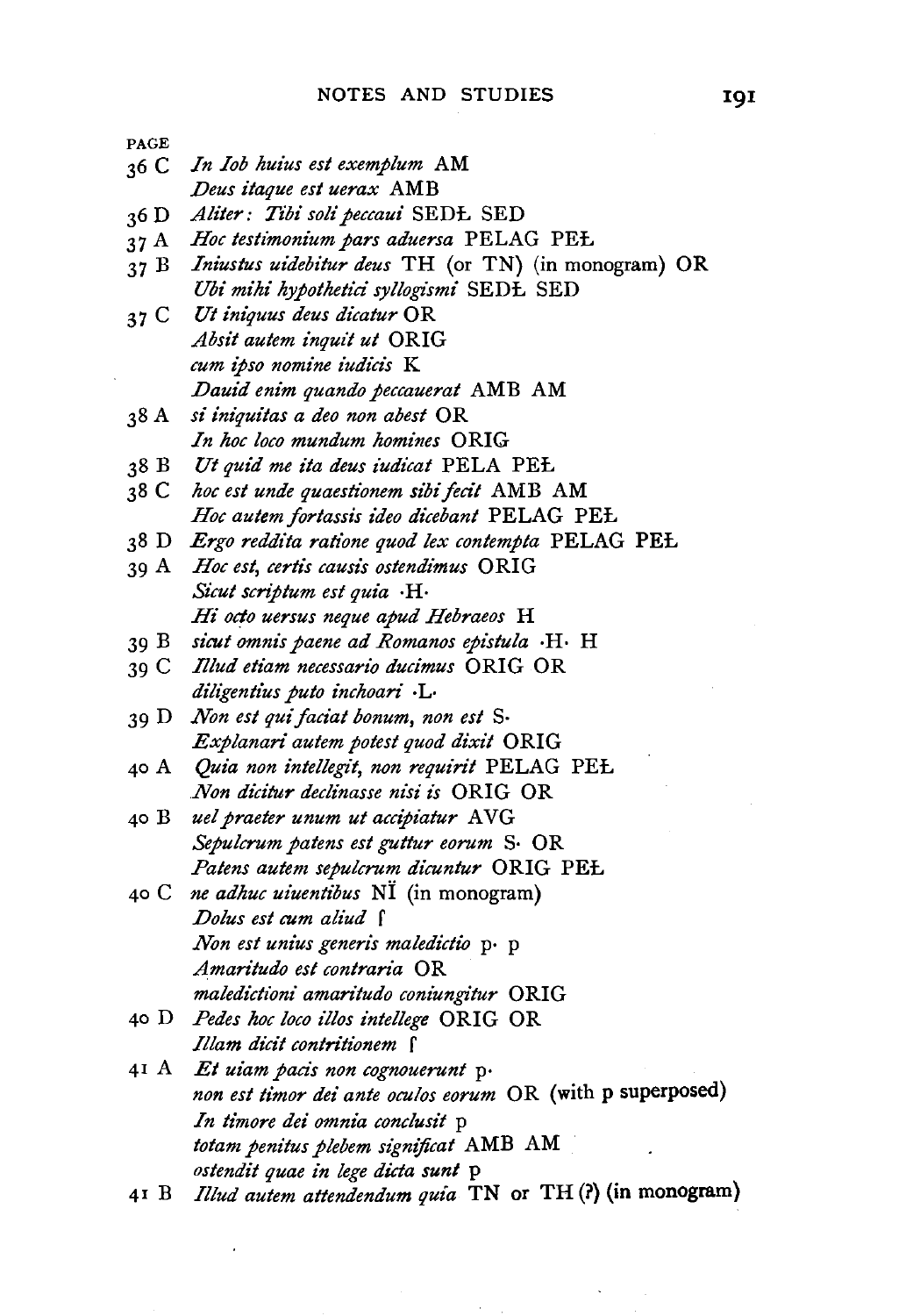PAGE *Non solum gentium, sed et* ·p· p *.Dum omnes indigent misericordia dei* AMB AM *Quia non iustificabitur ex operibus legis* p *Opera legis di'dt circumcisionem* p 41 C *Omnem carnem omnem hominem* AMB AM *non otiose accipiendum, quia aliud* OR *Non remissio nee ablatio peccatorum* ·p· p 41 D *Sollicite satis haec legenda sunt* AVG  $\mathcal{\n}$ *Itaque quatuor istos gradus*  $\oint$ *Ioseph in carcerem mz"ssus est* AMB AM *Origenes ait de lege* ORIG OR *Iustitia dei est sanctijicatio per fidem* ·p· p *Sabbati scilicet et circumcisionis* AMB AM 42 c *Testijicati per legem et prophetas* ·p· · p *Ideo autem iustitia dei dicta est* AMB AM *Aliter In omnes Iudaeos* OR 42 D Ad quod dicendum quia ORIG *Id est, gratia dei, qui non* p· p After *alienati ab eo delictis* the Rheinau and Bamberg MSS have an unprinted portion. The symbols AMB N AM occur. 43 A *Ad ostensionem iustitiae suae* ORIG *quod cum impleuit, i'ustum se ostendit* OR *Propterea passus est Christus* ·p· p *Aliter sdens deus proposz"tum* AMB AM *Gratiae uidelicet noui testamenti* ORIG OR 43 B *Certum est in omnibus paene loct"s* ORIG OR sancta eius caro, in qua  $\mathcal X$  $43\,\mathrm{D}$ *Sed et quod latitudo eius* z· Z 44 B *Quem proposuit deus, etc.* ORIG f *de anima Iesu quam de deitate* L *Reddita ratione ad Iudaeos loquitur* AMB AM 44 C *per quam legem subaudis* από κοινού ORIG OR *tamquam interrogantis sermone dixerat* OR  $\int$ *Sine quibus operibus legis* PELAG PEL 45 A *Quo modo iustijicatur homo sine operibus legis ?* A VG  $45 B$ *Fortasszs autem haec ali'quis audiens* OR *resoluatur et bene agendi neglegentiam* ORIG *sed praeteritorum criminum datur* (after which words the Bamberg MS has an unprinted portion) L·

*Id est Iudaeos credentes per praeputium* f

· *id ipsum est ex fide et per fidem* PELAG PEL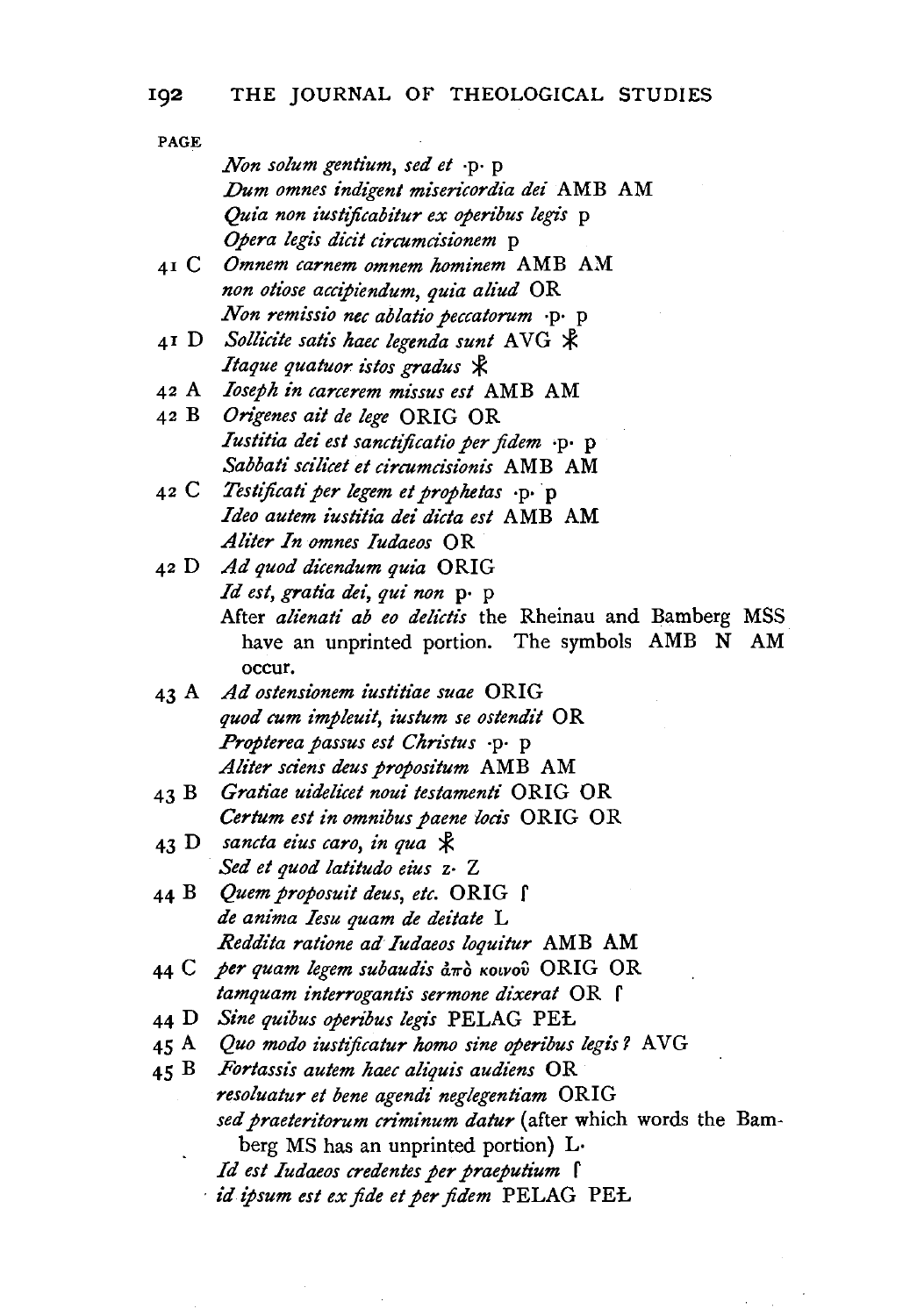| PAGE   |                                                               |
|--------|---------------------------------------------------------------|
| 45 $C$ | Non mihi uidetur superflua OR                                 |
|        | Et non solum apostolus Paulus ·L·                             |
|        | 45 D Sicut enim mulier ex uiro *                              |
| 46 A   | Legem ergo destruimus per fidem? [                            |
|        | Legem ergo quae circumcidi p                                  |
|        | Quo modo uero se legem confirmare ORIG OR                     |
|        | Sed non est praetereundum D                                   |
|        | quod contraria sibi scribere uidetur p.                       |
|        | cum in praesenti quidem dicit *                               |
| 46 C   | Illud praetereundum minime uidetur ORIG OR                    |
|        | Hoc proposuit sibi : nam Abraham AMB                          |
| 46 D   | Cum superius duas proposuerat leges ORIG OR                   |
| 47 A   | Abraham autem constat habere gloriam L                        |
|        | Hic sermo ex Genesi sumitur ORIG OR                           |
| 47 B   | Conuertentem impium per solam fidem p-                        |
|        | Hoc dicit quia sine operibus legis AMB AM                     |
|        | 47 C Credere autem non uoluntatis est $q \nless \mathbb{R}$ . |
|        | <i>Beatitudinem hominis remissionem</i> p                     |
|        | Initium iustificari a deo ORIG OR                             |
|        | ut cum per legem dei excoli IH(?)                             |
|        | 47 D Quod remittitur non tenetur .p.                          |
|        | Vide si potest iste ordo ORIG OR                              |
| 48 A   | Iniquitas sane a peccato $\mathcal X$                         |
|        | Id est remissio peccatorum per fidem S                        |
| 48 B   | uult istam beatitudinem tribus temporibus TN (in monogram)    |
|        | Ab origine incipit ut omnem AM                                |
|        | Et signum accepit circumcisionis p.                           |
| 48 C   | Profundam in his Pauli sapientiam OR                          |
|        | Signum namque dicitur cum L.                                  |
| 48 D   | signaculum dicitur quod alicui rei ·L·                        |
|        | 49 A Quod ergo signis indicanda · L·                          |
|        | 49 B idcirco ante Abraham iustificatur ORIG OR                |
| 49 C   | siue ut cum eo recumbant p.                                   |
|        | Illud etiam sciendum quod sicut · \ OR                        |
|        | lex naturae de bono et malo ORIG                              |
|        | Ut penitus ostendat non posse AMB AM                          |
| 49 D   | poena uero per iram generatur p.                              |
|        | Hoc est sublatis reis de potestate AMB AM                     |
| 50 A   | Non omnem praeuaricationem generaliter p.                     |
|        | Firma esse non potest omni homini AMB AM                      |
|        | Hoc est non tantum unius generis AMB OR                       |
| 50 B   | qui uiuificat mortuos hic mortuos p.                          |
|        | VOL. XVIII.<br>Ω                                              |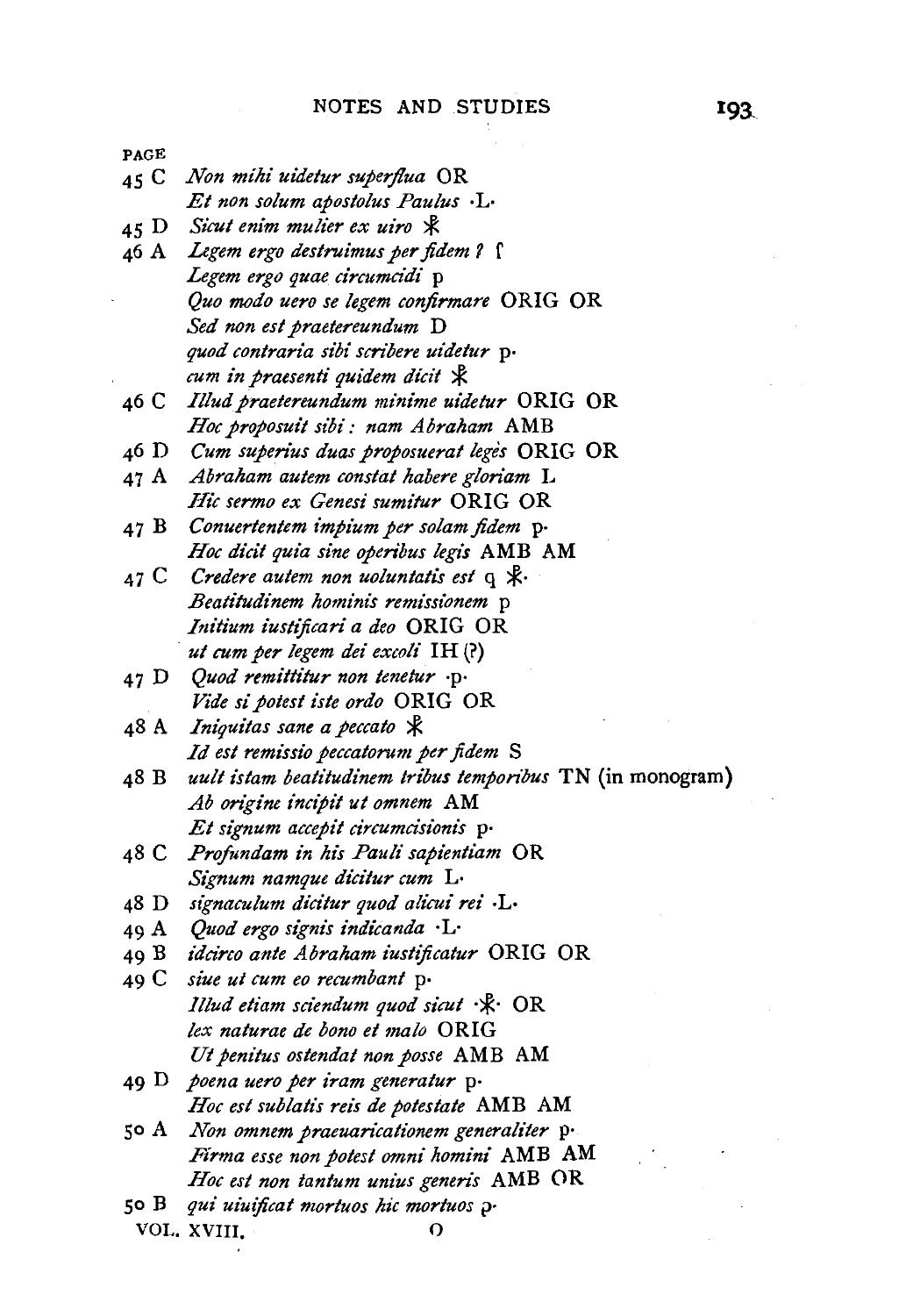*so* C *quamuis in principi'o creandi uocauerat* p· *Contra spem naturae erat ut centum* p· *Cum non spem habet generandi Abraham* AMB AM For *Item secundum alios* the Rheinau MS reads *Item secundum Origenem* and gives OR in the margin. *so* D *Nihil naturae considerat fides* p· *Sic solui solet et isla quaestio* A VG *Item Ambrosius* AMB AM sr *A Quo modo is uidebitur emortui corporis* ORIG OR *Itaque dicamus Abraham* ·I· 5I B *Et hic est primus fructus spiritus* · $\mathcal{R}$ · *Nee de senectutis possibilitate* (the true reading) p· 51 C *nee enim fides habet meritum* ·GG *Tamquam de percepto dono* PELAG *Hoc modo competenter uidebitur* ORIG OR *5* I D *quo modo enim alienum nobis* p· *Tunc magis in pacem* ORIG OR 52 A *Et quia dominus Iesus huius* AMB AM *Hoc est per quem accesserimus prope* p· *quo modo accessum habeamus per* ® ·0 *Istud ostium ueritas est* ·L· 52 B *Ideo dixit stantes quia iacuimus prius* (after this word both the Rheinau and the Bamberg MSS have an unprinted part lettered AMB AM) *Gloriamur nos sperare gloriam* ·p· *Mouet me cur non dixerit se* ·0· 0 *Non solum in gloriae spe sed etiam* ·p· 52 C ut adquiramus de tribulatione finienda · \* *Quamquam nec sic sit digna*  $\ddot{x}$ 52 D *Scientes quod tribulatio patientiam operatur* AMB AM *i'ribulatio sanctorum proprie est* ORIG OR 53 A *Spes juturorum omnem conjusionem* p· *Spes non confundit* AMB AM *Magnitudo benejiciorum excitat* p 53 B *Quo modo nos diligat deus* ·p· p *Siue quia in ultimo mundi tempot·e* AMB AM 53 C Forte audeat quis mori pro iusto f 53 D *Si per mortem Christi saluati* ·p· *filium morti tradidit* ·d· a (in uncial form) 54 A *Id est non solum nobis* p· *Cum supra aperuisset arcana* ORIG OR 54 B *Hic cum dixerit Sicut per*  $\cdot$ d $\cdot$  ORIG OR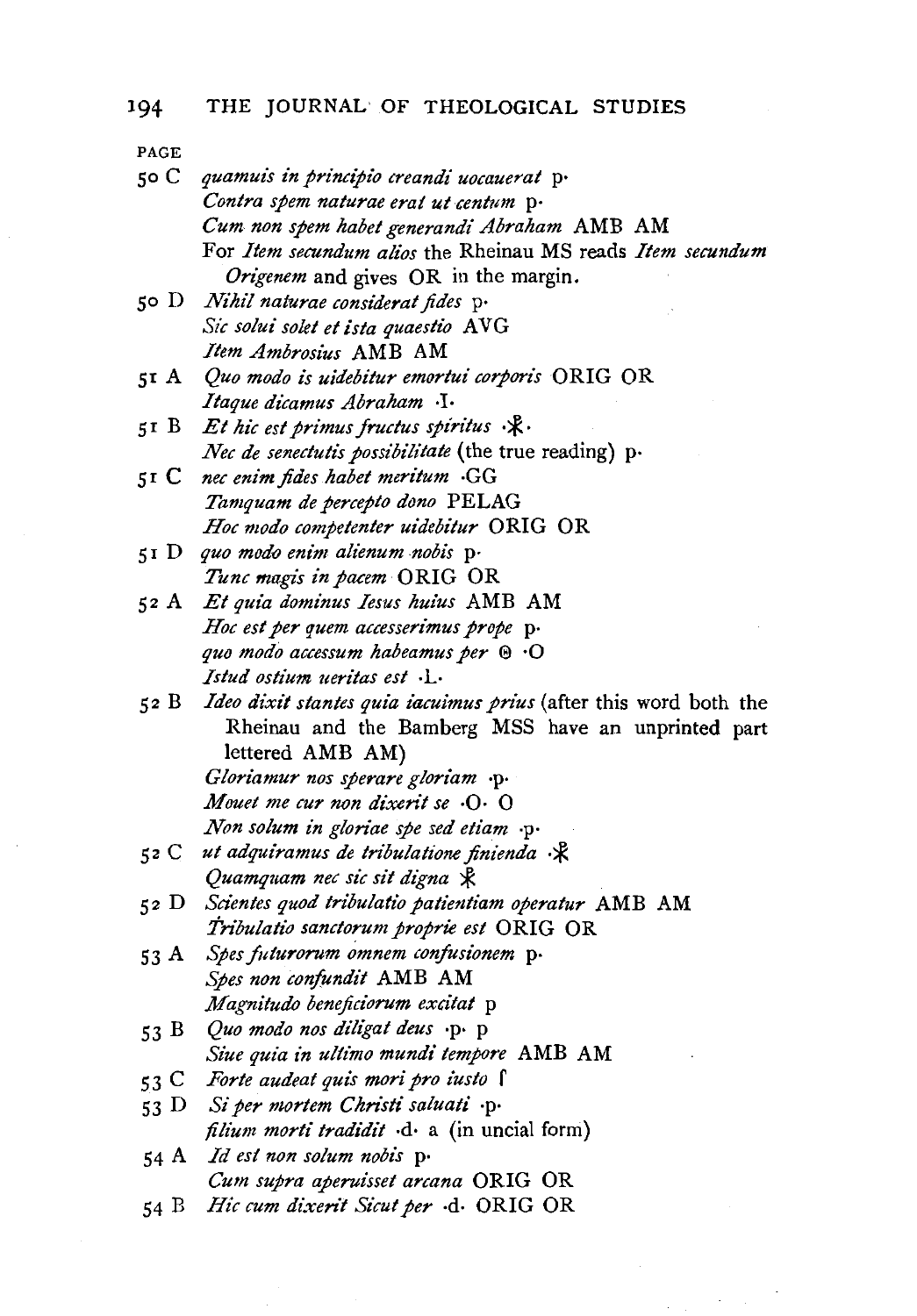*et £ta £n omnes homines pertransiuit* ·q· 54 C Sed huic Origenis expositioni SEDL sed 54 D *nam quem ad modum per unum*  $\mathcal{R}$ Where the obelus is, the Rheinau and Bamberg MSS have *Ex*  (De) libro secundo contra *Iulianum*, with AVG in the margin opposite. 55 A *sicut enim a muliere initium* ·L·  $\mathcal{R}$ 55 B *Manifestum est in Adam omnes* AMB AM *Hoc dictum est, non quia* AG· AM *Quasi ante legem peccatum non fuerit* p· 55 C *Putabant se homines apud deum* AMB AM 55 D Lex autem naturalis tres partes  $\mathbb{R}^3$ *Quoniam non imputabatur peccatum ante quam* AMB 56 A *Aliter: Regnauit mors ab Adam :usque ad Moysen* GG *Quia nec lex per Moysen potuit* AG AVG *regnum mortis auferre ab Adam* ORIG OR 56 B *Aliud est enim pertransire et aliud* TK (?) (in monogram) 56 C *Infantes sunt qui non peccauerunt* GG *Siue: Ideo fuit forma Christ£ quia sicut* p· *et sicut ex latere Adam* p *Cum superius dixisset apostolus* ORIG OR 56 D *quae sit per genus similis* p *Ex his asserit compte/a esse* ORIG OR 57 A *Si enim ob unius delictum multi mortui sun!* S· AG A VG 57 B *quia mors quidem unius delicto* D· ORIG OR 57 C *Ex uno ergo quid nisi delicto I* AVG 57 D *quo modo ex uno delicto in condemnationem 7* AVG *nullus enim hominum nisi per Adam AVG* 58 A *Sicut exemplo inoboedientiae Adae* p· *Subintrauit autem hoc est subito* AM *quia inimicus plus exarsit* AMB 58 B *Aliter: Ut abundant delictum: nam* AG A VG Lex autem subintrauit, lex scilicet ORIG *Ipsa ergo sub£ntrauit* OR *Manifesta est enim quantitas peccati* p *Est autem grandis superabundantia* ORIG OR *Superabundauit gratia. Donum dei omnium* AMB AM 58 C *Quoniam superius dixerat quia Ub£* ORIG OR *Vult tam firmum esse baptizatum*  $\mathcal{R}$ 58 D *Superueniente gratia deiper Christum* AM *Sicut deo uiuere dicitur is* OR *Obserua diligentius ordinem dictorum* ORIG OR O<sub>2</sub>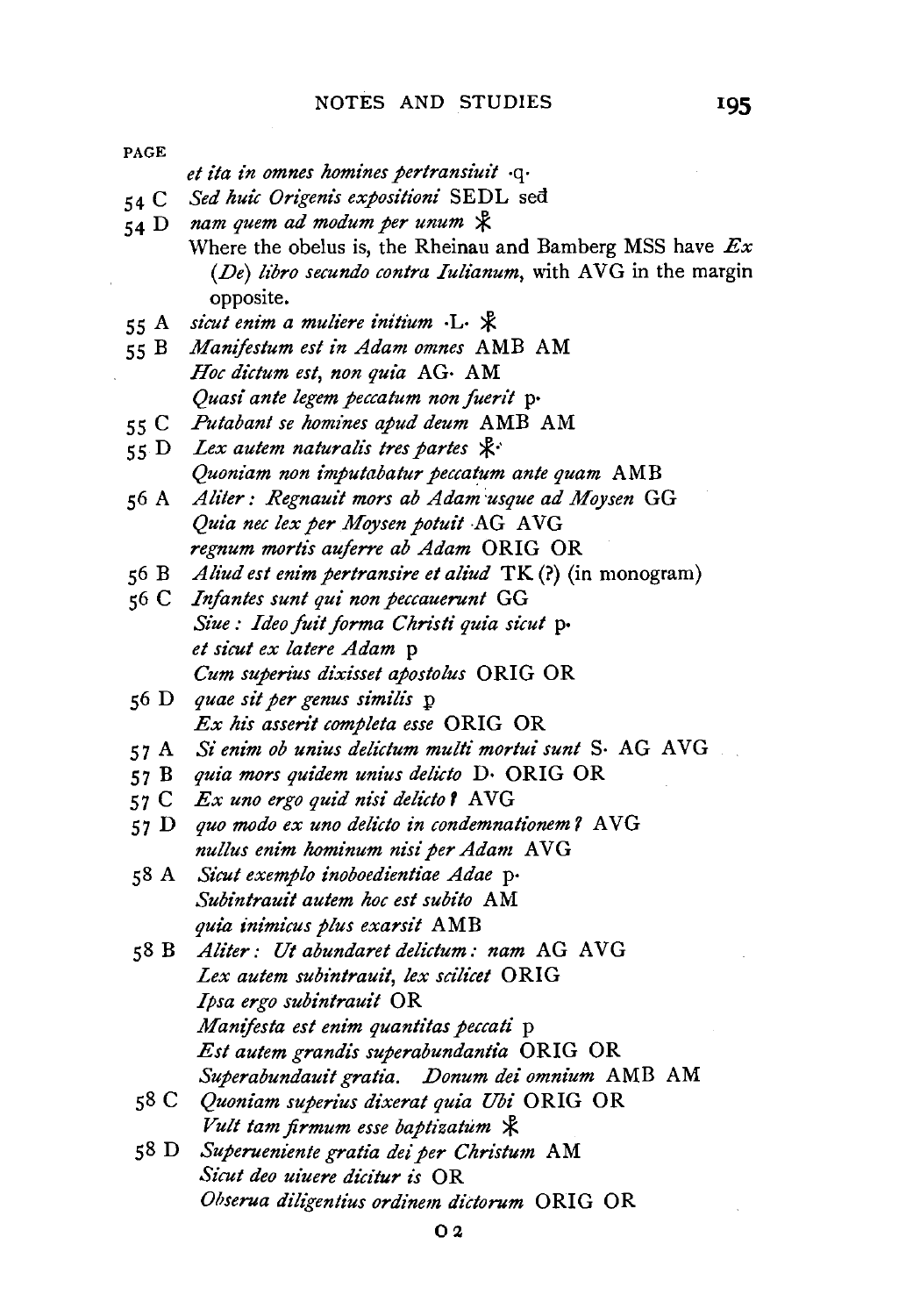59 B *In morte ipsius baptizati sumus. Hoc est* ORIG OR

PAGE

|       | After Christo conbaptizati sumus there is in the Rheinau and |
|-------|--------------------------------------------------------------|
|       | Bamberg MSS an unprinted portion. In the margin              |
|       | opposite is $q \cdot$                                        |
|       | 59 C Si mortui sumus peccato et consepulti ORIG OR           |
|       | quo modo etiam cum ipso tres q.                              |
|       | Haec dicit dominus cum dominus non misit FAVTS. FAVS         |
| 59 D. | dum descendimus sepelimur ·*                                 |
|       | Nouitas autem uitae est ubi ORIG OR                          |
| 60 A  | Baptismum itaque resurrectionis pignus est AM                |
|       | Si enim complantati facti sumus ORIG OR                      |
| 60 B  | Vel: Si enim complantati AM                                  |
|       | id est si in baptismo AMB                                    |
|       | 60 C Scientes quia uetus homo noster OR                      |
|       | Vetus homo noster intellegendus est ORIG                     |
|       | Scilicet deo. Per baptismum cum Christo p.                   |
|       | Ut destruatur corpus nostrum a seruitute p-                  |
|       | 60 D Corpus est peccati. Id est, iniquitas ORIG OR           |
|       | uetus homo noster malos actus cruci fixos AM                 |
|       | 61 A Praesenti sermone apostolus conclusionem ORIG OR        |
|       | Si autem mortui sumus cum Christo AMB                        |
|       | Unde consequenter intellegitur quod AM                       |
|       | 61 B Viuere autem deo ita intellegendum est ORIG OR          |
|       | 61 D Mortale corpus est ex causa AMB AM                      |
|       | Id est diabolo: unum quodque membrum p. p                    |
|       | Ut oculus qui ante uidebat ad concupiscendum p-              |
|       | Non uos uincet peccatum : non enim estis p.                  |
| 62 A  | Noli facere uitium sermonis: non enim p                      |
|       | Si non peccemus non sumus AMB AM                             |
|       | Quia si peccatis sub gratia p                                |
|       | Nunc ne aliud profitentes AMB AM                             |
| 62 B  | Videtur parum integra elocutio ORIG OR                       |
|       | quod fortassis putet L                                       |
|       | 62 C Unde uereor ne forte plures ORIG OR                     |
|       | iustitiae uideamur oboedire 3                                |
|       | 62 D Ipsa autem doctrina sit AV(?)                           |
|       | Et ob hoc Hieremias fortassis d.                             |

63 A *Liberati autem a peccato* S· f *sic enim dzi:ebat Iesus ad Iudaeos* OR *Hoc est humanum dico quia* p· p *siue ita humana ratione digna* ORIG *Pudorem quendam per haec incutit* OR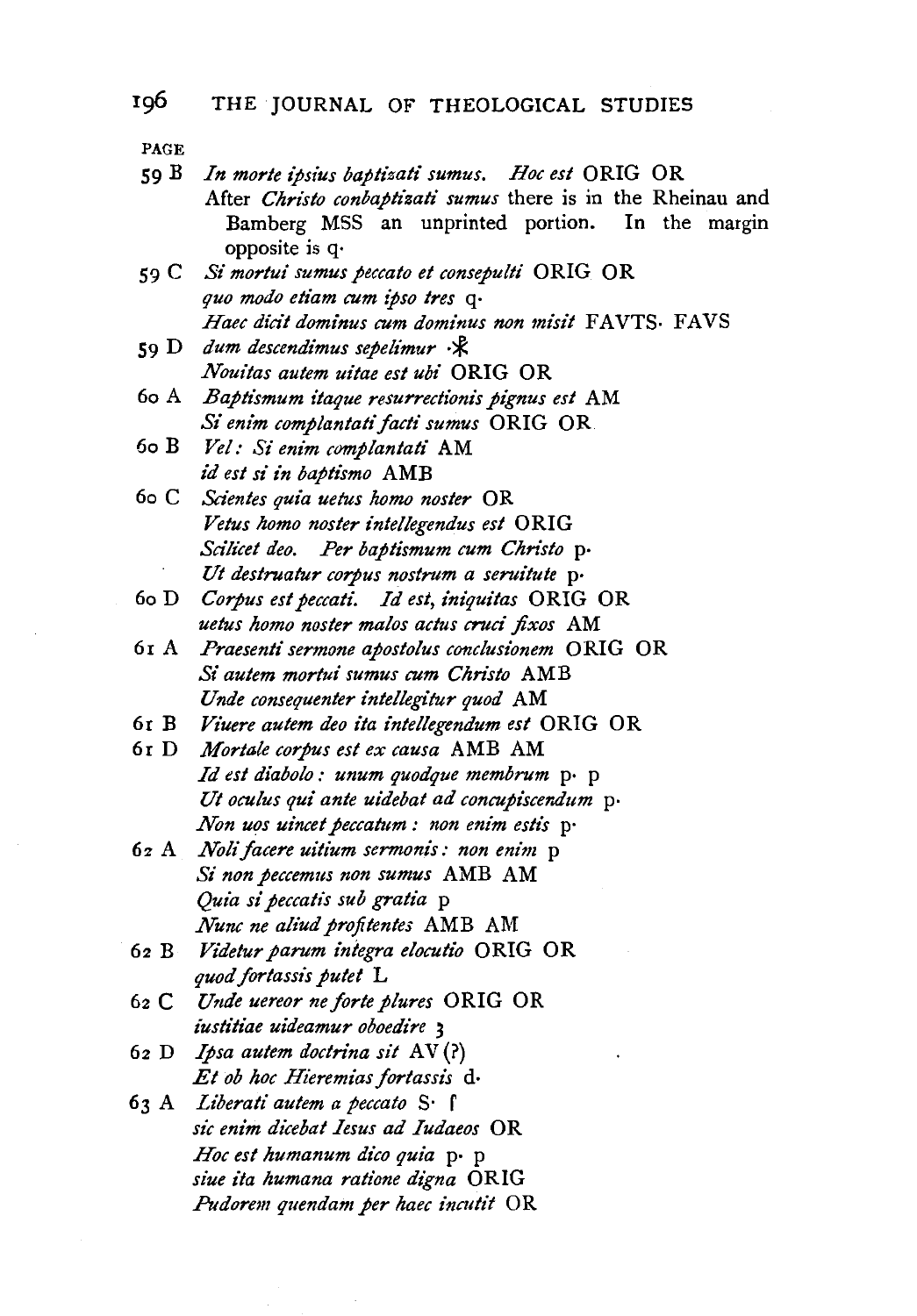63 B *Dudum requirebant pedes uestri* s.

*circumspiciant pauperes debiles egenos* (before these words the Bamberg MS has a portion omitted by homoeoteleuton in printed edition)  $\mathcal{K}$ 

- 63 C *Videtur hie sane iustitiam nominasse* ORIG OR *Hoc est in nullo seruientes* p· *ita et nunc liberi estote ab AM*
- *Quilibet a deo est seruus* AMB *Sane notandum est esse* ORIG Liberi a iustitia non sunt AVG *Quem ergo fructum habuistis in his*  $\mathcal{R}$
- *Non est omittendum quod* OR *seruifactt" sunt deo* L· *Finem dixit exitum uitae et actuum* AMB AM *Stipendium pro opere militiae redditur* AG AVG
- 64 B Bene autem metaphoram id est figuram ORIG OR
- *Hinc incipit difficultatem legis ostendere* p· *ut animas eorum firmet* AMB AM *Nam quae sub uiro est mulier* AMB P (there is a bit of this in Rheinau MS, not printed) *Haec lex de euangelio est* AM
- *Suadet ergo Chn"stianis mundum* Z· *si autem seruientes legi accedere* q· *Scientibus autem legem loquitur Paulus ORIG OR*
- *Sed quo modo sit mortuus* L·
- *Quo modo saluator corpus suum zabulo* AMB AM  $65B$ *cum z7lum z"nnocentem occidit* OR *et qui exuit pn"ncipatus et* ORIG
- 65 C Ut sitis alterius, qui ex mortuis **PEL** *Adquin"tur enim qui in gratia eius* AM *quae /amen per legem ostendebantur esse* AMB
- *Per legem erant, hoc est* AM *Quaenam isla lex est, per quam* ORIG OR *Siue; Ut jructificaret morti, hoc est* AMB AM
- 66 A *Lex autem mortis ideo dicta est* · L-*Hoc est, nos mortui cum Christo* ORIG OR Lex enim uetus non criminis nomen est AMB *sed temporis uel aetati's* AM
- 66 B *Non idcirco 1ws Chn"stus abstraxit* ORIG OR
- 66 c *Non ergo peccatum est lex, sed index peccati* AMB AM *Non dixit: Non habebam* p *Omnem dicens concupi'scentiam* AM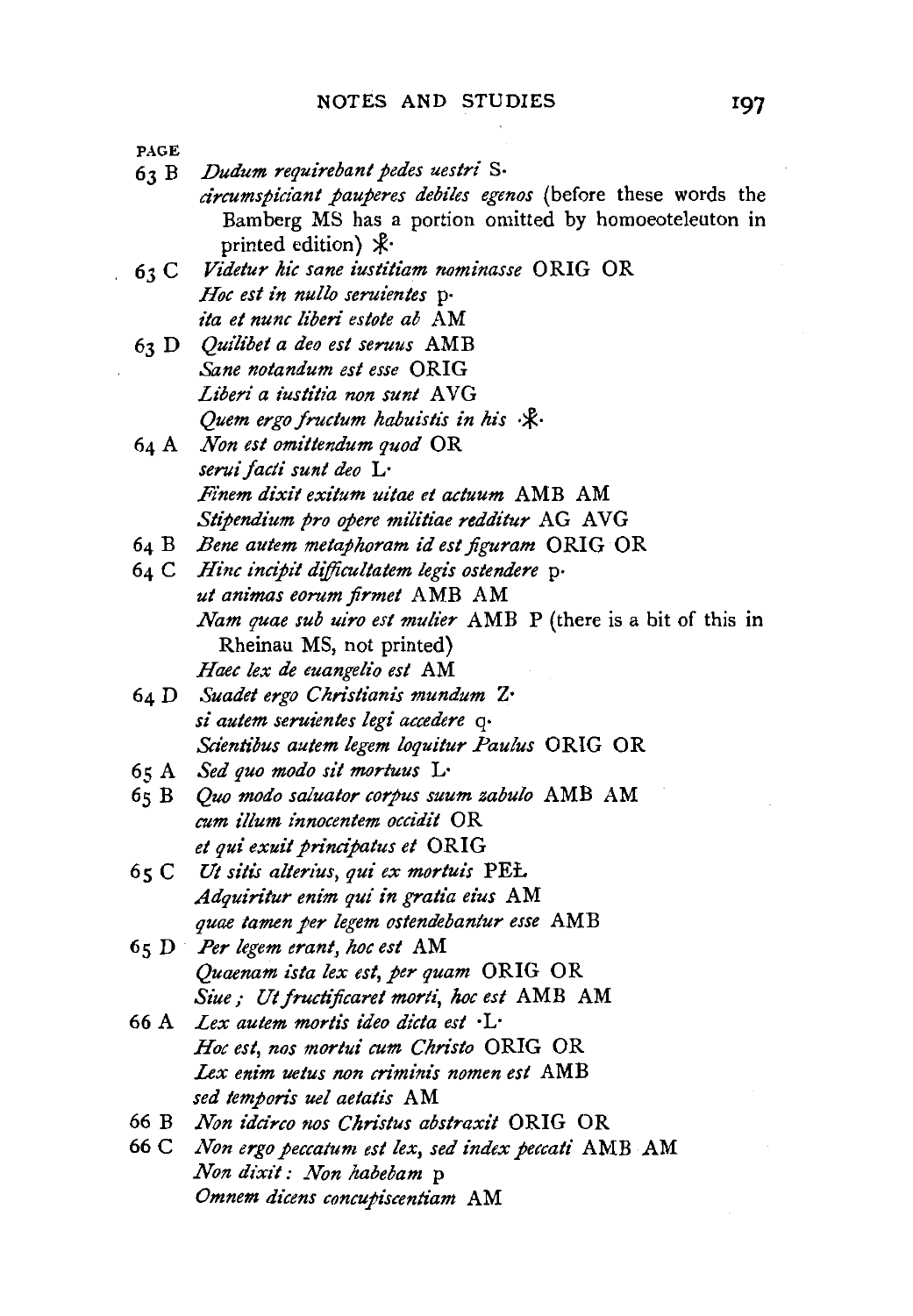| PAGE |                                                                   |
|------|-------------------------------------------------------------------|
| 66 D | Quid est sine lege uixisse AMB AM                                 |
|      | In fine obliuionis recognitum est peccatum p.                     |
| 67 A | Mortuus est homo qui uidet se AMB AM                              |
|      | Peccatum hoc loco zabulum intellege AMB AM                        |
|      | quod enim prohibet malum, bonum est ORIG OR                       |
| 67 B | Sed ut peccatum appareat peccatum AMB                             |
|      | Inimicus; hoc est diabolus, quem AM                               |
|      | Ut fiat supra modum peccans P                                     |
|      | 67 C Non intellegit quod operatur, quia uidet AMB AM              |
|      | Si ipsum malum nolo facere P.                                     |
| 67 D | quia carnalis consuetudo uoluntati P.                             |
|      | Semper repetit ut dilucidet AVG AM                                |
| 68 A | Numquid qui inuitum hominem AMB AM                                |
|      | non illius dominaretur p                                          |
|      | Hic elocutiones integrae non uidentur ORIG OR                     |
| 68 B | opus uero tardum est 1.                                           |
|      | nec tamen statim ut uoluit sapiens effectus est *                 |
| 68 C | Aliam legem desideria consueta dicit p-                           |
|      | quae in mente consistit ORIG OR                                   |
|      | Sed rursum motus corporis p                                       |
| 68 D | Cum haec Paulus adsumpta fragiliore persona ORIG OR               |
|      | Merito corpus mortis appellatur ORIG OR                           |
|      | hanc dicit mortem, quam ostendit AM                               |
|      | 69 A Mente seruio legi dei AM                                     |
|      | Id est diaboli, qui per carnem AM                                 |
| 69 B | Lex spiritus uitae ipsa est AMB AM                                |
|      | Ideoque lex reis mors est $*$                                     |
|      | Utrumque continet lex et litteram ORIG OR                         |
|      | 69 C Hoc dicit ut baptizatos AM                                   |
|      | quia quod inpossibile erat legi AMB                               |
|      | Aliter: Inpossibile erat legi ut homines p.                       |
|      | Hoc est: In eo quod lex infirmabatur $p$ .                        |
|      | Quod dixit: In similitudinem carnis peccati ORIG OR               |
| 69 D | Hostiae, quas pro peccato offerebant PELAG PEL                    |
| 70 A | peccatum peccato proprio condemnauit AMB AM                       |
|      | Pro peccato inquit damnauit ORIG OR                               |
|      | in carne sua (after these words there is an unprinted part in the |
|      | Bamberg MS) P                                                     |
| 70 B | Damnatum dicit peccatum AM                                        |
|      | Homo ex spiritu et carne constructus p.                           |
|      | Id est: carnalia bona pro summis AVG                              |
| 70 C | Multi hunc locum ita intellegi CAS                                |

 $\cdot$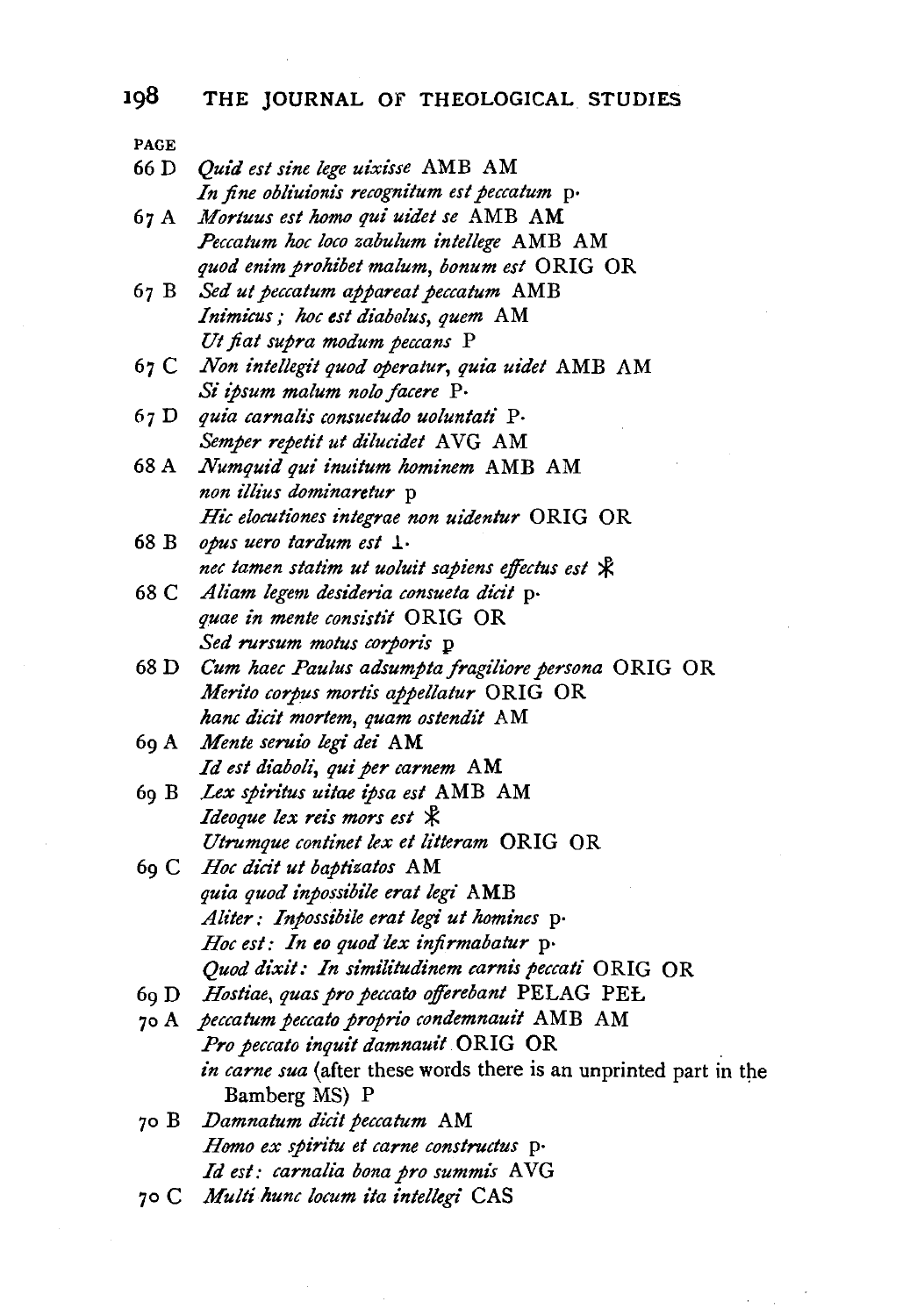| PAGE |                                                          |
|------|----------------------------------------------------------|
|      | ut hoc ipsum apostolum CAS                               |
|      | Quid enim boni quod ille $\mathcal{R}$ .                 |
| 71 A | uerum etiam magna atque praeclara sunt ·L·               |
|      | et rursum auri contemplatione *                          |
| 71 B | Ipse alibi <sup>1</sup> dicit prudentiam humanam esse f. |
|      | Talis ergo prudentia mortem p.                           |
|      | Prudentia uero a prouidendo est appellata AMB AM         |
|      | 71 C Quoniam prudentia carnis inimica AVG                |
|      | Ostendit quid dixerit inimica AVG                        |
|      | Legi enim dei non est subiecta P                         |
|      | 71 D Id est: uoluntate carnis .P.                        |
| 72 A | Totus mundus caro est AMB AM                             |
|      | sed in spiritu: hoc est .P.                              |
|      | Hoc ideo ambigue dicitur AMB AM                          |
|      | Qui enim in carne sunt AVG                               |
|      | 72 B Id est: Qui uoluptatibus carnis AG                  |
|      | Spiritus autem Christi humilitatis S.                    |
|      | Spiritum dei nunc spiritum Christi P. AM                 |
|      | Hoc ergo dicitur quia supra dictis amb                   |
|      | 72 C Cum in psalmis dicat OR                             |
|      | Et si ferae et iumenta eius sunt ORIG                    |
|      | Peccati causa corpus mortuum asserit AMB AM              |
|      | Spiritus uero uiuit propter iustificationem ·P·          |
|      | 72 D Quod si spiritus eius qui OR                        |
|      | Quoniam quidem supra dixerat ORIG                        |
| 73 A | Unus quisque sic habere in se spiritum ORIG OR           |
|      | Christus sapientia est: si sit sapiens P                 |
|      | 73 B Quia supra propter peccatum AMB                     |
|      | corpus dixerat mori morte AM                             |
|      | Non autem ait: Qui suscitauit q. AG AVG                  |
|      | 73 C Hoc totum ait (or agit) ut ostendat P.              |
|      | Spiritum Christi habitare in nobis ORIG OR               |
|      | 73 D Nihil uerius quam si secundum AMB AM                |
|      | Omne enim peccatum caro est p.                           |
|      | Si autem per spiritum facta OR                           |
|      | mortificat autem quis hoc modo ORIG                      |
| 74 A | Gaudium similiter fructus est spiritus p                 |
|      | Hos dicit spiritu dei AMB AM                             |
|      | Iudaei acceperunt spiritum, qui P.                       |
| 74 B | Hoc ergo est quod docet ORIG OR                          |
|      | Neque enim pater alius quisquam p                        |

1 *ahb•* comes from the Rheinau MS.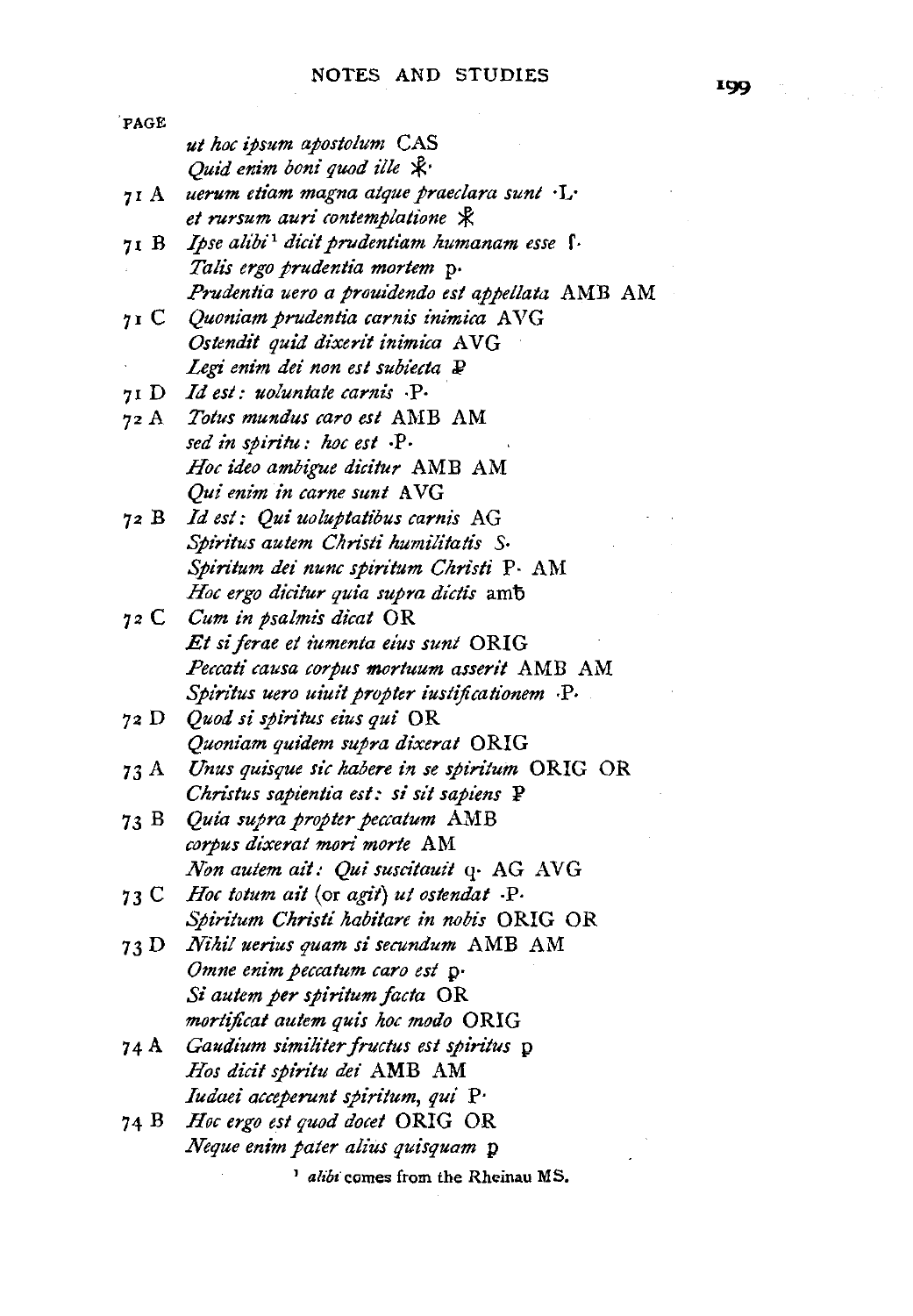PAGE *ne pro nomine quoque in uacuum usurpato* p· Abba pater: Hic duo uerba H<sup>.</sup> H 74 C *Cum deus pater nullo* AMB AM *Sed haec causa humanitatis est* p *Heres qui's ejficitur dei* ORI OR 74 D *sicut apostolus ad Hebraeos dici't* AG A VG *cuius simili'tudo uetus testamentum era!* ,p. *75* D *Videamus ergo quid sit compati* AMB AM *Hinc uu!t futuram gloriam commendare* ·p· *Nihil quidem dignum inueniri* ORIG OR 76 A *Non enim condignae sun! passiones* .::> *Di'uersi hunc locum di'uersi's modis* PELAG PEL *Reuelationem filiorum dei expectat* ORIG OR 76 B *Quid est ergo quod uanitati* AMB AM *Vide ipsius solis.et lunae* ORIG OR 76 D *Sicut gaudent angeli super paenitentes* p· OR 77 A Requirendum est cur in superioribus ORIG *Ipsa igitur element a cum sollicitudine* AMB AM 7 7 B *Non solum angeli, qui benigniores* p· *Hoc ergo quod in eos* ORI· OR 77 C *Scrutare librum Quaestionum* ··d·· *Ergo in spe Iiberati sumus* AM *Quod ui'detur non speratur, sed propn·um est* p· *Nihil est ergo prorsus sperandum* ) OR 77 D *Tunc ergo erit res quae* A VG *Manijestum est non esse spem* AMB AM *Ideo fides per patientiam grandi's* p· 78 A *Spes enim sine patienti'a* AMB *per patientiam expectamus: haec* AM After *adiuuat infirmitatem nostram* there is a passage in the Rheinau and Bamberg MSS labelled PEL · P· *Quia quae ante petuntur quam* ORIG AM *Quae autem sit injirmitas nostra* OR 78 B *et ignorantem penitus litteras* L· 78 C *Injirmitatem nostrae orationis* H *Sed ipse spiritus postulat pro nobis p*· 78 D *Ostendit quidem non tam uerba* ORIG OR *Hoc dicit quia si imperite* AMB AM 79 A *Hos quos praesciuit futuros* AM *Puto quod sicut non de omnibus* OR 79 B *Fortassis ab attentis lectoribus* ORIG OR

79 C *Simi/is ei erimus, id est deo, sed* A VG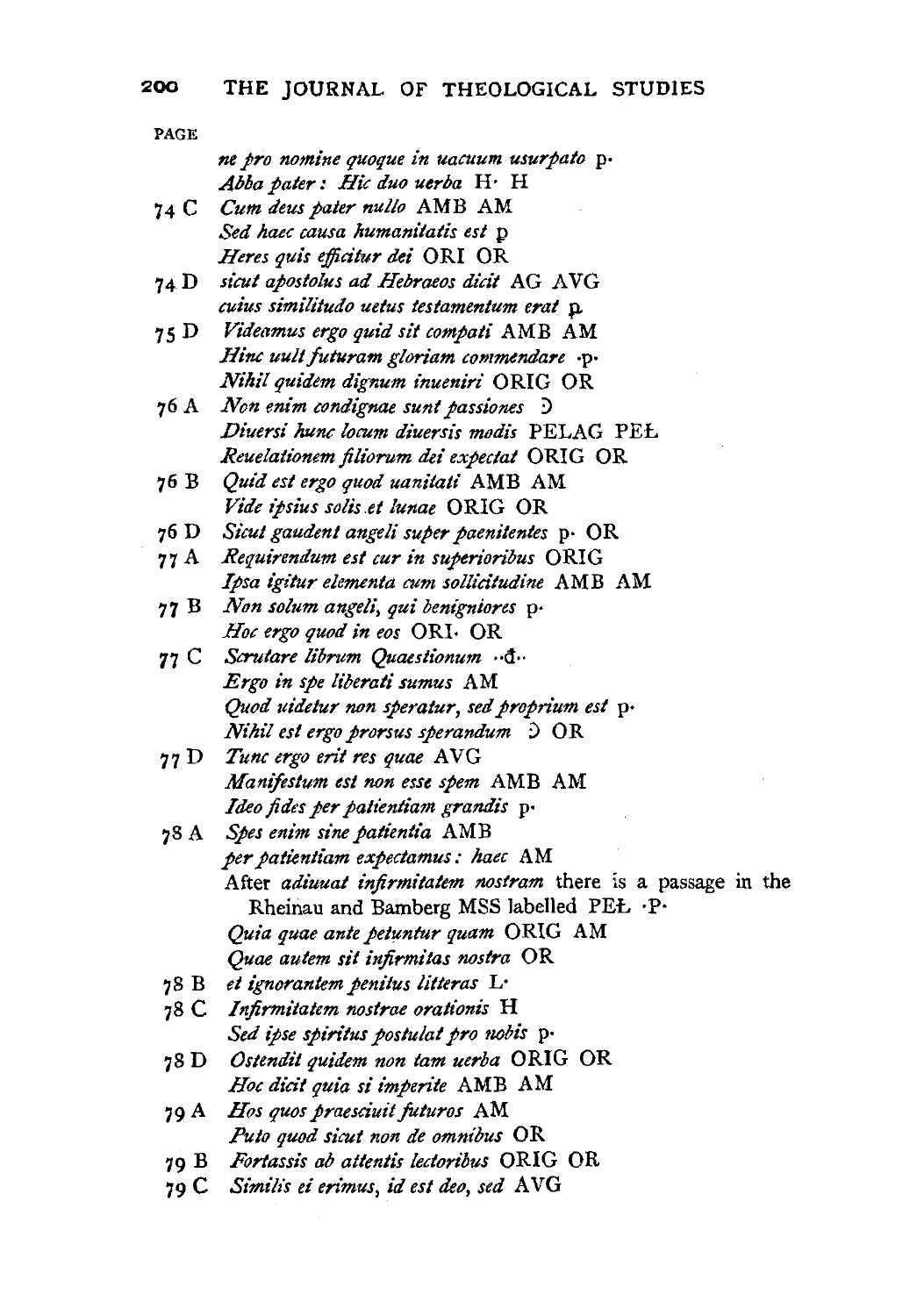| <b>PAGE</b> |                                               |
|-------------|-----------------------------------------------|
| 79 D        | Recte primogenitus qui ante creaturam AM      |
|             | Vocatio autem uolentes colligit p.            |
|             | Aliud est praescire, aliud praedestinare FAVS |

- So A *Praesci'entia itaque gerenda praenoscit* faus faust *haec praedestinat praemia. At aduersum* d· ORIG OR *ergo non omnes praesciuit* p·
- So B *Vocare est cogitantem de fide* AMB AM *Deus quo modo pro nobis sit* ORIG OR
- SoD *Pro omnibus ergo tradidit eum* ORIG OR *et ideo etiam si minorum* L· *Quid potest habere carius quod* P· *Multa sunt in scripturis, quae nisi* ISIDO IS
- 81 A *Quos ergo deus elegit credentes* p. *Videtur mihi quod ail* ORIG OR
- S1 B *Hoc in Isaia propheta est* AMB *qui quidem nos arguet, ne forte* AM *Ut cum ipso simus ubi ipse* p·
- S I C *Post tanta praeclara beneficia* p· *hoc est, non propter aliud crimen* p· *Tota die: non enim sufficit mihi* ORIG OR
- 8 I D *Conjido enim quod neque mors* )
- 82 A *Neque creatura alia. Omnem paene* D *Nimirum hyperbolice hoc dicit* ORIG OR
- 82 B *Cum pro his, inquit, omnibus benejicii's* ORIG OR *fames si adfuerit, turbare me non potest*  $\frac{1}{K}$
- 82 D *Conjidentia est enim haec* AM (but Bamberg MS has *Item SCi* .  $am\bar{b}$ )

 $\ddotsc$ 

- *Neque si uirtus ab aliquo* \*
- 3 B *Videamus quare dixerit ueritatem* OR
- S3 C *Sed et hoc, quod dicit* OR
- 84 A *Cerne apostolum, quantae caritatis* H· *ut pro illo cupiat mori* H
- 84 B *Optabam, inquit, non opto*  $*$  AM *Qui sunt cog1zati secundum carnem* H *Quorum adoptio est jilt'orum* H· *Adoptati enim sunt filii* ORIG OR
- 84 C Adiecit adhuc ut et alios AMB AM *De gloria datae legis saepe* ORIG OR *unumfortasse dicere nonnullis* q·
- 84 D *Haec sunt omnia, super quae* AM
- *S5* A *Apostolus hanc senlentiam profert* H· *quod plangit apostolus dicens* H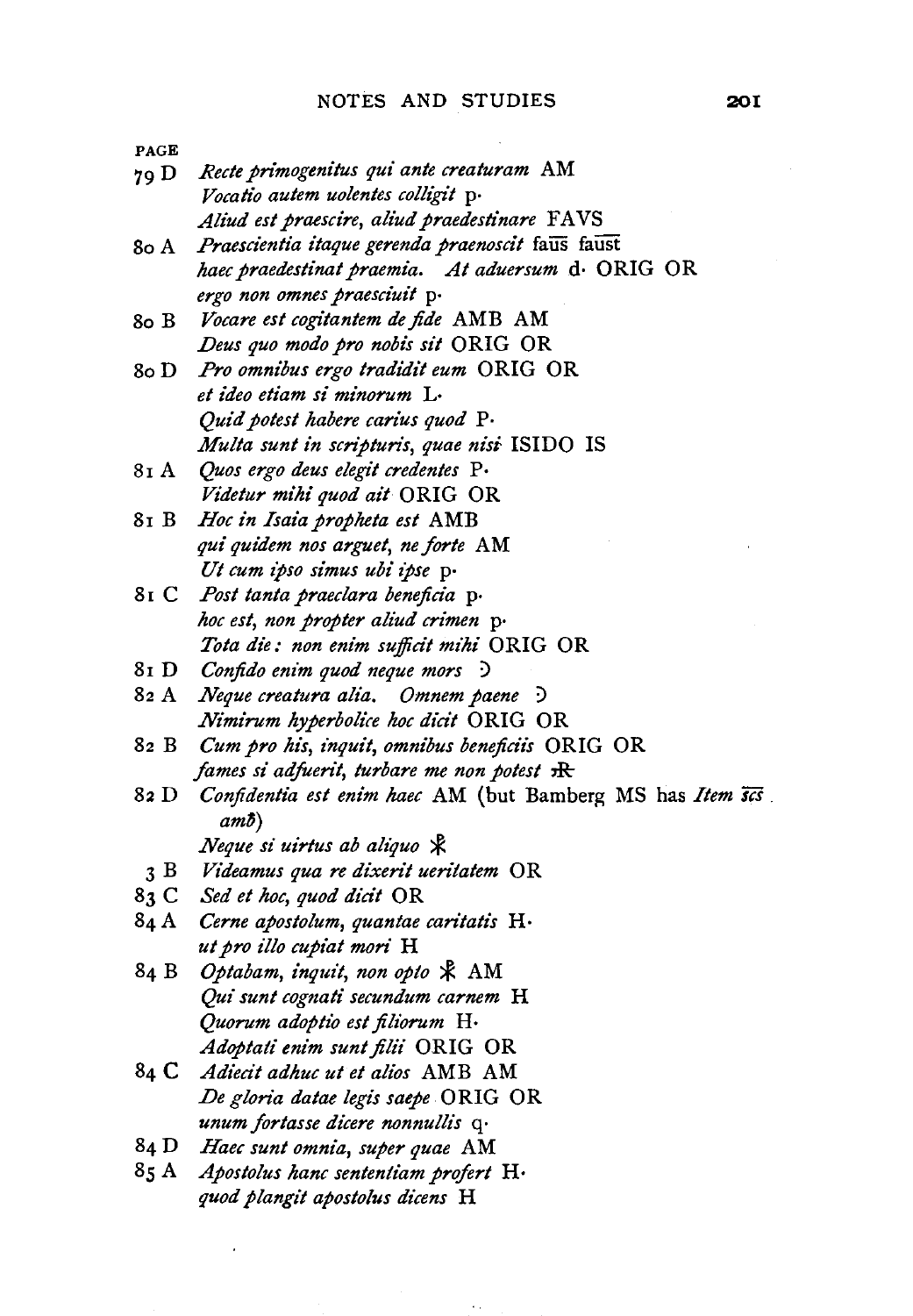## 202 THE JOURNAL OF THEOLOGICAL STUDIES

|      | Hic etiam incipit ratiocinare Item faust                   |
|------|------------------------------------------------------------|
|      | quia superius dixerat dolere p.                            |
|      | Nec enim omnes qui sunt AMB                                |
|      | Hoc est quod uult intellegi AM                             |
|      | 85 C Proposuit ergo apostolus persequi d. OR               |
|      | 85 D Non ergo, inquit, per ordinem S.                      |
| 86 A | In Genesi ita legitur haec sententia GEN                   |
|      | Hic ostendit posteriorem populum p.                        |
|      | hoc est in Genesi, quod praefiguratum AM                   |
|      | in quo promissionis uerbum impletur AMB                    |
| 86 B | Non tantum ergo Sarra AMB AM (the Bamberg MS has also      |
|      | Item scām amb)                                             |
|      | 86 C Sed alia causa est p                                  |
|      | 86 D Ex uno concubitu habens Isaac p.                      |
|      | Praescientia dei flagitatur AM                             |
| 87 A | Nam neminem damnat ante quam peccet q-                     |
|      | Maiorem populum Iudaeorum AVG                              |
| 87 B | Quid mirum est si iustitia faust                           |
|      | Sed requirendum quare hoc AVG                              |
|      | Siquis habet duos debitores AVG                            |
|      | ab altero exigere, cui uult donat AVG                      |
|      | Ambo gemini natura filii AVG                               |
|      | 87 C Sentiens autem quem ad modum hoc AVG                  |
|      | Qua in re, si futura opera p                               |
|      | Haec elocutio ita intellegenda est FAVS faust              |
| 87 D | $Ex$ persona contradicentis sibi $ORIG$                    |
|      | Numquid iniquitas est apud deum? OR                        |
| 88 B | Velle et currere meum est H. H                             |
|      | Non uolentis neque currentis, etc.<br>Cum procul dubio AVG |
| 88 D | et misericordia eius subsequetur me L                      |
|      | Cur enim admonemur orare d.                                |
|      | Oremus pro nobis, ut misericordia AVG                      |
|      | Item non uolentis neque currentis AVG                      |
| 89 A | Si uos filius liberauerit, uere liberi eritis f.           |
|      | Qui uult et qui currit, hoc uidetur ORIG                   |
| 89 B | Hoc autem fecit deus more d.                               |
|      | Ponamus ergo patrem familias istum ORIG OR                 |
| 89 C | Vide enim quod non dixit L-                                |
|      | et in te ipsum ad posteritatis AVG                         |
|      | famosissimus conferatur interitus. Cum dei pf AVG          |
| 90 A | quem uult gbdurat, nec tamen inique faust                  |
|      | Vis scire quia diuina FAVTS                                |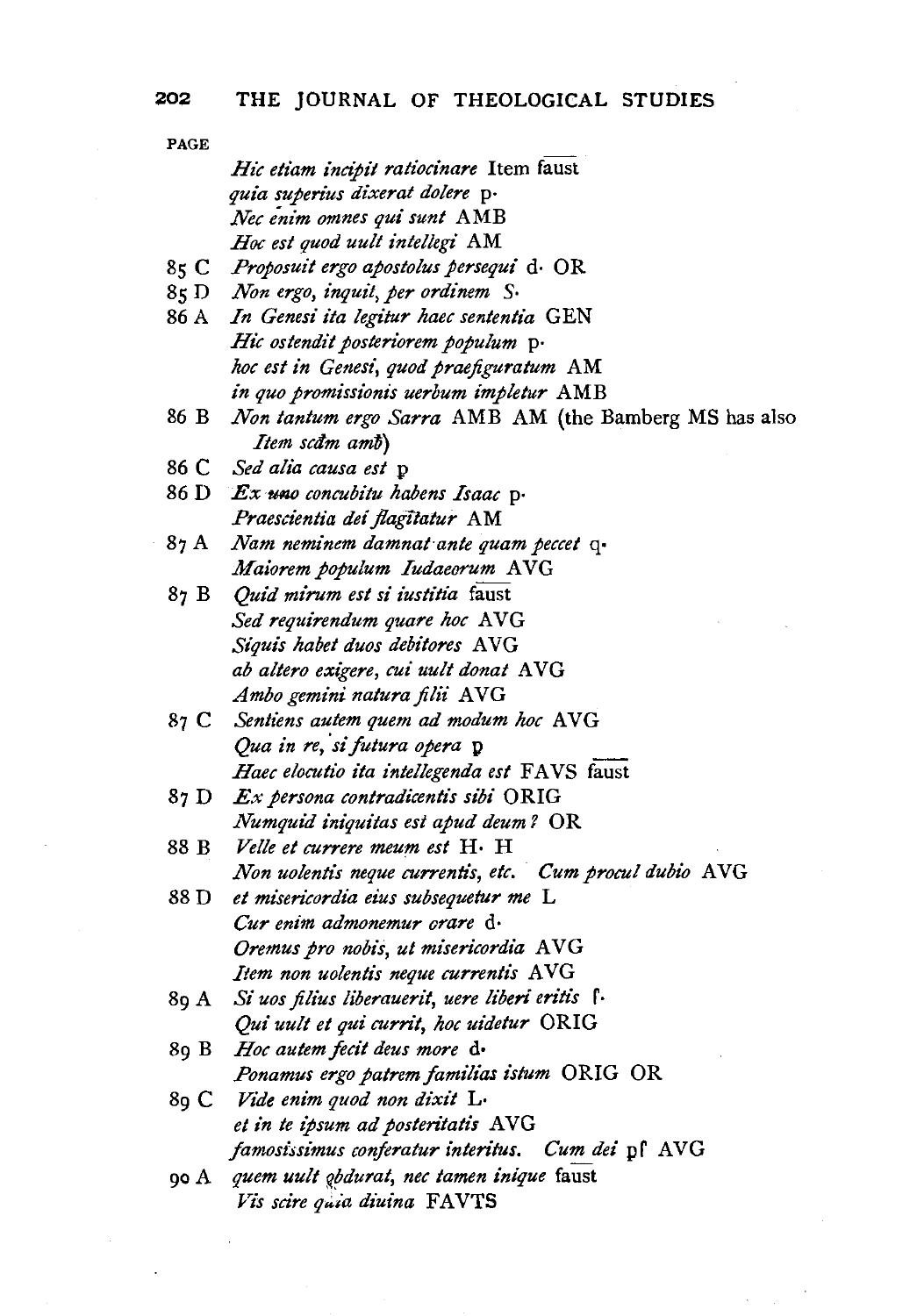| PAGE  |                                                                                |
|-------|--------------------------------------------------------------------------------|
|       | Dei patientia induratus est $d \cdot p \cdot$ (evidently for det patientia)    |
|       | in ipso suam clementiam f.                                                     |
|       | Et ut adnuntietur nomen meum amb. AM                                           |
| 90 B  | Tamquam propterea non uideatur d.                                              |
|       | O homo tu quis es qui AG                                                       |
|       | Hoc loco quidam stulti putant AVG                                              |
| 90 C  | Nec apostolus hoc loco sanctos S. AVG                                          |
| 91 A  | Legimus et in euangelio ORIG OR (the Bamberg MS also                           |
|       | precedes the quotation with the words Item secundum<br>origenem)               |
| 91 B  | propterea namque et dominus dicebat OR                                         |
|       | ita etiam Paulum diuinorum *                                                   |
| 91 C  |                                                                                |
|       | 91 D et cur qui peccat culpatur? $\mathcal{R}$<br>cubiculi ausus es secreta L. |
|       | 92 A quod hic proprium quasi ponit AMB AM                                      |
|       | Quid sibi uult homo de hac massa AG. AVG                                       |
|       | et dicat: Quare sic me fecisti? · R·                                           |
|       | De Pharaone facile respondetur AVG                                             |
| 92 B  | Quia illum diu sustinuit blasphemantem ·P·                                     |
|       | 92 C Saepe de incompositis elocutionibus ORI. OR                               |
|       | Verbi causa, ut ita legamus p-                                                 |
| 92 D  | O homo, tu qui es $\partial$                                                   |
|       | Patientia et longanimitas est dei p AMB. AM                                    |
|       | 93 A diuitiae autem gloria sunt AG                                             |
|       | Eo ipso quod ait: In multa AVG                                                 |
|       | cum erga eos, qui inter homines spernuntur ORIG OR                             |
|       | qui spernebatur et desperabatur $\cdot$ )                                      |
|       | Vocabo non plebem meam $\cdot$ ) <sup>1</sup>                                  |
| 93 B. | Apertum est de gentibus dictum ORIG AM                                         |
|       | Paucitatem eorum credituram AMB                                                |
|       | <i>Prouidens de futuris propheta</i> ORIG OR                                   |
| 93 C  | Historiae habet hoc sensus P.                                                  |
|       | Saluari hos promittit, quos AM                                                 |
|       | 93 D Siue uerbum breuiatum est OR                                              |
| 94 A  | Quod semen Isaias Domino dicit OR                                              |
|       | sicut ipse Dominus dicit AMB                                                   |
|       | aut fructus huius seminis est AM                                               |
| 94 B  | Vide ergo si hoc modo ORIG OR                                                  |
| 94 C  | Prima iustitia est cognoscere P.                                               |
| 94 D  | Ecce pono in Sion lapidem offensionis AM                                       |

1 This symbol also occasionally later.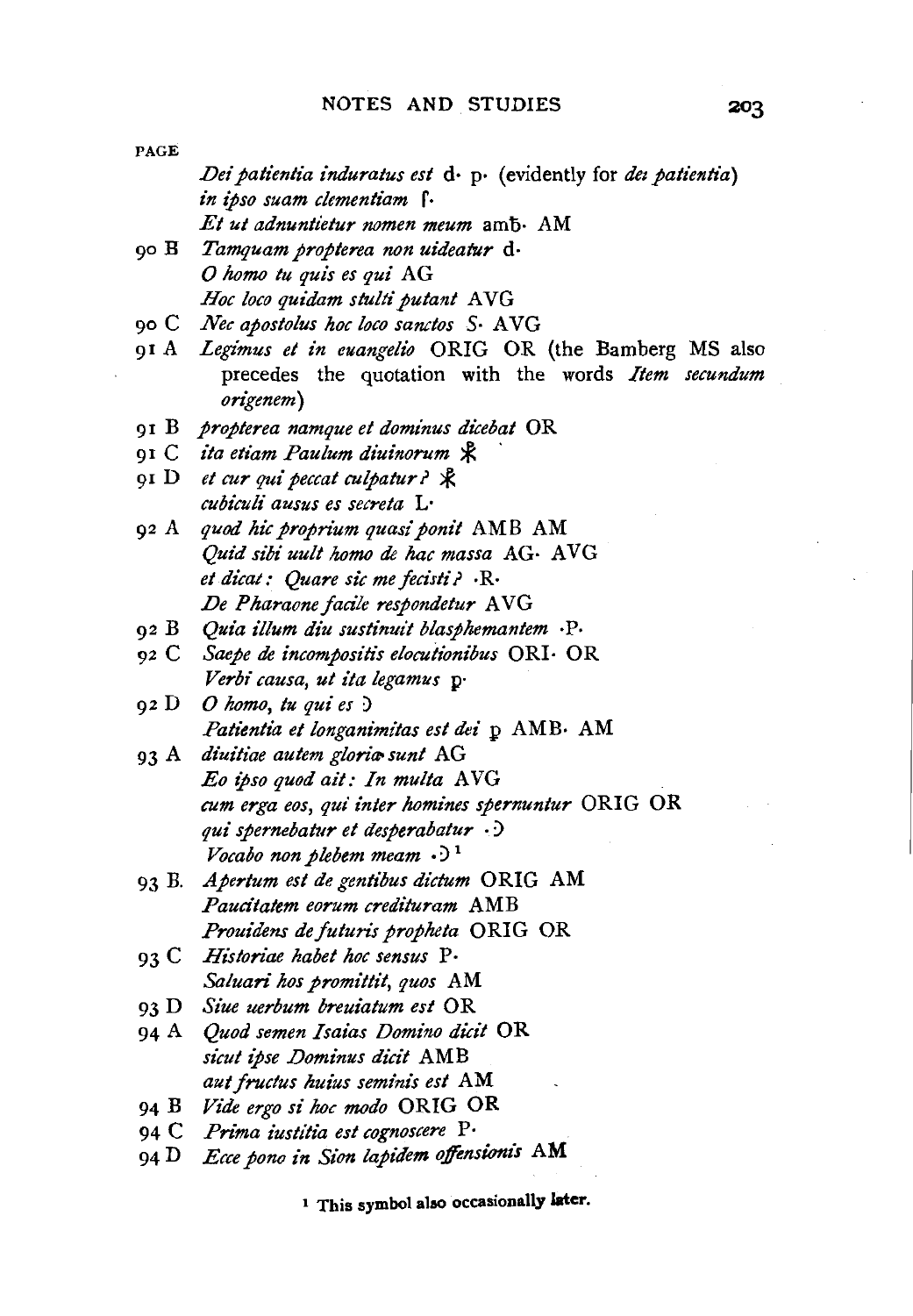| <b>PAGE</b> |                                                |
|-------------|------------------------------------------------|
|             | Compertum est in petra uel in lapide AMB       |
|             | hunc dicit, qui abscissus a monte p.           |
| 95 B        | ita ut proferret de Isaia ORIG OR              |
| 95 C        | Et probat quo modo non L.                      |
|             | si enim habeat quis affectum P                 |
| 96 A        | Sed non secundum scientiam P.                  |
|             | sed non cognouerunt quia AM                    |
|             | Ignorantes enim hunc esse Christum AM          |
| 96 B        | Quidam ex hoc loco putant P.                   |
| 96 C        | Hoc est, nec de passione neque ESI             |
|             | Quod ergo ait: Ne dixeris ORIG OR              |
| 96 D        | Iustitiam hanc dicit esse fidei AMB AM.        |
|             | Hoc scriptum est in Deuteronomio AM            |
| 97 A        | Quia si confitearis in ore tuo AM              |
|             | hic illa manifestauit: hanc AM                 |
|             | Certum est quia suscitauit eum ORIG OR         |
|             | alioqui quid proderit scire ORI                |
| 97 B        | Ad hunc autem sensum p.                        |
|             | Ergo si fides sufficit ad P.                   |
|             | Cum examen coeperit fieri AMB                  |
| 97 C        | ubi et remuneratio et condemnatio AMB          |
|             | Generaliter autem confundi propter AM          |
| 97 D        | Hae sunt diuitiae domini, si ORIG OR           |
| 98 B        | Difficultas mihi quaedam in .d.                |
|             | Sed magis ad illum nos L.                      |
| 98 C        | Hoc propheta dicit Nahum AM                    |
| 98 D        | de his pedibus et in euangelio d.              |
| 99 B        | Ergo si nec illi omnes f.                      |
|             | Quis credidit auditui nostro? Firmauit P.      |
|             | Domine, quis credidit auditui nostro ? ORIG OR |
| 99 C        | qui ascendit in caelum Christum deducere O     |
| 99 D        | Quia nisi dicatur aliquid AM                   |
|             | nec audiri potest nec credi AMB                |
|             | ubi ait: Non sunt loquellae ORIG OR            |
| 100 A       | Sed dico: Numquid S                            |
|             | Videtur ea quae superius dixit P OR            |
|             | nunc uero, ut sibi moris est ORIG              |
|             | Quia per se Iudaei in ira AM                   |
|             | In gentem insipientem AMB                      |
| 100 B       | Hoc est, sine lege et non adorantem P.         |
|             | Dicit apostolus de Isaia OR                    |
|             | hoc indicat quia mortem ORIG                   |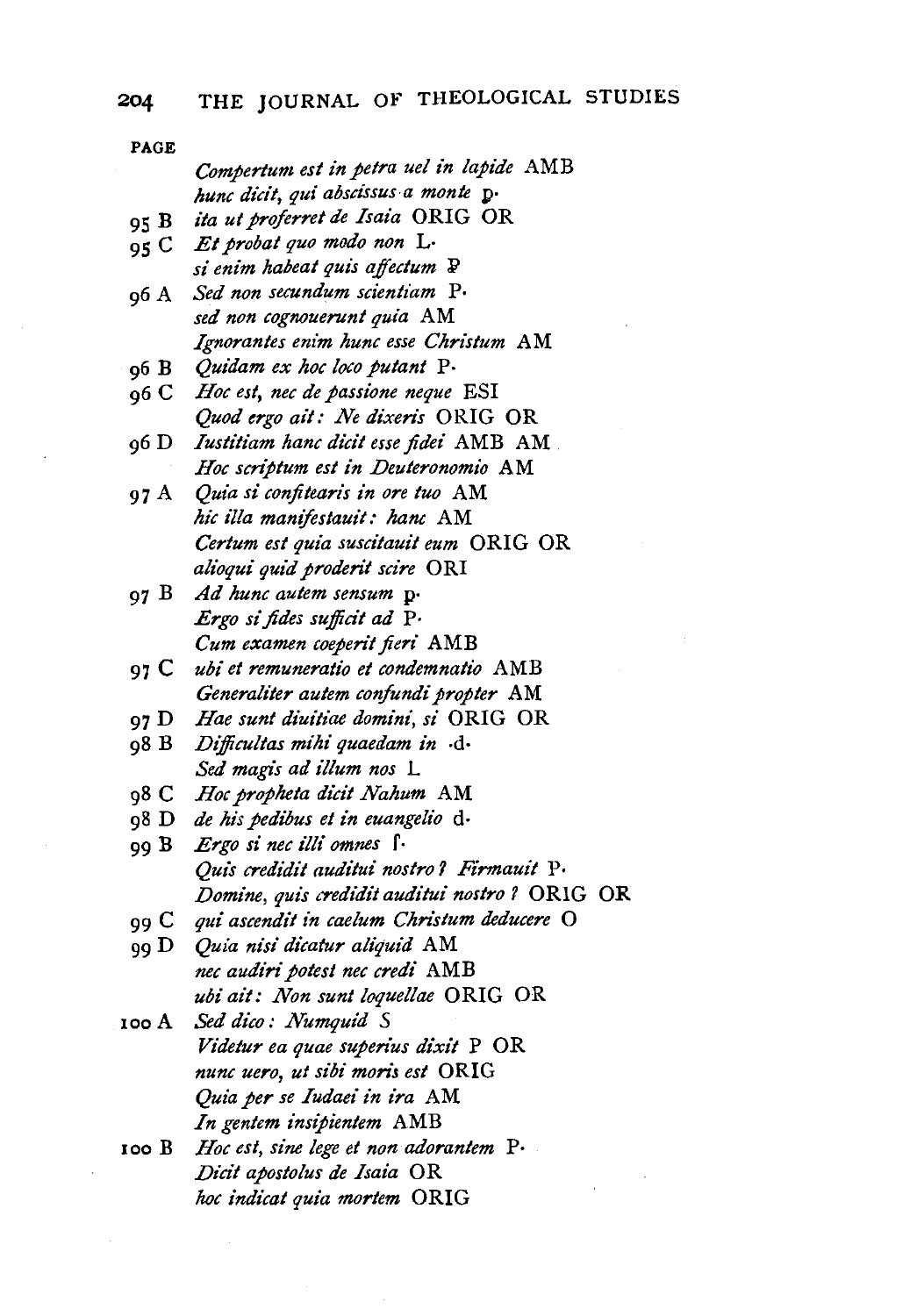PAGE 100 c *nee sic crediderunt. Cerium est* P 1oo D *Ne uideretur paruum* OR ro1 A *Ostendit enim non solum Eliam* AM 101 B *Quid autem et ipse numerus* ORIG OR 101 C *Sciendum est opera quae* P ,101 D *non erit gratia, sed merces* P· 102 A 102 B 102 c 102 D 103 A *Dico enim : Numquid sic offenderunt* AM 103 B *usque adeo illos dilexit ut* P 103 c *Considera in hi's dei sapientiam* OR 103 D 104 A *Si ergo, inquit, Israelitae* ORIG OR 104 B *Quod unius substantiae est* AMB· AM 104 c *Immutatis uerbis eadem repetit* AM 104 D *Hoc est, non propter te illi* p· 1os A *Quia Iudaei per dijjidentiam !apsi sun/* AMB· AM lOS B *magnis supplicationibus a domino deprecatur* AM· IOS C *Apud homines quidem impossibile est* p. *ualidiora requirit exempla* ORIG *In his apostolus Israel in duas* ORIG OR *Hoc est, spiritum erroris uel* OR *Quaestio nobis quo modo de bono* ORIG *Hoc est, usque conuertantur* P. *Quod dicit fiat mensa eorum* ORIG OR *Apostolus autem non posuit* R· *Omne quod appe!latur Vetus Testamentum* ORIG OR *Aliter: Fiat mensa eorum coram* p *Potest autem et illa captio mensae* ORIG OR *Ex scripturis didicerunt Iudaei* S *Quo modo ex illorum delicto* ORIG OR *Si delictum illorum tantum uobis* p. *Quam diu in corpore fuero* p. *Dum exemplo meo plures eorum* AMB *Ostendit gentibus quonam affectu* AM *Quid tam dignum quam ut* ORIG OR *Exornat autem et illustrat* L· *Verbi causa, ministerio ecclesiae* P· *Radix patriarcharum, hoc est* P *Radicem uero hanc quidam Abraham* ORIG OR *Qui est primogenitus omnis creaturae*  $\cdot$ **P** $\cdot$ *Quidam hunc locum non intellegentes* P *Noli ergo altum sapere : hoc est* AM *Hoc est, si illis non pepercit* P. *Vide ergo bonita/em et seueritatem dei* AM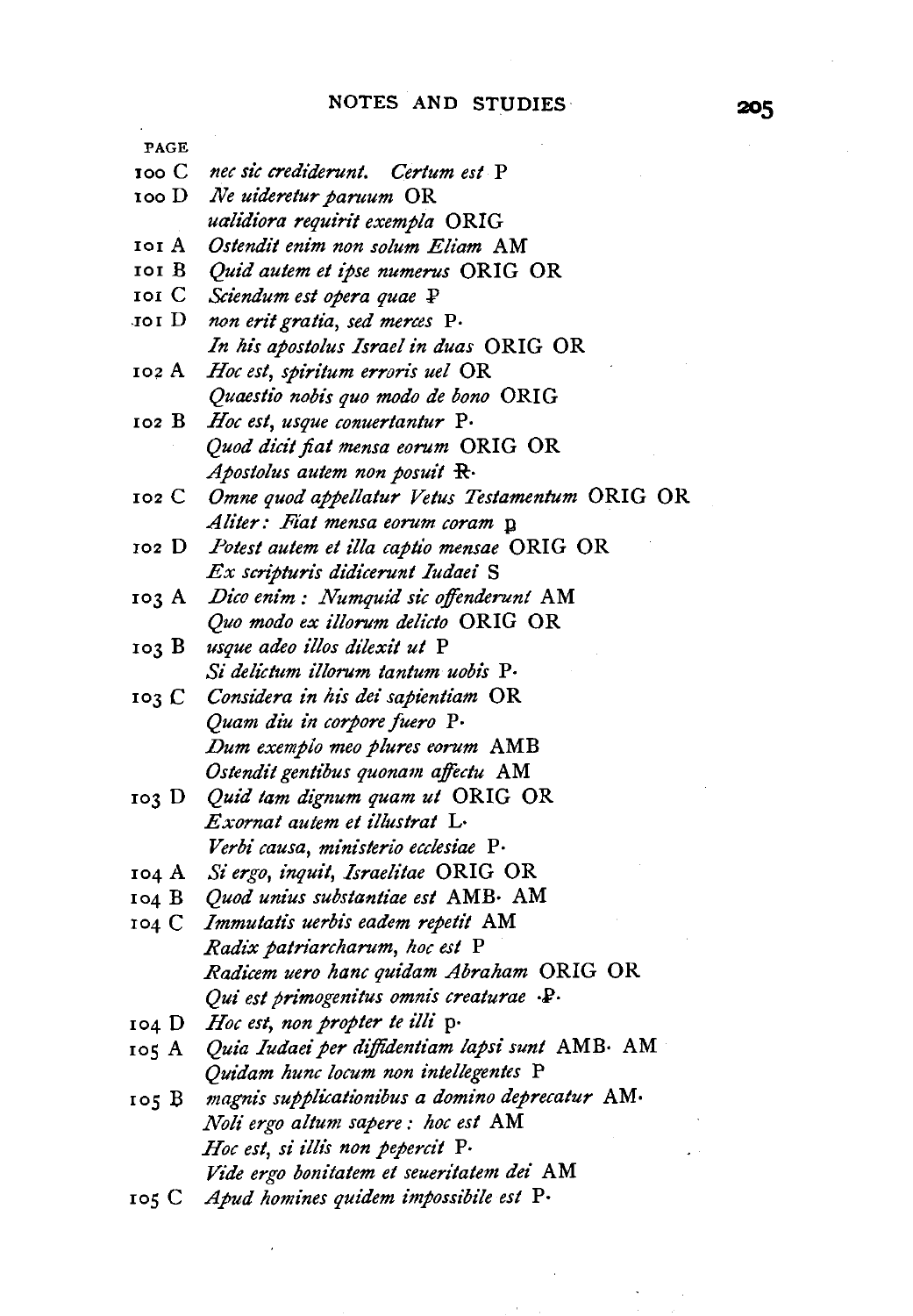- $105 D$ 106 A ro6 B ro6 C 106 D 107 A 107 B *Post haec etiam latentes et profundiores* S· 107 c *Ideo insertum dicit oleastrum ut* AM *Sed nee hoc quidem lateat nos* ORIG OR *Adhuc ad eos qui ex gentibus* ORIG OR *Hoc est, ne secundum humanam sapientiam* f p. *Quia insultare !apsis* OR *Quod enim secundum deum sapit* ORIG *Id est, non omnibus patitur deus* p. *Donee plenitudo gentium intraret* IS *Id est, multitudo credentium* ISID *Quod si uis, inquit apostolus* ORIG OR *Sciendum sane est quod de propheta* d· *Nouum scilicet testamentum* p *Causa incredulitatis inimici sunt euangelio* AM *illis enim insultandum est quorum* OR *Eadem persequens adhuc de Israel* ORI· *Secundum reliqui'as uero, quae* R *Si credi'derint, illi's non poterunt* p. *Hoc est, omnia conclusisse in i'ncredulitate* AM
- 107 D *Mira/us tantum profundum nullis* ISID· ES *Excelsum et immensum deum in diuitiz's* AM
- 108 A *Considerans sanctus apostolus tantas esse* d. ORIG OR
- 108 B *quam inscrutabilia sunt iudicia eius* I *i'udicia* p. *Inscrutabilia. Ut scrutari* OR *Sed requirendum quare dicat inscruiabilia* ORIG
- 108 c *Quis enim cognouit sensum domini? hoc* d. AMB AM
- ro8 D *Hoc est, quasi miizus i'pse consilio* S· *indigeret alterius, sed constlii* OR
- ro9 A *ex ipso, hoc ipsum quod sumus indica!* <sup>~</sup> *et finis in ipso erit, tunc* R
- 109 B *Non per salutem illorum neque* AMB *!amen per mt'sericordtam dei oral* AM *Cum per omnem textum epistulae* ORIG OR
- 109 C *bonum tunc placet deo, si rationabiliter* P.<br>109 D *Obsequium hic cultum dicit* ORIG OR
- *Obsequium hie cultum dicit* ORIG OR *Pro uiribus autem explanare* P
- IIOA *Vide ergo ne forte cum uenit* d· p·
- uoB *Renouatur autem sensus noster* ·S· *legis eius intellegentiam spiritalem* L·
- 110 c *Prohibitus humana sapientia* P· *Haec gratia peritia intellegitur* AM *Videndum est quia Paulus sicut* d· ORIG OR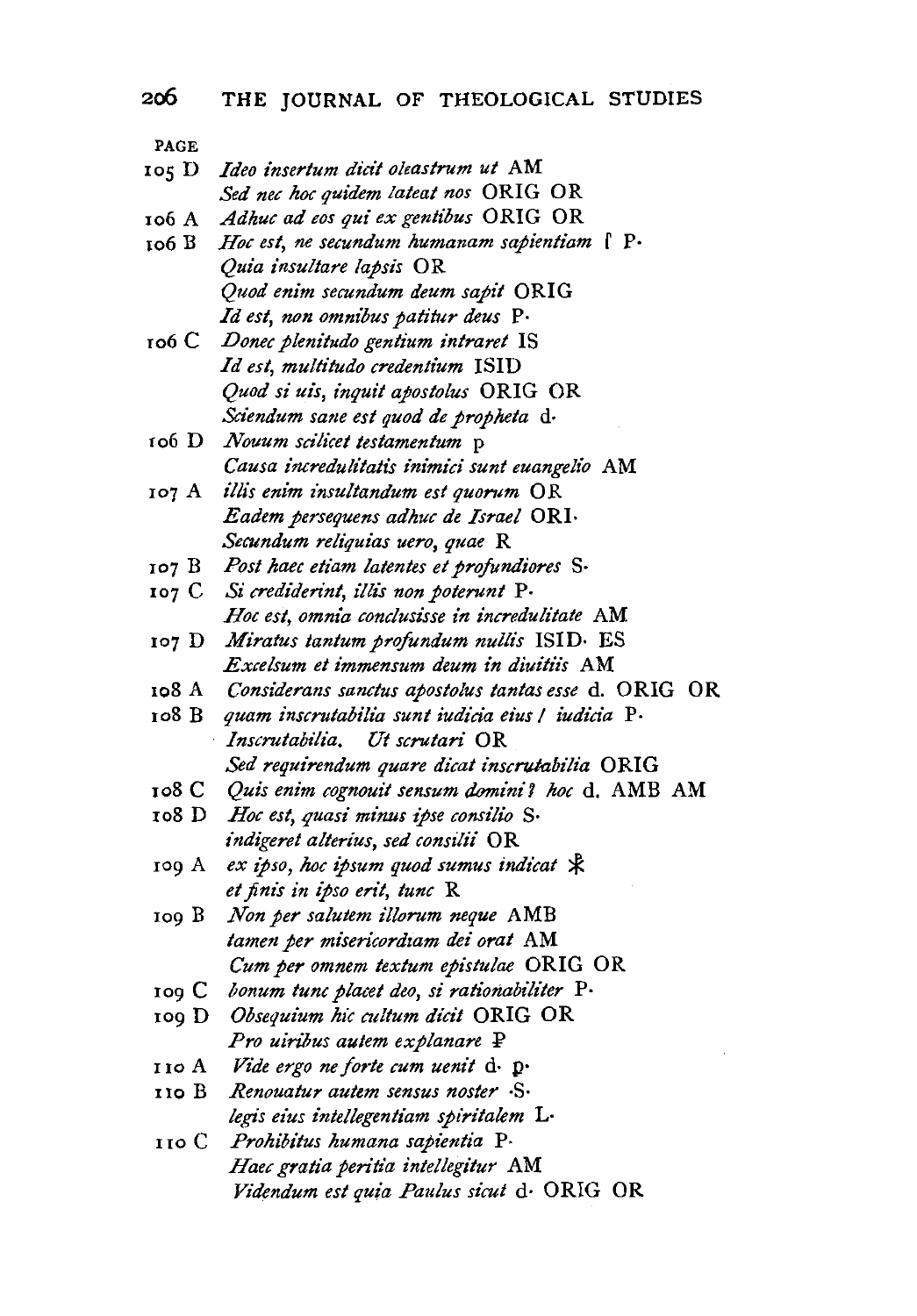| PAGE  |                                                                                           |
|-------|-------------------------------------------------------------------------------------------|
| 110 D | Reperimus autem nos in quodam P                                                           |
| нн А  | per gratiam quae data est sibi S.                                                         |
|       | plus uult sapere qui illa scrutatur d. p.                                                 |
|       | Aperte ostendit hoc nos debere AMB AM                                                     |
| нн В  | sed sapere, inquit, ad sobrietatem ORIG. OR                                               |
|       | Sicut diuisit deus mensuram fidei OGR (sic) OR                                            |
| 111 D | ordinatissime per haec componens ORG OR                                                   |
|       | singuli habemus actus, uerbi gratia *                                                     |
| 112 B | Cum dixisset singulos quosque ORIG. OR                                                    |
|       | Nunc autem illa officia deputata AMB AM                                                   |
| 112 C | Prophetia intelligenda est quam docet ORIG OR                                             |
|       | Possumus haec omnia ad illam regulam d.                                                   |
|       | Similiter dicitur adiuuari doctorem AM                                                    |
| 112 D | Qui docet maior est eo qui ·p·                                                            |
|       | Qui tribuit indigentibus et praestat AM                                                   |
|       | Qui praeest in ecclesia uel fratribus p.                                                  |
| 113 A | qui ecclesiae praesunt, recipiant d ORIG OR                                               |
|       | quis scandalizatur, et ego non uror ? S                                                   |
|       | Videtur fortassis unum atque idem ORIG OR                                                 |
|       | Tota puritas debet esse in Christiano P.                                                  |
| 113 B | Non magnum dicit uitare malum AM                                                          |
|       | Obseruandum etiam hoc quod ORIG OR                                                        |
|       | Ita uos diligite quasi ex una S.                                                          |
|       | Hoc est quod et dominus docuit P.                                                         |
|       | 113 C Spe gaudet qui non respicit ORIG OR                                                 |
|       | Manifestum est quia qui preces AM                                                         |
| 113 D | sed et quaeramus et solliciti simus OR                                                    |
|       | Recordare Lot et inuenies quod d ORIG                                                     |
| 114 A | Gaudete cum gaudentibus, flete OR                                                         |
|       | Non cum illis, qui flent mortuos suos ORIG                                                |
| 114 B | Sermo iste non natura sui ORIG OR                                                         |
|       | Alta sapere superbe sapere est AMB AM                                                     |
| 114 C | et suam alienam. Nolite esse AM                                                           |
|       | Qui sibi prudens uidetur, hic OR                                                          |
|       | non potest esse sapiens apud deum. Nulli ORIG                                             |
|       | et reddere malum, non ut quibusdam uidetur OR                                             |
|       | 114 D Hoc est quod dicit dominus: Nisi AM                                                 |
| 115 A | Coram hominibus prouidet quis bona ORIG OR                                                |
|       | sicut in uobis est ut fieri possit d ORIG                                                 |
|       | Quo modo potest fieri ut pacem OR                                                         |
| 115 B | Non uosmet ipsos uindicantes, sed P<br>Aut a fugiendo aut a permittendo noceri d. ORIG OR |
| 115 C |                                                                                           |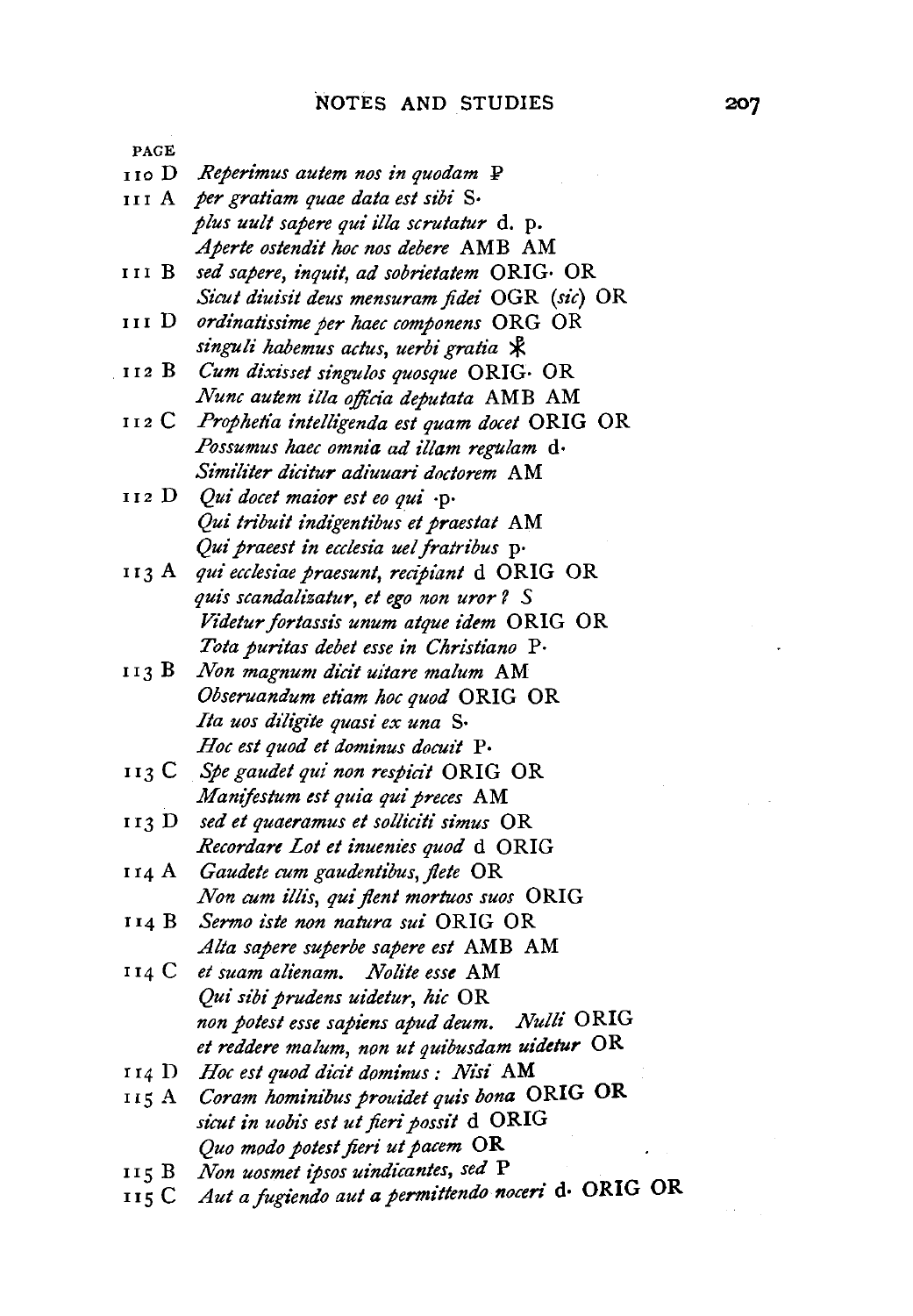## 208 THE JOURNAL OF THEOLOGICAL STUDIES

| PAGE           |                                                                                       |
|----------------|---------------------------------------------------------------------------------------|
|                | sed quasi effuso ac digesto d.                                                        |
| 115 D          | Noli illi negare quod deus nulli p.                                                   |
|                | Hoc enim faciens carbones ignis AM                                                    |
|                | Fortassis isti carbones ignis qui ORIG                                                |
|                | Potest enim fieri ut animus ferus OR                                                  |
| 116 A          | Noli uinci a malo, sed uince in bono malum OR                                         |
|                | Bono autem uincit malum qui ORIG                                                      |
|                | Contraria namque contrariis perimuntur &                                              |
| 116 B          | Non enim est potestas nisi a deo ORIG                                                 |
|                | Quid et illa potestas, quae OR                                                        |
| 116 C          | Quod autem dicit de potestate ORIG· OR                                                |
| 116 D          | Laus ex potestate tunc fit AM                                                         |
| 117 A          | quoniam futurum iudicium deus statuit AM                                              |
|                | Ob hoc mihi uidetur dicere : Ideo necesse ORI OR                                      |
| 117 B          | nam si uineam domini colamus *                                                        |
|                | Quia colonis malis uineam tulit f                                                     |
|                | Potest etiam eleemosyna debitum appellari P.                                          |
|                | Tributum est quod manu tribuitur. Vectigal AM IS                                      |
|                | Primum ea quae sunt potestatis regiae AM                                              |
| 117 D          | nam nouae legis mandatum est etiam P.                                                 |
|                | Quo modo possit quis legem in uno ORI OR                                              |
| 118 A          | Quoniam hora est iam nos .p.                                                          |
|                | Cotidie propior est nostra salus OR                                                   |
| 118 B          | dixit: Cum audieritis haec omnia ORIG                                                 |
|                | Tenebrarum sunt opera uitia carnis AMB AM                                             |
|                | quae sunt uitia carnis. Quae sint O.                                                  |
|                | Comessationes autem, sicut inhonesta &.                                               |
| 118 C          | Recte ab his coerceri monet, quia AMB. AM                                             |
|                | Frequenter diximus Christum sapientiam O.                                             |
| 118 D          | In hoc necessaria non prohibuit GG.                                                   |
|                | Hinc probatur quia non de Iudaeis P.<br>Unde Iacobus ait: Qui iudicat $\mathcal{R}$ . |
| 119 A          | Qui tres pueros leguminibus pastos $\mathcal K$                                       |
| 119 B<br>119 C | Cauendum est autem ne nos e $\mathcal K$                                              |
|                | et mortuos suscitabit, quoniam uiuis AM                                               |
|                | ex perditis enim iterum reformauit AM                                                 |
|                | Puto quod duobus modis constat ORIG OR                                                |
| 120 A          | Tu autem quid iudicas fratrem tuum? AM                                                |
|                | de Sem enim 27, de Cham 22 $\mathcal{K}$ .                                            |
| 120 B          | Bonum, hoc est libertas, quam P.                                                      |
|                | Bonum nostrum, hoc est doctrina dominica AM                                           |
|                | Sed et hoc notandum, quia non P.                                                      |

 $\mathcal{L}$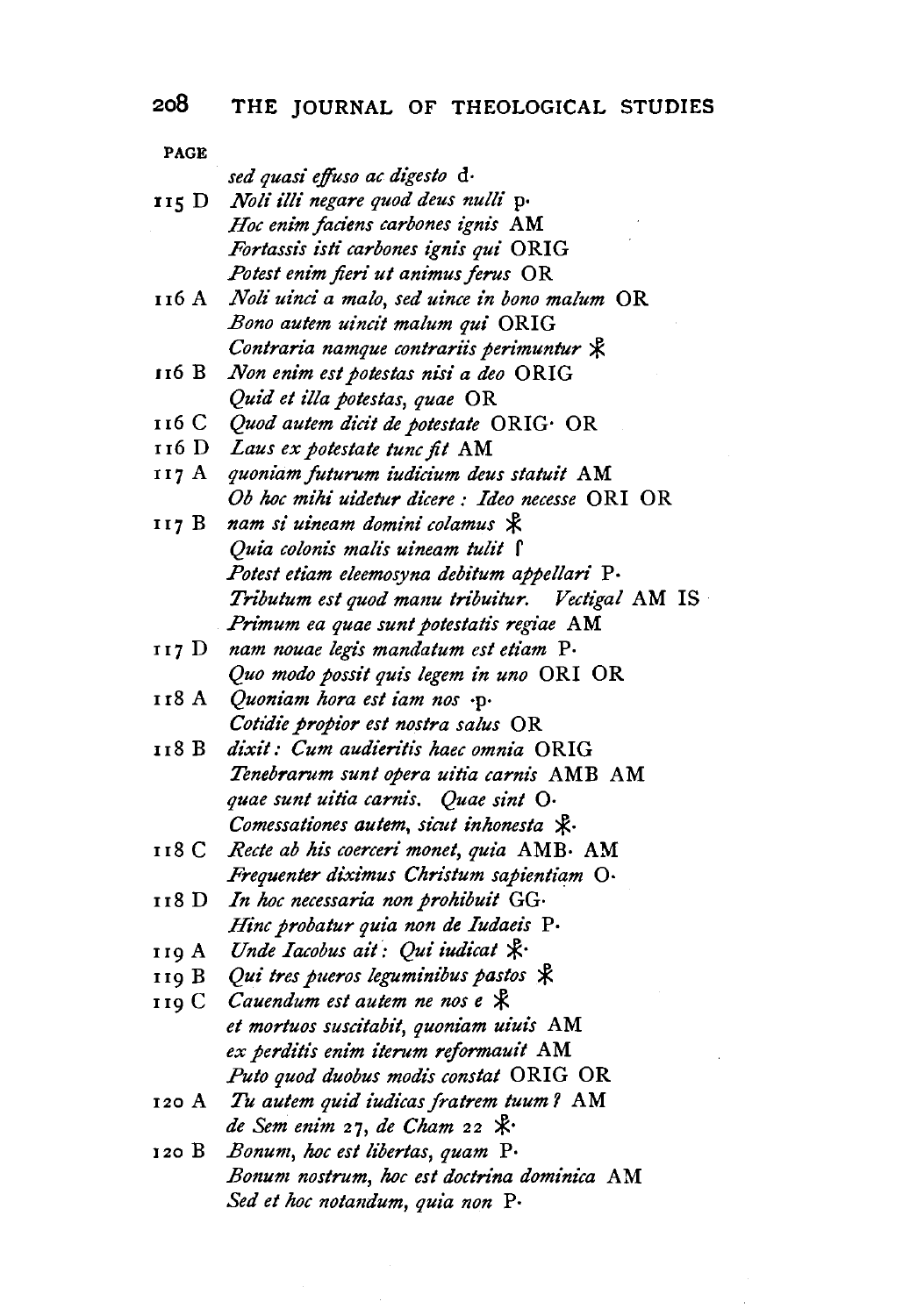PAGE I21 B *Vak* I *qui destruebas templum dei* ORI *Quod si requiras cur exemplum quod* OR I 2 I C *Item et consolationem scripturarum, id est,* AM *si adkuc !ardent. Spem habeamus.* AMB 121 D *Propter honorem dei inuicem oncra* P· 122 A *Hoc est, cum Israel.* AMB 122 B 122 D Signa minora, hoc est sanitates OR I23 B 123 c 123 D *Pulchre autem in pace finiuit* .p. I24 A 124 B et ante ipsum crediderint in Christo O 124 D Puto autem quod Hermas iste sit O· O 125 A 125 B 126 B 126D *kaec est subscriptio manus eius in* p. 127A 127 D *sua his nomina praeponunt* S 128D *Et Sosthenes /rater. Hunc idci'rco secum* ·p· p 129 A 129 B 129 D *Radix Iesse est arbor Dauid* AM *In uirtute spiritus sancti* OR *et plenitudinem pacts. Aliter* ORIG *Bonus doctor laudando prouocat* P· *ueluti est suscitatio mortuorum* ORIG *Quod autem placuit Macedoniae et Achaiae* ORIG OR *Non corpora/em utique requiem quaerit Paulus* ORIG OR *ministrare uidentur in baptismo siue* p *Hanc ministram esse ecclesiae Cenckris* AM *Cenchn·s portus Corinthi, quia omnes* ORI· OR *Nam et laborant, cum docent adulescentulas* 0· OR *Hunc quasi amicum salutat, sed* AMB AM *Probum in domino. Hoc est probatum* 0· *In osculo sancto. Ex hoc sermone* ORI· OR *Alienus uobis sit, nee omnino* ORIG OR *De illis dicit, qui ex circumcisione* P *Subtiliter sane Paulus indiscretam* 0· 0 *Videtur mihi in hoc loco dixisse* ORIG OR *Et quidem de Timotheo plenissime* P *Duas mihi causas Paulus uidetur* ORIG OR In uia uel Beniamin uel in H *Porro quod ail: apostolus* H *magister exercitus Tiberz"i Caesaris* r *Unde scriptum est: Et Samuel inter eos* p.  $\mathcal{\hat{R}}$ *Hieronymus in tractatu libn· Isaiae* ·hi· *Ut solet, primum prouocat* p· *In apostolorum personis hoc de* \* *Ego quidem sum Pauli. Hac causa* & *ut Hieronymus dicit in tractatu* H

VOL, XVIII. P

200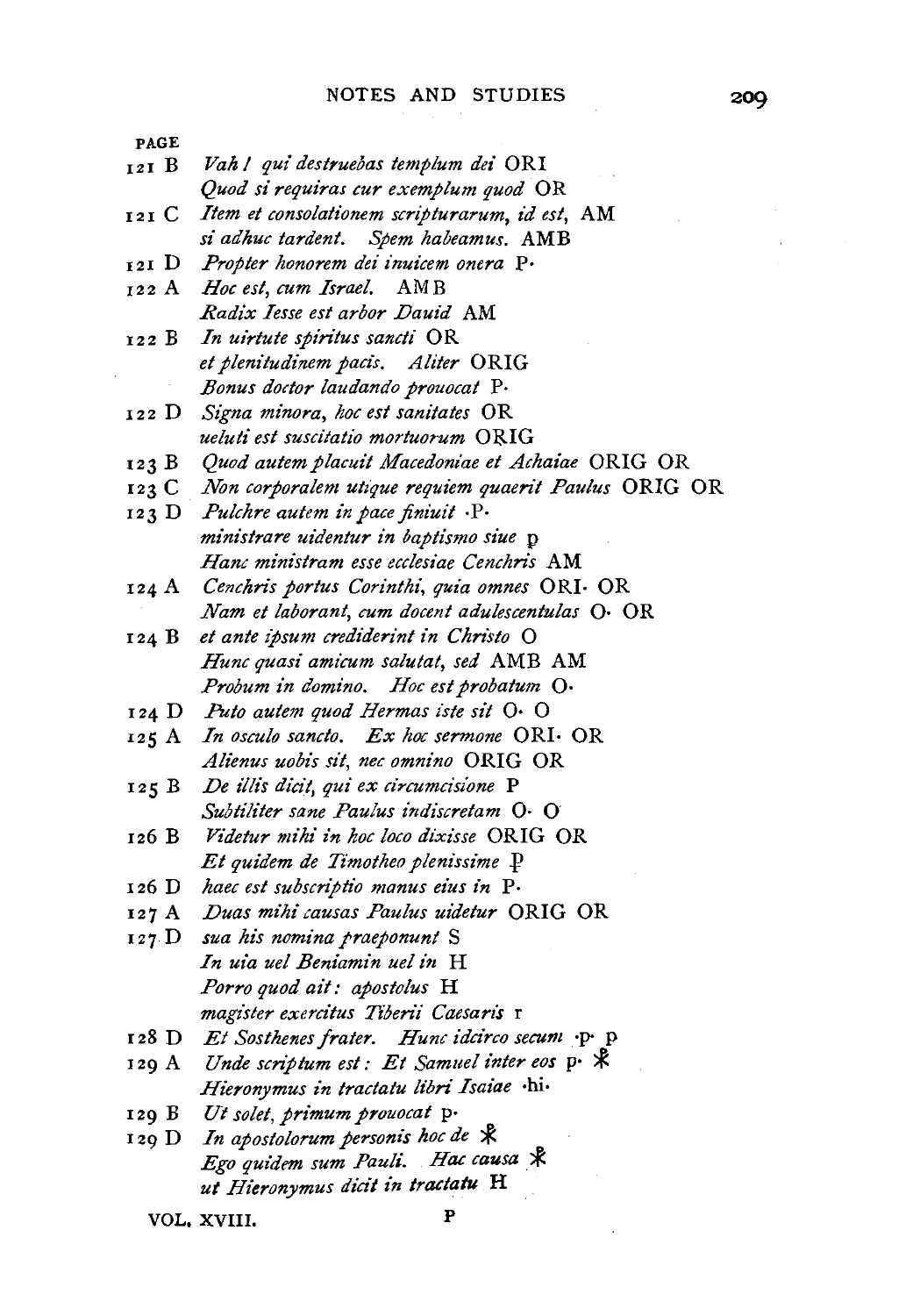| 130 A <i>Item: Qui ad maiora mittitur</i> GR ggrius |  |
|-----------------------------------------------------|--|
| Ne euacuetur crux Christi. Id est p.                |  |

- 130 B *Subauditur apparebit 7 sapiens, ex gentibus.* H· *Qui quaerit de occultis natun"s huius* H·
- 130 C *Factura mundi dei sapientia est* p· *sed quoniam non cognouerunt homines* p·
- 131 A diaboli liberauit \* *Quia crux Christi diabolum fefellit*  $\mathcal{R}$ *Ac si dicere! .. : Videte eos per quos* L
- 131 D *Christum qui est absconditus* q· *Quam nemo principum huius saeculi* A VG *Unde (Augustinus dicit Rheinau) apostolus AV*
- 132 B Quod oculus non uidit. In Isaia sic habetur  $q \cdot \text{ } \text{\&}$
- 132 C *Quid uidet oculus 7 Colores.* H h· *Item quid est quod apostolus dicit*  $\mathcal{R}$
- 132 D *Sancti uidebunt quod Paulus testatur* GG·
- 133 B Infirmis in fide et contentiosis  $\,$ *Si ergo paruuli adhuc illi sunt*  $\mathcal{R}$
- 133 D *Nos mercenan·i sumus in agro alieno* L
- 134 A *In ecclesia tria genera sunt bonorum* p· *Item aurum cogitationes bonas*  $\mathcal{R}$
- 134 B Augustinus autem aliter exponit AVG·
- *non ad ordinem, sed ad ministrationem* l *omnium, sicut statim subiungit* r
- 136 B *Ironice quae uidetur confirmare, negat*  $\mathcal{R}$ Peripsema. Abiecti, humillimi. Peripsema *ISID Non ut confundam uos haec scribo. Ac si*  $\overline{e}$ si
- 136 C After *uos in fide Christi* a portion is added in the Rheinau MS.
- 137 A *Qui pro me erat praesens, litterarum mearum* H· *Id est tortori diaboli (read* diabolo *with ed. pr.) ut* H· *oportebat enim ut per diabo!um* ·GG· GO (after *diabolum peccauit* an extra part in both MSS)
- 137 B  $V$ etus fermentum. Fornicationem P. *Etenim pascha nostrum. Ideo debetis* \*
- 137 D *duodecim tribus Israel*: after these words a portion of Ambrosiaster in the Bamberg MS with AM in the margin. . In uobis iudicabitur. Id est, per uos. ORIG OR
- I38 A *Qui contemptibiles sunt in ecclesia* ISID· *Hoc est qui minimi sunt in ecclesia* esi *ac si dt"ceret : Qui minores sunt* GG
- 138 B Item contemptibiles, qui minores sunt *p*.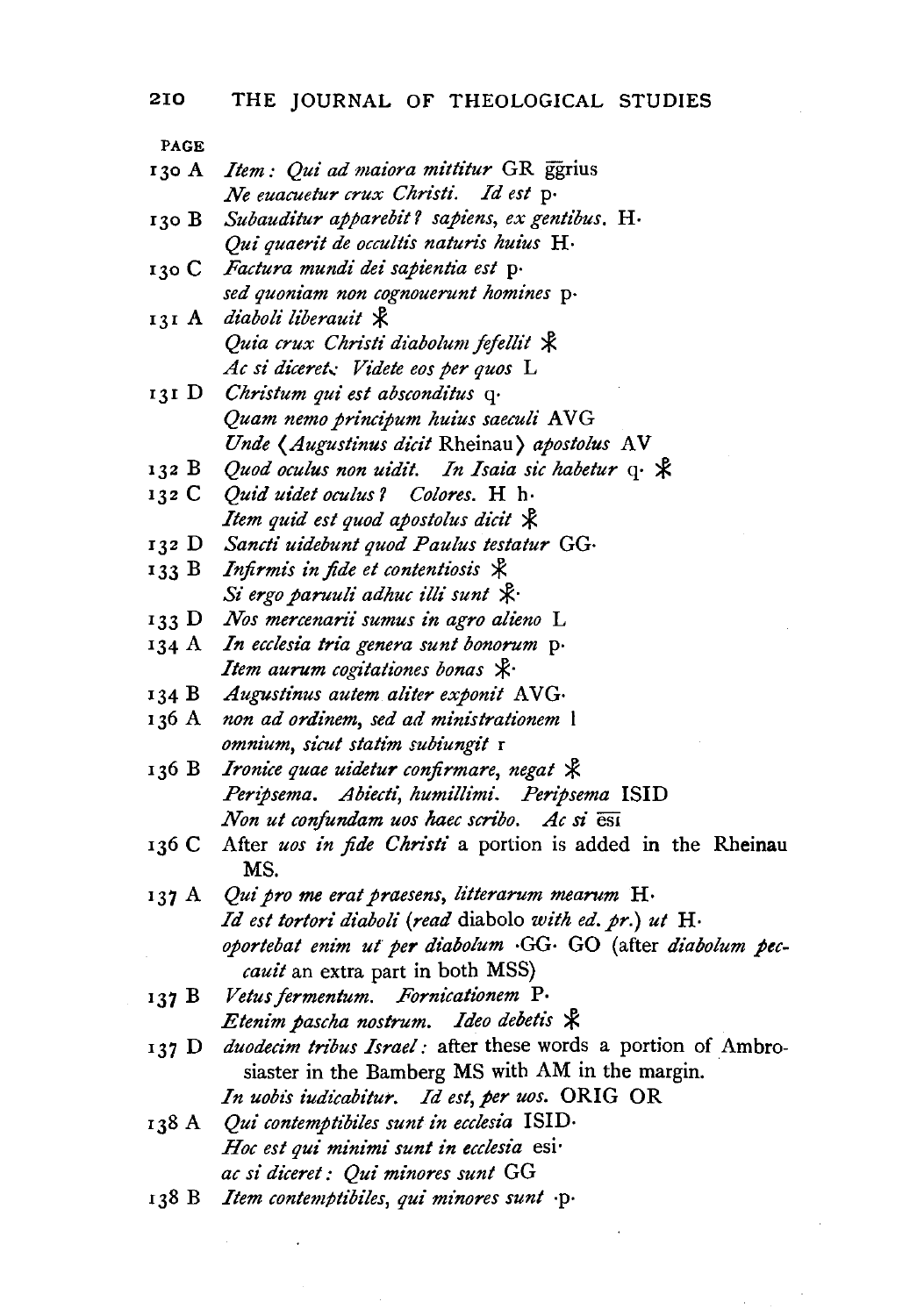| <b>PAGE</b> |                                                                                     |
|-------------|-------------------------------------------------------------------------------------|
|             | <i>Ideo hoc iterat ; nam potuit putare AG au-</i>                                   |
| 138 D       | Nolite errare. Hoc est seduci existimantes esi-                                     |
|             | Aut nolite errare uosmet ipsos et alios ISI                                         |
|             | 139 A ut Augustinus in libro septimo de Ciuitate AVG.                               |
|             | 139 B de fornicatione tractat, uult materiam fornicationis $\mathcal K$             |
|             | Sed ergo (sic) sub nullius redigar potestate $xb^1$                                 |
|             | Paulus cui cuncta licent, sub nullius potestate GG.                                 |
|             | 139 D Nunc ostendit quantum reatum fornicatio q.                                    |
|             | 140 A foras exire a legitimo coniugio. Omne autem *                                 |
|             | Aut in corpus suum peccat ; quia hoc uitium GG au                                   |
|             | Quod si in uobis spiritus sanctus est GG                                            |
| 140 B       | Glorificate deum. Hoc est, agite ut esi                                             |
|             | glorificetur deus per opera uestra ISID                                             |
|             | 140 D Secundum intelligentiam. Infirmis hoc indulgeo $\mathbb{P} \nless \mathbb{R}$ |
|             | 141 A nisi culpa scilicet ad coniugium ueniant GG                                   |
|             | His autem dico, qui matrimonio. Proprie ISID                                        |
|             | Non ego, sed Dominus. Qui dixit: esi-                                               |
|             | Manere innuptam. Id est, ut non nubat ISID                                          |
|             | Nam ceteris. Qui uidelicet neque ambo Christiani esi-                               |
|             | 141 B Christiani sunt. Qua propter ? Scilicet ut AVG                                |
|             | Ac si dixisset: si permitterem uirum *                                              |
|             | 141 C Sicut uocauit deus. Siue cum fideli *                                         |
|             | 141 D Circumcisus aliquis uocatus est. Infert P .H.                                 |
|             | ethnici, serui, et liberi, et sub metaphora H·                                      |
|             | eorum de nuptis disputat et innuptis q.                                             |
|             | 142 A Aliter: Non putet se superflue circumcisum .p.                                |

- 142 A *Aliter: Non putet se superflue circu necessarium suo tempore. Siue hoc modo* : ·p· *Hoc est, non dimittat uxorem. Circumcisio* H·
- I42 B *Scriptis responde!, quia illi dicebant* GG
- I42 C *Ita uirginitatem praetulimus* GG *si dominus uirginitatem imperaret, condemnare* A V · *seminarium hominum excideret, unde uirginitas* A VG *et uirginitatis praemium exspectare* r
- 142 D *ceterum qui uel in corde suo promisit, si*  $*$
- 143 A *plus praemii habet. Itaque dico, fratres* ·H· xb<sup>2</sup> *Hi'c omnes ad continentiam hortatur* H *Quasi non habentes. Ille uxorem habens* GG *non displiceat creatori. Flet quoque, sed* GG *ut tamen de aeternis lucris semper animum* GG *Gaudet quoque tamquam si non gaudeat* GG
	- 1 From the Oberaltaich MS.
	- 2 This last from Oberaltaich MS.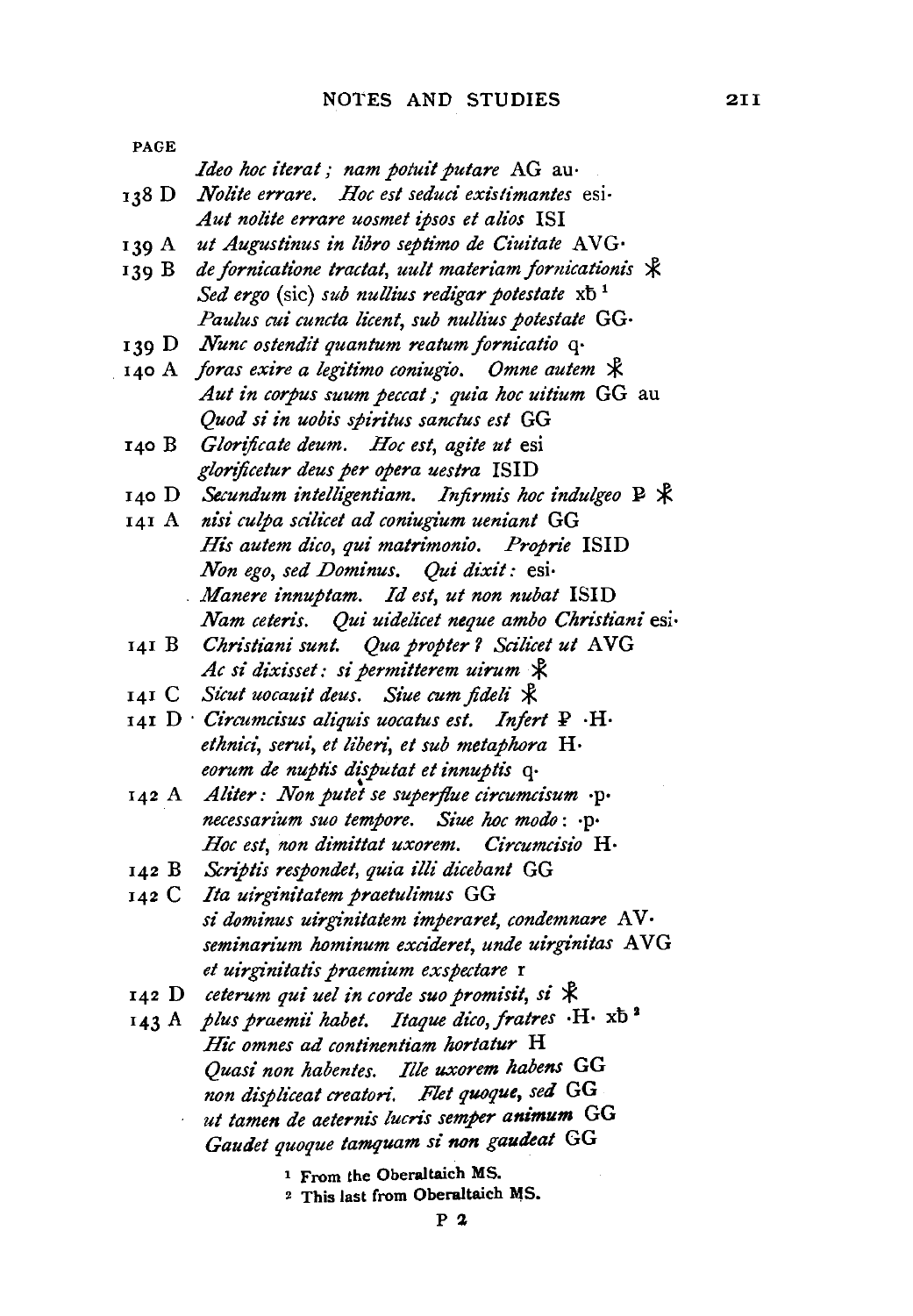| 143 B | Mundo quoque utitur, sed quasi non utatur, Qui GG |  |
|-------|---------------------------------------------------|--|
|       | Sunt qui patiuntur labores et pressuram ·p·       |  |

- 143 C Hic enim mundus imago futuri est. Si \* *Unde si hoc tam impense diligitis, quanto*  $\mathcal{R}$ *Si mundus transit, quo uniuersa clauduntur* H·  $ut$  sit frequens oratio? impedit enim coniugium **r**
- 143 D *Turpis uidebitur, si cum ad perfectam* esi · *aetatem peruenerit, neutrum deliberet, uel* ISID·
- 144 A *Aliter ut Hieronymus exponit:* H· At siquis, id est, siquis homo super uirginem **HLE**<sup>1</sup> HIE<sup>2</sup>
- 144 B *De his autem quae idolis immolantur. Subaudis* p· *ut sciret quid facerent. Nam alii eorum*  $\mathcal{R}$
- 145 A *nonne conscientia eius id putabit* xb 3
- 145 B *Nondum ualidam in fide Chn"sti* GG *carnem in aeternum. Dat exemplum de se* GG
- 145 D Boui trituranti. Id est, doctori triticum  $\mathcal{R}$
- 146 A Gloriam meam. Praemium quo AV.
- *Siue, ne utar potestate qui accepi* esi· *Nam cum liber essem. Id est licita* ISID
- 146 D *sicut dicit in Actibus Apostolorum: Circuiui aras* CASSIO
- 147 A Ac si diceret: Ut in breui  $\frac{1}{2}$  AVG VG
- 147 B *si'cut in theatro quidem omnes currunt, sed* ISID es1· *Hie comparat duas plebes* ·P· *Veteris uidelicet et Noui Testamenti* p·
- 147 C Sicut enim de Aegypto a seruitute GG·
- *Id est quae per fragilitatem et inscientiam* ISID esi· *diabolicum est perseuerare. Aliter: Temptatio* CASS cas·
- 148 D *Quid ergo dico 7 Praeuenit nequis dicere/* P
- 149 B Si domini sunt, munda sunt omnia xb<sup>3</sup>
- 149 c *deifacite. Hoc est, nihiljaciati's* p·
- 149 D Cur alibi dicit: Si q·
- T50 B *Item Hieronymus in expositione Ezechielis* IER *Cumque ingredientur portas atrii in* q.  $\bigcirc$ H. *habent super capita sua. Si uirorum est* · H · *sacerdotes capite tenus uel cidare operti* q·
- 150 D argumentis huic rationi resisterent, ac si ISID esi-
- 151 A et quod contentiosi erant. Oportet enim esi-*Non quod hereses deo placeant, sed* ISID *unde enim gubernator laudabitur, si nauis*  $\mathcal{R}$ 
	- <sup>1</sup> This is from the Freising MS (Clm. 6238).
	- <sup>2</sup>This is from the Oberaltaich MS.
	- 3 This is from the Freising MS.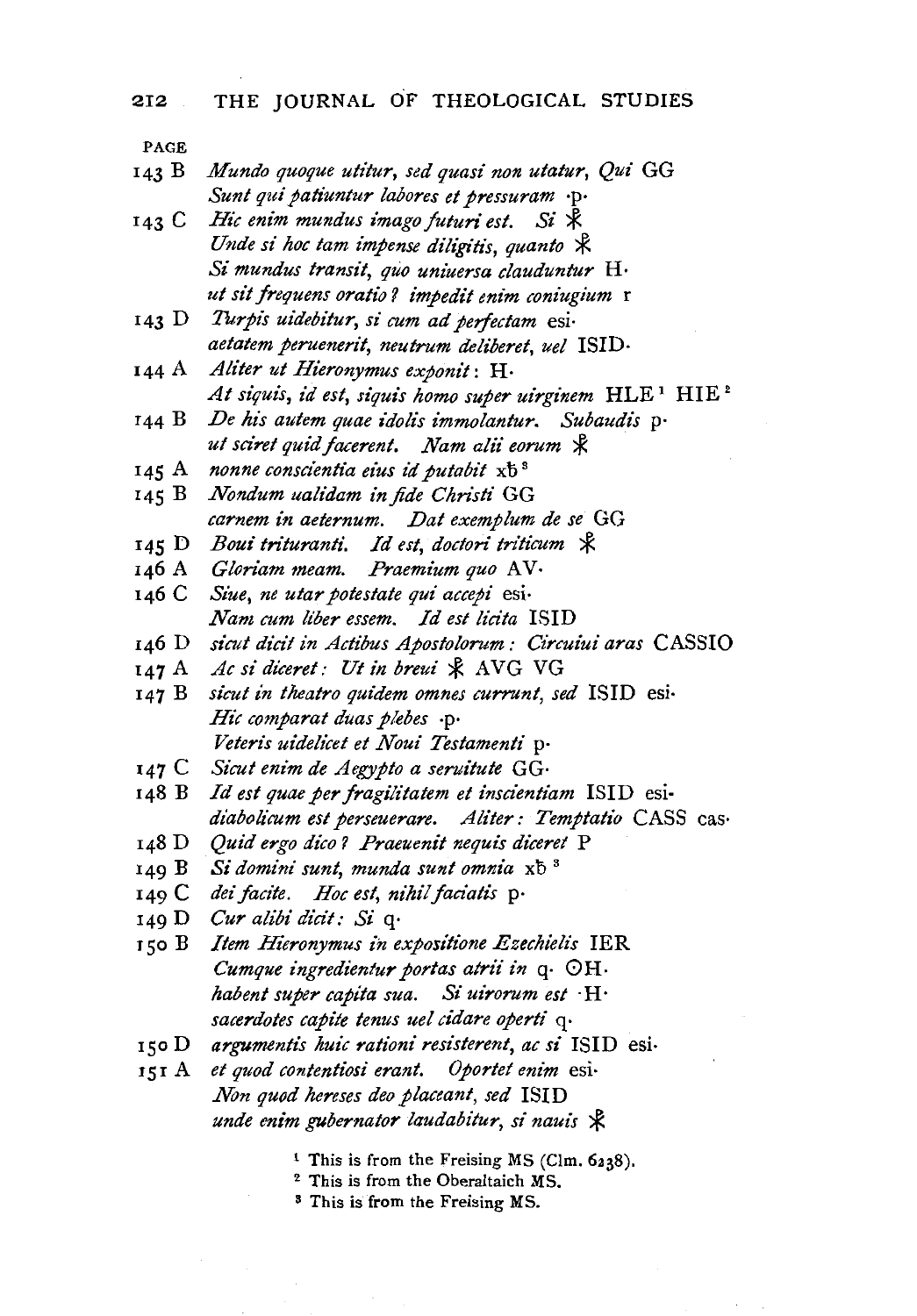- rsr B *neque impertiebant. Apud Corinthios quondam* esi· ISID·
- *ISI* C *Ideo autem calix testamenti uocatur, quia* ;:!<:
- rsr D *Et aegri. Id est, imbecilles quibusdam membris* p p·
- 152 A sed putamus consuetudinem esse potius quam  $~\mathcal{\Re}$ *Tribus sane causis infirmitates adueniunt*  $\mathcal{R}$
- *De spiritalibus autem. Nunc de diuisionibus* H·  $152B$ *sed spiritu diabolico loquz"tur. Anathema perditio* H· H *loquitur, quam diu paganus est. Et nemo* AV·
- *ergo dicere inuocare est uel credere* A VG 152 C
- 152 D *Sermo sapientiae. Sapientia pertinet ad* ISID *Gratia curationum. Ut qui's curet* esi·
- rs3 A *etiam de diuersis personis potest conuenienter* S·
- *IS3* c *Si totum corpus oculus. Hoc est, si omnes* p
- *IS4* A *Sicut nee totum corpus oculus est* GG· GG
- *IS4* c *Gennadius dicit. Vel perperam, uitiose, corrupte* B *Congaudet autem uen"tati. Quia ut sit* ISID· *Omnia suffert. Suffert iniurias, satisfacienti* esi· xb·<sup>1</sup>
- *ISS* A *Tunc cognoscam sicut et cognitus sum. Non ait* ISID esi·
- xss c *Exhortationem. Exempla sanctorum patrum* q
- *ISS* D *aut in prophetia, aut in doctrina? In reuelatione* p q· cas· Aut in scientia. Id est tropologico uel morali CASS
- *Mens autemmea sinefructu est. Dum non* AVG au·
- 157 B *Quia spiritalis gratia quae sint*  $x\bar{b}$ <sup>1</sup> *et apostolz'cis uin's ac praedicatoribus. Siue* q·
- 158 A non sit scriptum. Deinde Iacobo, Alphei **\***
- rs8 c *Quia sicut ille morientium forma est*  $x\bar{b}$ <sup>1</sup>
- IS8 D *Deo patn·. Deo Christo secundum humanitatem* ISID
- *IS9* A *Qua nos uicerunt: uirtus enim eorum* ·H· *Oportet enim illum regnare. Istud de homine* H·
- *IS9* B *maxime cum et spiritus prophetarum* P *cum et ipse dominus Ioseph et Mariae*  $\mathcal{R}$
- 159 D expositione Epistolae ad Titum dicit **H**
- 16o A *Ipse sibi ex contradicentium persona proponit*  $\mathcal{R}$ *Quali autem corpore redeunt? Hoc*  $\mathcal{R}$  xb<sup>1</sup>
- 160 C animale. In corporibus resurgentium AG *tanta felicitas erit ; propter quod et spiritalia*  $\overline{au}$ .
- r6o D *Idem in libro de generibus uisionum* AVG AV
- 161 A *In spiritum uiuijicantem. Nouissimus* p· *Non prius: sed quod spiritale est: sicut prius animale, posterius spiritale corporis*  $*$

1 Freising MS.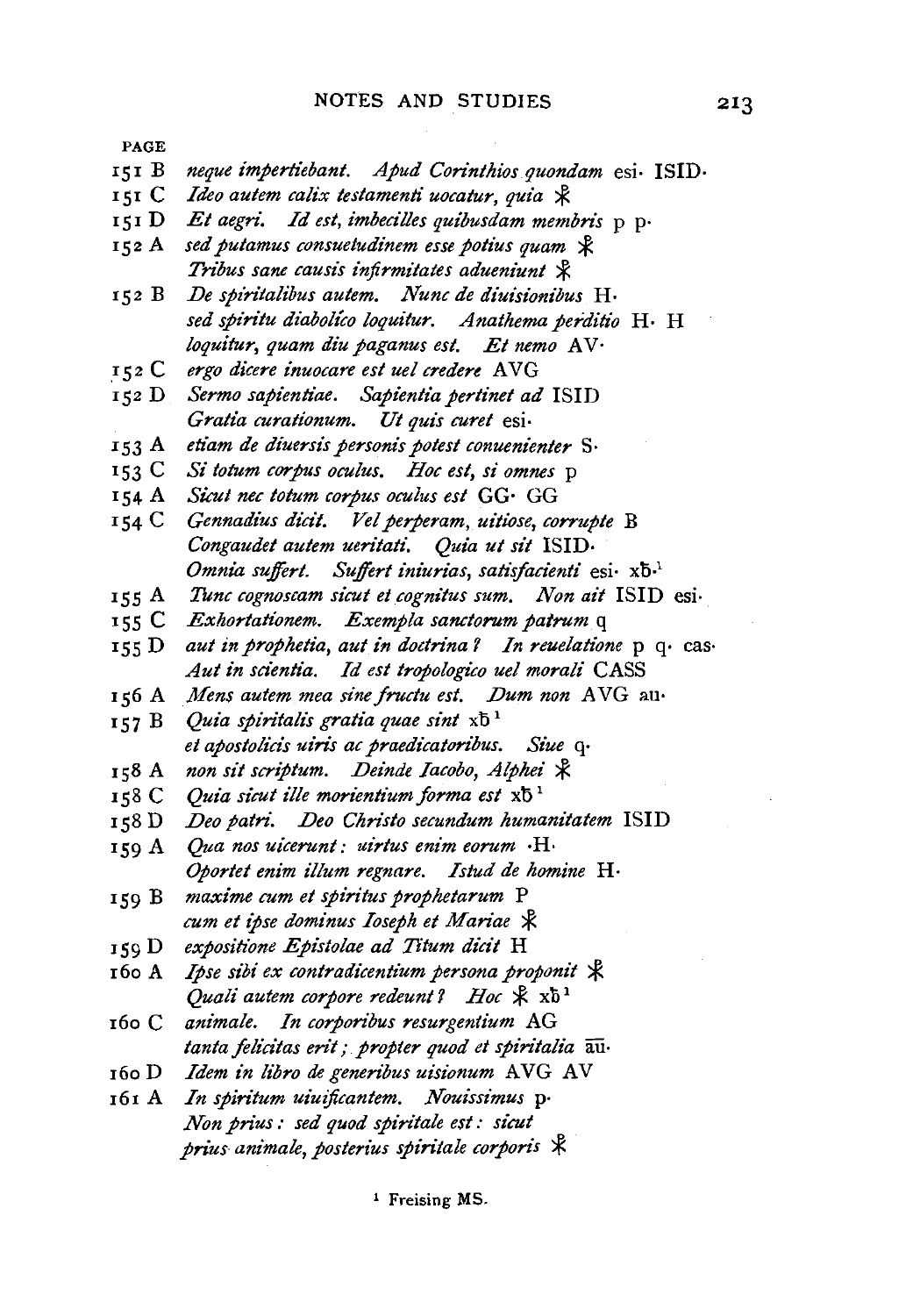*Id est, uitia et opera carnalia*  $\mathcal{R}$ 

- 161 B *frequenter enim scriptura carnem pro operibus*  $\mathcal{R}$
- 162 B *Ut eos ad largiorem prouocaret collationem* cas· *Quod uobis deerat. Id est, quod mihi a* q *S· deerat de nel'essariis, ipsi suppleuerunt* q·
- 163 C Unde Satomon dicit: Gloria senum filii  $\mathcal{R}$
- $162$  *Carnalis enim cum aliquid proponit, si ei*  $\cancel{\mathcal{R}}$
- *Amen. Verum, uel est amen, id est* AM (in text of Bamberg MS, really  $=$  *Amen*) esid *ueritatis impleti'o. Ad gloriam. Per nos* ISID (in margin of Bamberg MS).
- $165 B$ *suae. Sicut sentitur antequam uideatur illud* ~
- $165 C$ Odor bonus. Bona fama est. Per Christianos AVG AV· *sicut umbra Petri sanabat injirmos.* AG *Aliter: Amasti bene agentem, unxisti bono* A V *Pscudo-apostolos tangit, humanum sensum* ~
- 165 D *sicut ipse praedicauit? Incipimus iterum nos*  $\mathcal{R}$
- 167 A *Certum est quod speculo nisi imago* AVG AV *Transformamur ergo de forma in formam*  $\mathbb{X}$ .
- 168 B *Id est, propter uos et propter gloriam dei* AVG Id est mens, ubi imago dei reformatur AV
- 169 B *Siue ergo mente excedimus, deo. Euangelium* AVG *Videbitis caelum apertum et angelos ascendentes* AV·
- '169 C *descendunt in praedicatione. Verbum ecstasis Graece* AVG AV·
- 171 B Et omnia possidentes. Nam excepto  $\mathcal X$ *necessaria nihil requi'rit. Per prospera* CAS cas·
- 171 C quae existimantur aduersa, quae per ignobilitatem  $\mathcal{K}$ ·
- 173 A Et contristaui uos. Et si me paenituisset  $\mathcal{R} \cdot \mathcal{R}$
- 173 C Et siquid apud illum. Quasi peritus  $\mathcal{R}$ *contristare quem dilexerant. Gaudeo quod in*  $\mathcal{R}$
- $_{174}$  A Id est, ne cum in aliis uincatis  $\cancel{\mathcal{R}}$
- 174 C Sicut scriptum est. Hoc de manna dei  $\mathcal X$ *cuius exemplo docemur quod omnis superabundantia*  $\mathcal{R}$
- 175 B *Salomonis: In omni dato hilarem facito* \* *Iustitia eius manet. Quare iustitiam, et non misericordiam* H·
- 175 D-176 A *.Mansuetudo autem in corde, modestia in uerbis est .. Qui in facie* \*
- 176 B Muniunt enim et circumdant  $*$
- 177 C sicut serpens seduxit Euam. Sicut enim  $\mathcal{R}$
- r78 D *Quinquies quadragenas. Quinquies jlagellatus* q· *Una minus. Id est, causa nobilitatis meae* q. *plagi's: quinque uicibus trigenas et nouenas* ·p· p·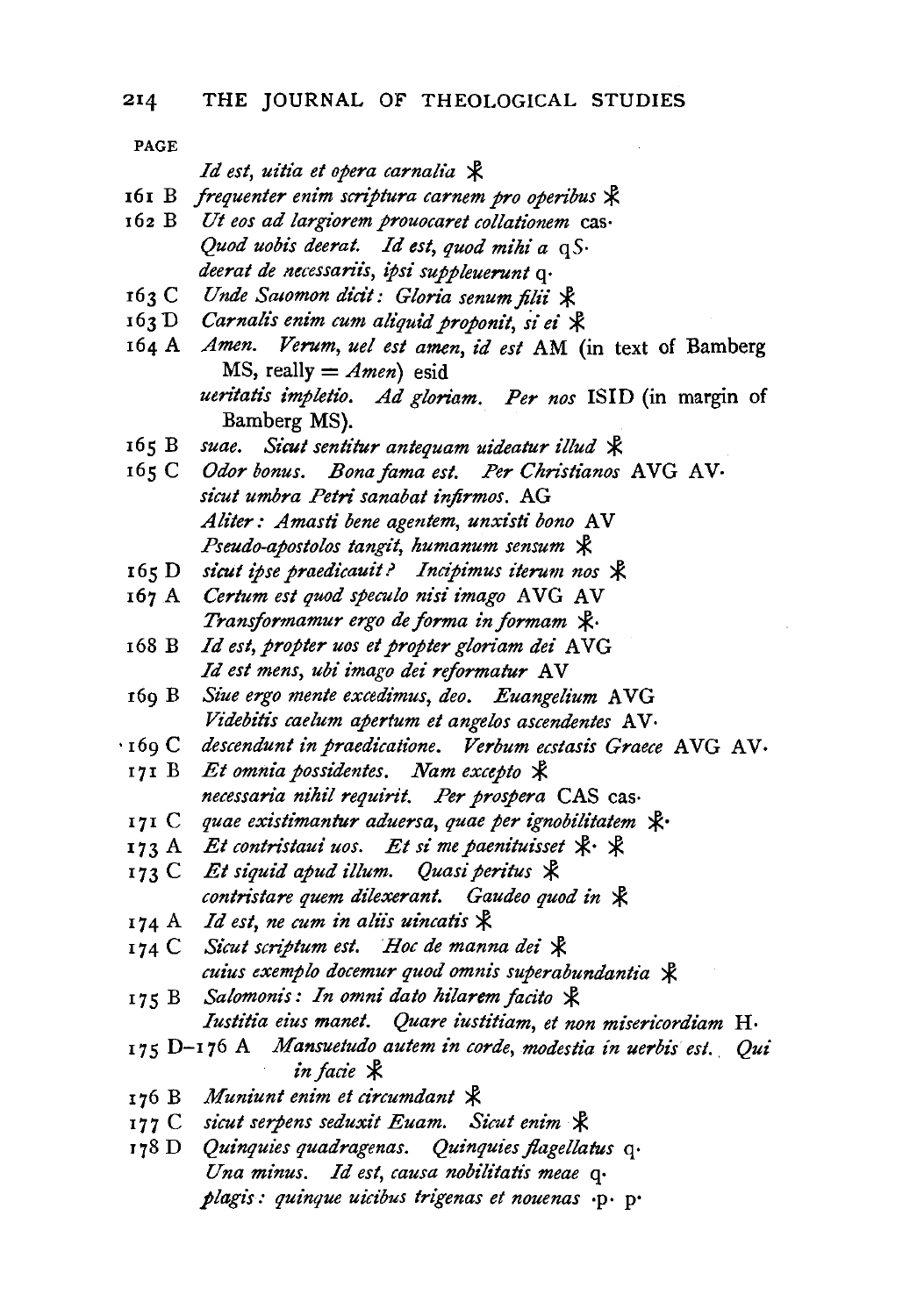- 18o A *tri'bulationes et plagas suscitabat, siue dolor* ·q·
- 181 C *hominem. Ut Aaron per Moysen. Quattuor* H·
- 182 B *Nescio quae uos aura a* H·
- 182 C *Et uolunt auertere euangelium Christi* H· *Euangelium ad legem reuocant, dum* H· *facie, post tergum faciunt. Sed et si nos. Id* H. *Anathema. Detestatio. Sicut praediximus. Id est* H· *hominibus suadeo, an deo? Hoc est, numquid* p·
- 182 D *Id est, non dei mandatorum* q·
- 183 A *Et hie quaeritur cur Paulus ab utero* q· In me. Id est, per me. Non acquieui carni H· *Siue ut ego eo melius habens* h·
- 183 B *Ideo ergo Lucas praetermisit de Arabia* ·q·
- 183 C *Nisi Iacobumfratrem domini. Ne* H· h· *Ne autem hic Iacobum* H. *Eusebius in .libro secundo historiarum dicit* EVS
- 184 D *peccatores. Nos, inquit, ego et tu* H·
- 185 C *fascinauit1 Quis uobis inuidit 7 Fqscinatio* h·
- 186 A *Ostendt't Galatas accepto per fidem spiritu* ·h· *Non dixit operatus est per legem, sed sola fide*  $\cdot$ H $\cdot$
- 186 C *qui pendet in ligno. Non ideo* ACIG *(sic)* AV *Ille negat Christum maledictum, qui negat* q· *mortem de peccato esse, et ob hoc* q.
- 187 A *hominem dico. Hoc est, humano* t *quanto magi's dei testamentum, hoc est* ·H· h·
- 187 B *testamentum illud non potest euacuare* p· *euacuare, quod Abraham (-ae* ed. pr.) *deus* p· *triginta annos facta est lex* q *Habitatio filiorum Israel, qua* B q·
- 187 D *Hie autem hyperbaton est, ex omni* h·
- 188 B *sub pedagogo sumus. Nam perjectae* A V Ad hoc ualet, ne gentes de se AVG
- 188 C *quam diu paruulus est. Paruulus filius* AVG A V
- x88 D *actoribus. Qui eum ad bonos mores* ·H· *Christi gentiles seruiebant. Alii legem* p· *Reczperemus. Non acczpiamus, sed recipiamus* A VG
- 189 A *sumus. Clamantem. Non clamare* H· *uernaculus. Immo cogniti estis a AVG non quod tunc cognouz'sset illos* A V
- 189 B *Ad injirma et egena elementa. Quae* AV *posuit. Infirma autem dicuntur* A VG *Sunt quaedam, quae leuissima putarentur* AG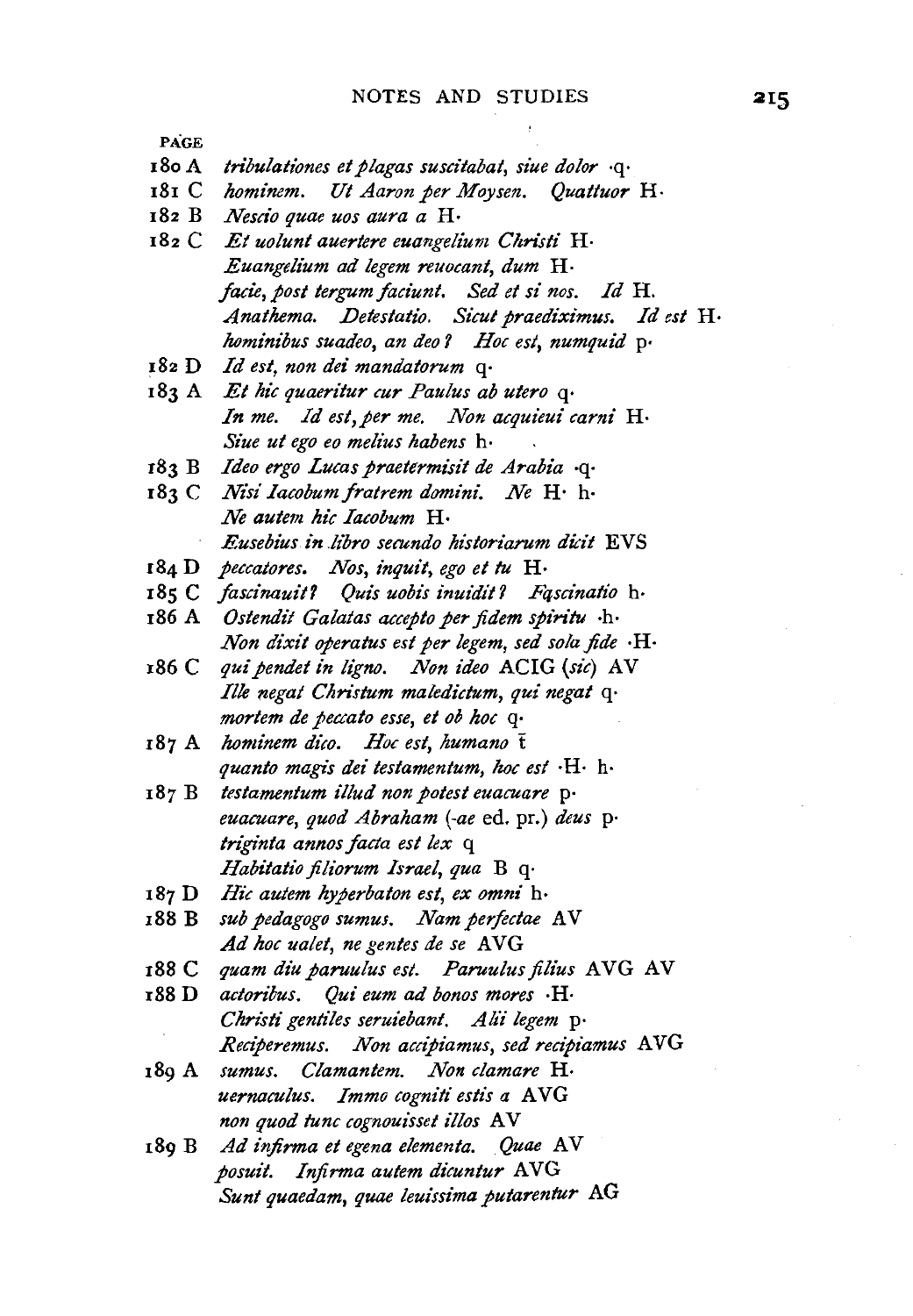## **216** THE JOURNAL OF THEOLOGICAL STUDIES

| PAGE  |                                                           |
|-------|-----------------------------------------------------------|
|       | opinione grauiora. Quis aestimaret AV                     |
| 189 C | homo sum sicut et uos. Nihil me laesistis p.              |
|       | uestrae causa moueri. Laedit discipulus · H· H            |
| 189 D | uestram. Temptati sunt enim cum AVG AV                    |
|       | Aemulantur uos. Id est, inuident uobis, qui AVG AV        |
| 190 A | Confunditur, quia H (faded or erased)                     |
|       | Dedit autem regulam ex hoc loco p.                        |
| 190 B | aliud ex alio significantia H. h.                         |
| 190 С | Iudaei metu etiam in praesenti P.                         |
|       | Hoc dicit, quia, sicut confinis est Sion p.               |
|       | Cum filiis suis. Id est, Iudaeis. Item secundum AM· · AM· |
| 190 D | sursum est Hierusalem. Id est, quam CASS cas-             |
| 191 A | Quattuor figurae, ut historia, allegoria CASS cas-        |
|       | ecclesia Christi; secundum anagogen cas.                  |
| 191 В | id est, Isaac: in Genesi quidem hoc p.                    |
| 191 D | Id est, fidei passibus. Persuasio uestra H. h.            |
|       | Parua scintilla moenia urbis latissimos H· h·             |
| 192 C | Ita fit ut non ideo quia sub h.                           |
|       | imperat natura cessauit, non enim ita H                   |
|       | Id est, non superbiam insinuo P.                          |
|       | Quod si mordetis. Id est, oculum H                        |
|       | consumamini. Id est, ne aliquis alicui H                  |
|       | ambulate. Id est, spiritalibus p.                         |
|       | spiritalibus desideriis et operibus p.                    |
| 192 D | Item caro concupiscit aduersus spiritum H. h.             |
|       | hoc est, scripturae carneus intellectus CASS cas          |
| 193 A | Hic opera carnis magis uidentur H. H                      |
|       | Quae in duas species, in gulam et fornicationem H.        |
|       | Irae. Inter iracundiam et iram H.                         |
| 193 B | Pax. Etiam cum odientibus pacem. Patientia p.             |
| 193 C | ad quid est nobis lex necessaria, quae t                  |
|       | seruiamus. Inanis gloriae cupidus est P.                  |
|       | Considerans te ipsum. Hic Paulus ab H.                    |
| 193 D | Ne et tu tempteris. Quia et ipse P. p.                    |
| 194 A | ut instruerent in spiritu lenitatis H.                    |
|       | Nolite errare. Ac si aliquis diceret h.                   |
| 194 B | seminauerit homo. Roborat eos ad AVG AV                   |
|       | carnalibus desideriis. Aut in carne sua H. H              |
|       | 194 C Mundus crucifixus est. Ut me non teneat. Et ego AV  |
|       | 195 A Non omnibus Ephesiis, sed his qui credunt P.        |
|       | sancti fideles sunt, non omnes fideles sancti p.          |
| 195 B | in Christo Iesu. Plures fideles sunt, sed H. H            |

 $\bar{z}$ 

 $\mathcal{F}^{\mathcal{G}}_{\mathcal{G}}$  and

the contract of the contract of the contract of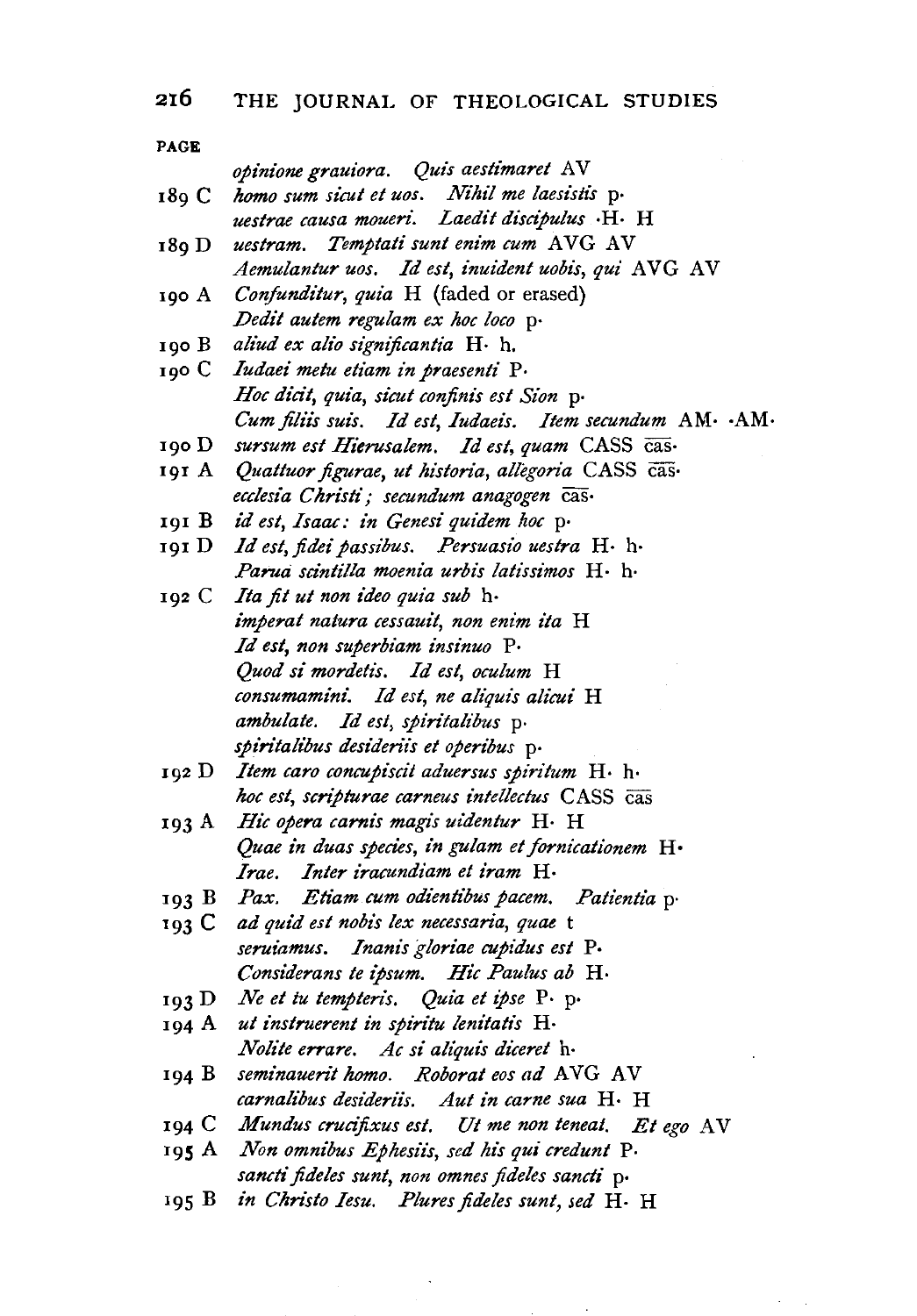PAGE *Benedictus deus. Quod nos benedictos jacit* H· H  $Vel$  in omni abundantia et gratia H· 195 C non in una, sed in cunctis benedictionibus H. *Aliter, non in carnaliprosperitate* p. p· *In Chnsto Iesu. In capite namque* H· *constitutionem. Cui omnia futura praesentia* **H**  196 A *Inter sanctum et immaculatum hoc interest* H· *quoque intelligi potest, immaculatus uero* H *In adopti'onem filiorum. Nam salualor eius* p. P *In dilecto. Ab omnibus subauditur: nam etiam* H· H Secundum diuitias cognitionis gloriae  $\mathcal{\hat{K}}$ 196 B *Hoc est, plus quam abundauit, ut non* p· *sed in deo. .Mjsterium uoluntatzs. Scilicet* H· *Scilicet redemptionem nostram per suum* H· *Quod proposuit in eo. Inter propositum et* H· 196 c *cum uicina sit machinatio, et pene* A V *Item praedestinatio est gratiae praeparatio* A VG *Id est, postquam uenit plenitudo temporum* p Latino codice scriptum est instaurare. Sensus H*loco zste est: Omnis dispensatio quae* H *a Cain occisus. Instaurantur quae in* A VG A V 196 D 197 A *Gentes, ut sint grati de beneficizs dei. Signati* H 197 B *Non cesso agens et faciens per soloecismum* H *agere etjacere. Notandum uero quia* H· 197 c *spiritalia enim promzssa non nisi* P· 197 **D**  *Et constituens ad dexteram suam. Non quod* H *uirtutem et dominatt'onem. Nouem angelorum* GG 198 B humanitatis eius: contrarium uidetur H· *Necdum uidemus ei omnia subiecta, etc. Aut* H· *Qui per omnia in omnibus adimpletur* p p· 198 c *dona in omnibus, quia singula dona, uel plura* H· *Nam in alio deus iustitia est, in alio* H *7rapa1rrwp.ara, hoc est, delicta* H· *Id est, diabolum. Multi sane opinantur* p. P 198 D *Et cogitationum. In Graeco mentium* H· *pertinet contraria uen'tati. Et* H 199 A *Id est, quod daturus sit, quae* H . *Quae dicitur circumcisio. Id est, non uirtute* **H·**  199 B *In carne. Id est, non spiritu. Manu facta* **H·**  *Et medium parietem maceriae* P· 199 c *duos populos diuz"dentia, et ideo ipse* ·P *Aliter, soluens inimicitiam, id est, H*·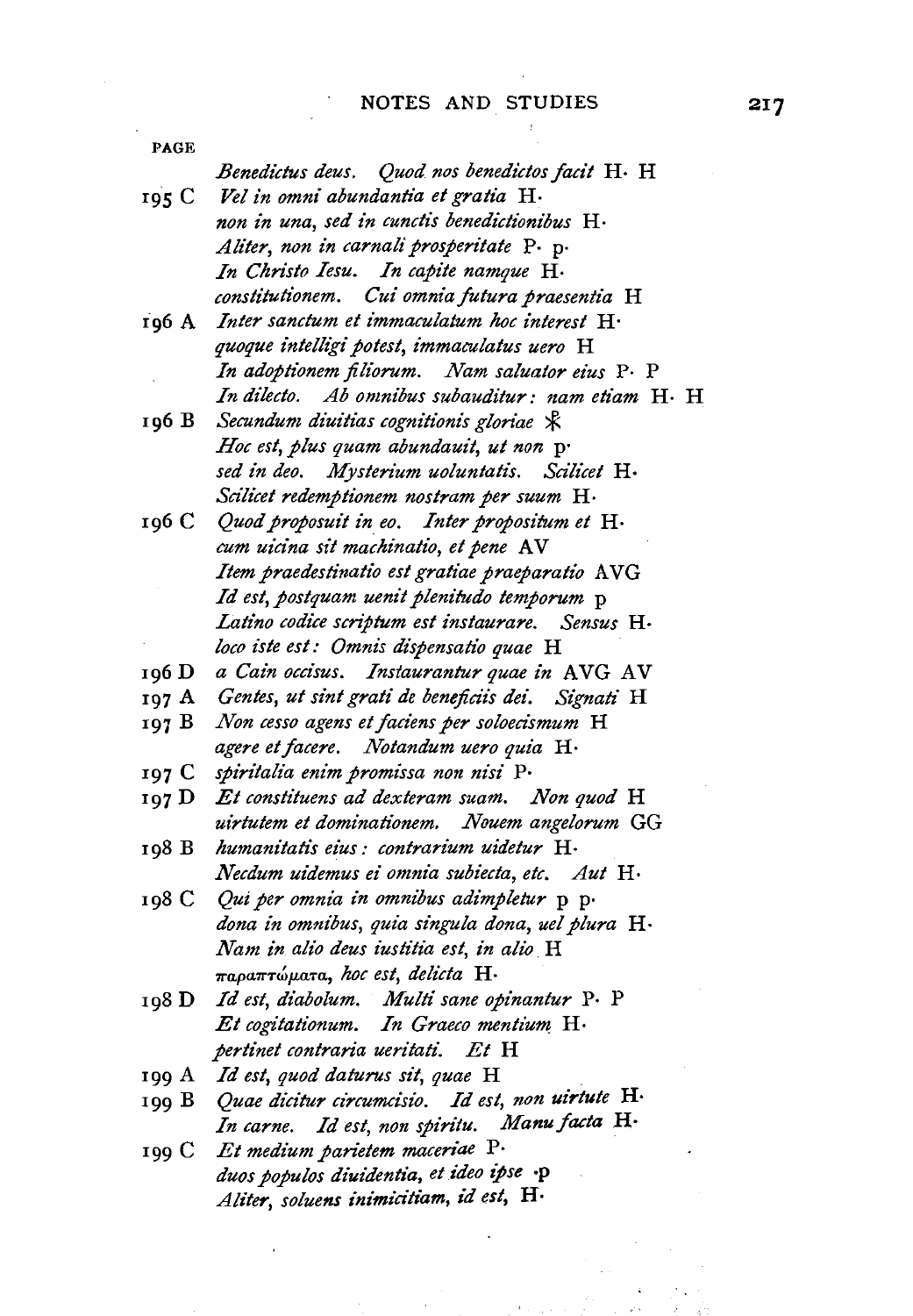# **218** THE JOURNAL OF THEOLOGICAL STUDIES

#### PAGE

*Item, ipse est pax nostra, qui fecit* H-

199 D *Idem in expositione Habacuc: Ipse* H·

- 2oo A *Christianum effictum: in uno spiritu* H· p· *Ergo iam non estis hospites. Ad id quod* H Sed estis ciues. Praemiserat, alienati a H· *Quo modo enim peregrini facti sunt*  $\mathcal{R}$
- 200 B *Apostolijundamentum sunt, uel Christus* H· *sanctum in domino. In templo sancto* P·
- 200 c *Sensuum magis in apostolo quaerendus* H· H *fecen"t unum. Ego Paulus. Id est* H· *in Christo. Sicut supra scripsi.* H· *huius epzstolae* ; *quoniam dixit: Ut* H
- 2ooD *Chnsti, non in eloquentia saeculari. Non est* H· H
- 201 A *illos sociatos esse, non carnis* H *Coheredes. Id est, Israelis, uel* H· *Christi: ut hereditas deus nostra* P. *non solum coheredes, quod possunt diuers£* p *Mihi enim mini'mo omnium* H *data est gratia haec. Non puto apostolum* H *suae concordasse secreto, ut* q *qui erant in Epheso, Corintho, Thessalonica q.*
- 201 B *inuestigabiles diuitias Christi. Quaeritur si* q· q·
- 201 c *Ut innotesceret principibus. Ut per me* p. p *Item: Si principibus et potestatibus in caelis* H· H
- 201 D *et prophetis ignotajuit? quos supra* q·
- 202 A *Hoc solus pater omnium praestat ceten·s* H· H *Ut possitis comprehendere quae sit* H. quae sit latitudo. Quidam dicunt quod H *longitudo. uita aeterna, altitudo caelestes* P
- 202 B *Nulla rotunditas longitudinem et latitudinem* H· H *Hoc est, ut digni simus per scientiam et* P *habere Christi supereminentem can"tatem. Supereminet* P· *quam petimus aut intelligimus. Redit* H· H
- 203 A *gratia secundum mensuram. Nunc de* H *Quamuis immensus est deus, tamen iuxta* H *donat, id est, ut capere possimus* H· *et in suis membris accip£t. Quod autem* q· *sed dignanter descenderat. Super omnes* H q ·H·
- 203 B *summo caelifornice? Aut certe omnia* ·q· *Alios pas/ores et doctores. Non autem* H· H
- *omnes in unitate fidei. Ex libro de* AVG AG
- 203 c 203 D *uel in mensuram staturae, sed in mensuram* A VG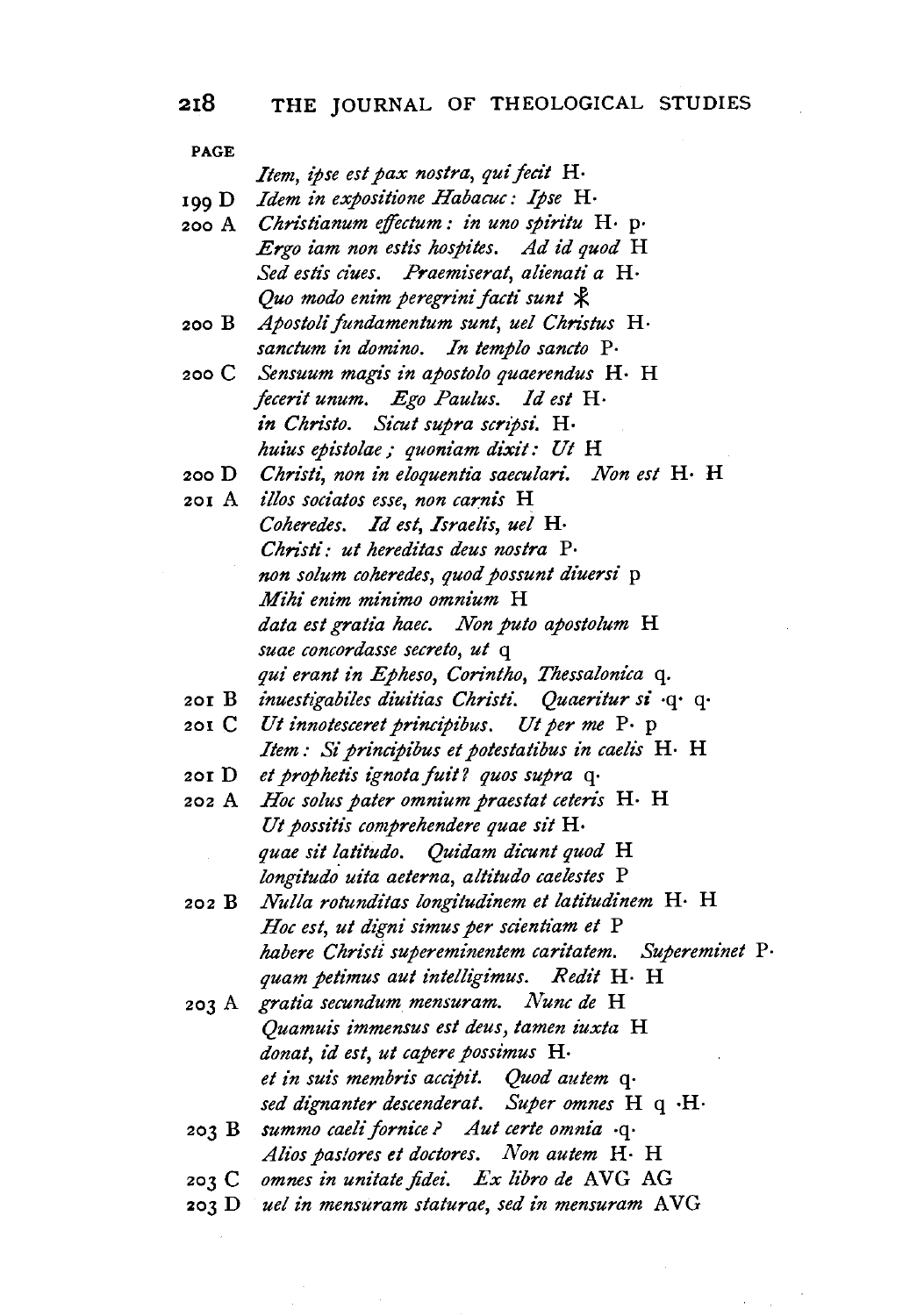PAGE 204 B *i'usti's quibuslibet. Et conexum. Neruis* p· *ad pedes, ex capz"te conexum corpus.* P 204 C *et testificor in domino. Quos superius* H *hoc ergo dii:o uobis, qui occursuri estis* H· *ita didicistis Christum. Discere Christum, idem* H· H 205 A *neque laniare, ita et uos. Jrascimini* cas  $E$ uidenter hoc dicit uitiis et furori CASS· 205 B *Quifurabatur, iam nonfuretur. Hoc est* P· P *qui multos furando fecit egentes. Magis* H~ *Magz's autem taboret, et* H 205 C *Et nolite contristare spiritum sanctum dei* AVG aug<br>205 D *laudanda atque praedicanda est. Item: Nolite* P· P 206 A *Amaritudo. Rancor in corde. Ira. Quae* ·q· q· et possit commodare esurienti et necessitatem  $\mathcal{R}$ dans in tempore cibaria caelestis dogmatis  $\mathcal{\hat{X}}$ *ut possit tunicamfacere consct'ssam. Diabolus est* H· H *Et nolite contn'stare spin"tum sanctum dei* A VG aug *ueniat et bibat. Peccatum perpetrare* ISID esi· 206 B *et auan"tiam. Et omm's immunditia* H· H <sup>1</sup> 206 C *turpitudo, id est libidinosa cogitatio. Inter* H gratiae actio. Non ut deo gratias agamus H 206 D dicitur pecunia. In filios diffidentiae. In H 207 B *deo. Quia u;detur Iota scatere sententia* H 207 C estis. *Quae enim in occulto fiunt. Fornicatio* H *Omne autem quod manifestatur lumen est.* P dicit: exsurge a mortuis. Ego secundum H 207 D *ipsa quoque Hebreorum uolumina diligenter* q 208 A *dies mali sunt. Per metanomiam pro* eSi 208 B *Et nolite inebriari uino. Quo modo* H in psalmis. Hymni sunt, qui fortitudinem H 208 C *nouen"mus. Qui uero de supen"on"bus* d *uestris domino, gratias agentes pro* f *in timore Chn"sti. Propter timorem Christi* H 209 A *ecclesiam. Ita et uos pro sanctitate* P *Id est, anima. Et inmaculata. Id est* H· 209 B *necessana sunt praebeamus. Sii:ut Christus* H *patrem et matrem suam. Spiritaliter* q *Christus deum patrem, et matrem Hierusalem* ·q· *coniugio. Ut unus quisque uxorem sicut* ·H· 209 C *Diliges proximum tuum sicut te ipsum* **H**   $interpretationem~saluatoris.$  Proximus **q** 

<sup>1</sup> The leaf in the Bamberg MS containing from carms (B 14) to corporis(209 A i) has disappeared.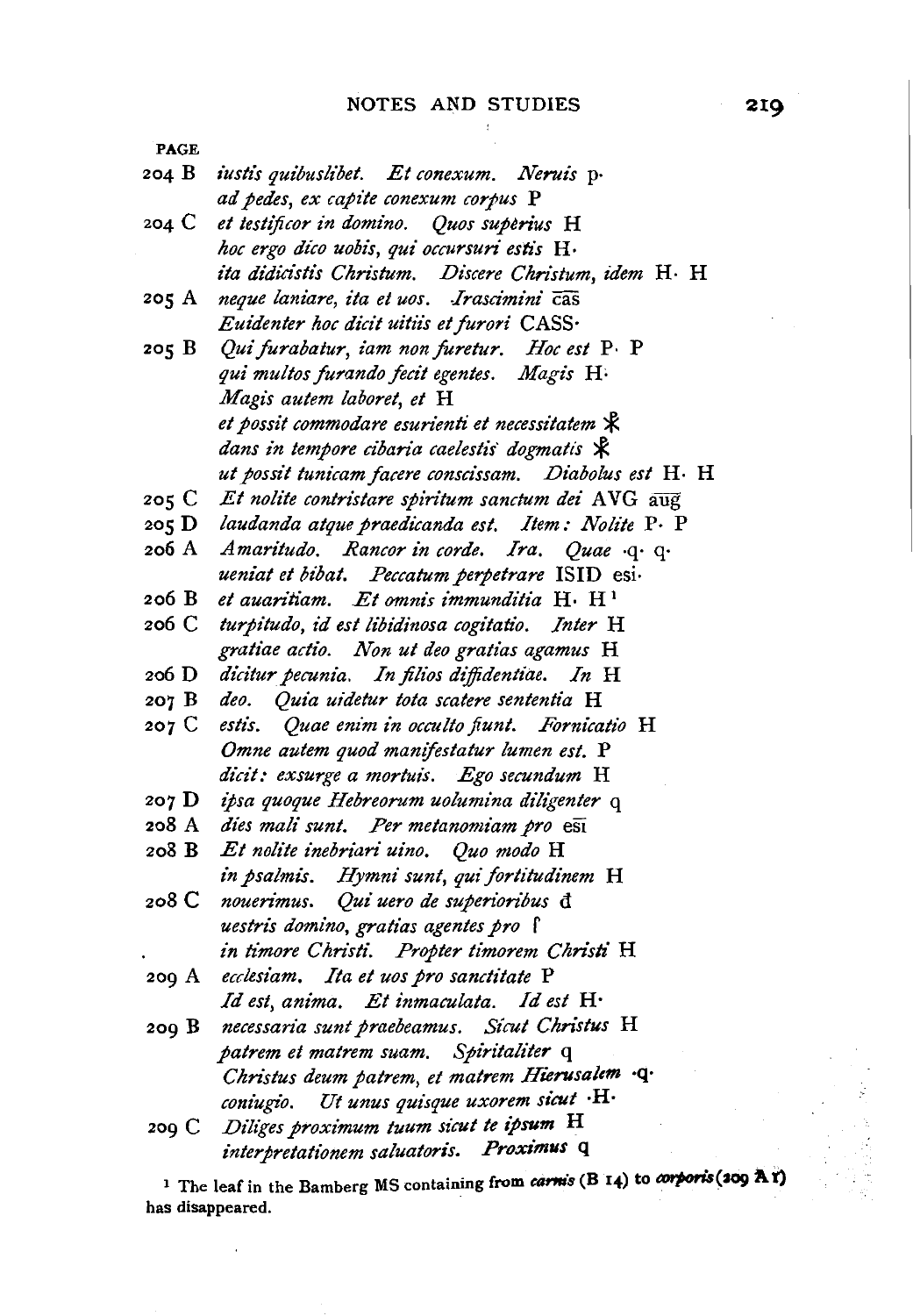| PAGE  |                                                              |
|-------|--------------------------------------------------------------|
|       | homo. Nulla ergo erit inter uxorem et .q.                    |
|       | in uerbo timoris sunt: Una est qua serui H.                  |
|       | altera pro reuerentia dici potest, ut uxor *                 |
| 210 A | In simplicitate cordis. Id est, deposita P                   |
|       | superbia et simulatione. Hic autem P.                        |
|       | Christo. Pulchre addidit, sicut Christo, ut H. H.            |
|       | 210 B oculum. Praesentibus tantum dominis. Sicut P           |
|       | facit. (then a sentence omitted in the printed editions, but |
|       | present in the Bamberg and Rheinau MSS) Cum bona             |
|       | uoluntate P.                                                 |
|       | 210 C harum. Tota ista terrena uita tenebrae H               |
|       | In caelestibus. Id est, in aere discurrentibus H.            |
|       | Succincti lumbos. Zona continentiae: quia H. H               |
| 210 D | Sumite, inquit, scutum fidei, in quo CASS                    |
| 211 B | Per omnem orationem. Semper hunc ·P· P                       |
|       | 212 A Tychicus. Dupliciter intelligendum: uel $\mathbb R$ H  |
|       | 212 B Pax fratribus et caritas. Pax et caritas P             |
|       | 213 B Si enim eum occiderint, martyrio *                     |
| 214 B | illi nomen. Quod est filius. Quod est q. q                   |
|       | Omne genu flectatur. Non ad corporis H                       |
| 214 C | sine querella. Apud homines et deum. AVG                     |
| 215 A | Id est, qui mihi uestra uice AVG                             |
|       | Non esse contristandum de mortuis AVG                        |
| 215 D | stercora. Stercora sunt quae eiciunt q.                      |
|       | Non ueteris testamenti doctrina, sed Pharisaeorum H. H       |
| 216 A | iam acceperim. Perfectionem, quam H. H                       |
| 216 C | Iesu. Quando sanctis dicetur: Venite H.                      |
|       | mundi. Quicumque ergo perfecti sumus H                       |
|       | Hoc sentiamus. Non comprehendisse P.                         |
|       | Aut uetera obliuiscenda, et noua sectanda P                  |
|       | semper cogitemus. Vel sic se habet H. H                      |
|       | aliter sentitis. Hoc est, si nec P.                          |
| 216 D | Hoc uobis dominus reuelabit. Scilicet P                      |
|       | perfectionem, hoc uobis deus reuelabit H. H                  |
| 217 B | Lege epistolam ad Timotheum $\mathcal X$                     |
|       | 217 D Timotheus. Hi specialiter nominantur P                 |
| 218 D | auaritiae. Omnis qui adulatur *                              |
| 219 B | opera. Et sine querella. Non alios &                         |
|       | sollicitudinibus. Siquis enim sanctus &                      |
|       | 219 C persequentium, siue omnis labor contrarius BAS         |
| 220 B | corporali. Suum uas possidere. Proprium L.                   |
|       | deum. Auctorem castitatis. Ut nequis H. H                    |

 $\mathcal{F}=\mathcal{F}$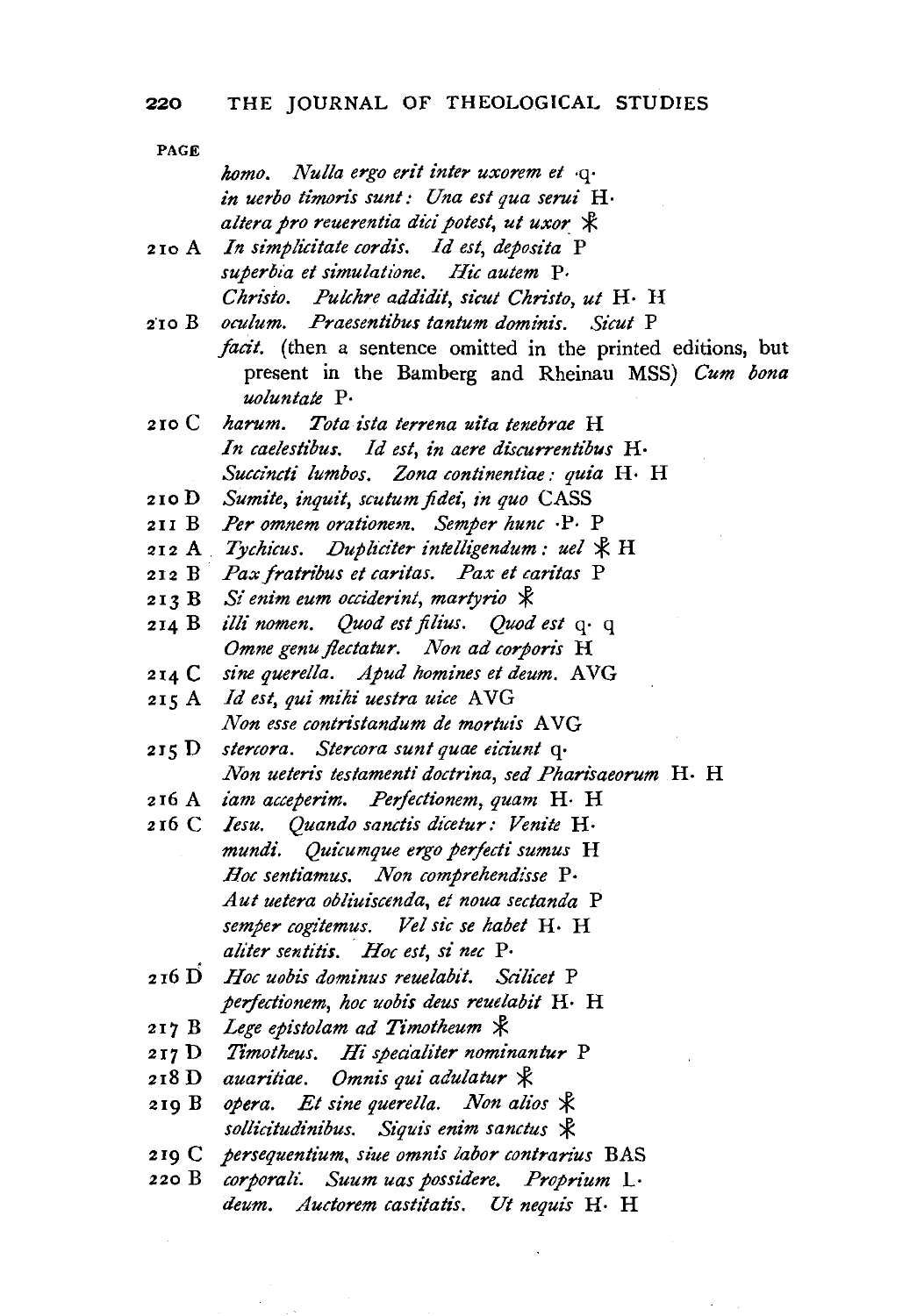- 220 C conuersatur. A deo didicistis. A \* \* diligatis. Ut quieti sitis. Quidam P *alt'qua etiam ad religionis obprobrium* p. negotium agatis. Necesse est enim CAS· CAS
- 220 D *requirit, adulationi quoque operam dare*  $\mathcal{K} \cdot \mathcal{K}$
- 221 A *In iussu dez', ut: Mortui audient* L· *Et in uoce archangeli: hoc est* L
- 221 B *Rapiemur in nubibus. Sicut corpus domini* L
- 
- 221 c 222 D *z'usti iudidi dez: Ut exemplum* q· q *Ecce est Chn"stus hie uel illii:. Quoni'am* ·q· *uenerit discessio. Hoc est q-*
- 223 B Antichristus. Qui nunc. Rex Romanorum. Tenet. Regnum. q· q tunc Neronis. Hoc de imperio Romano AVG
- 223 D *Iesus Christus et deus pater contra*  $\mathcal{R}$
- 224 A *qui ideo patrem maiorem putat, quia prior*  $\mathcal{R}$ *Denuntiamus autem uobz"s, ut abstrahatis uos* P *ambulante inordinate. Quia in primis* p·
- 224 B *praecepta incedit. In prima rogat, hic* CAS
- 2 2 5 B *imago dei inuisibi'lis. Similitudo est* P A VG *magnitudinis et paruitatis, imago in expressa* A VG
- 225 D *Notandum quare non dzi:it per crucem* ·q· q *creaturae. Minister. Praedicator. Et adimpleo* q
- 226 D *Secundum corporate aliquid uel proprie* AVG *uocabulo, sicut dictum est: Quia in ipso* q *diuinitas corpus est, sed quia sacramenta* q·
- 2 2 7 A *id est peccata. Delens chirographum quod* q *unde alibi ail: Chn"stus nos redemit* .p.
- 227 B *Nam titulus, qui scriptus est super crucem* Q·
- 227 D habet Christum, qui est uita. Crescit in H. H *in secessum uentn"s. Quae sunt rationem* q· Q
- 228 A *Mortijicate igitur membra uestra quae sunt* CAS *Prius ergo quam cetera perscrutemur* CASS
- 228 C Concupiscentiam malam. Quae non solum ad  $*$ *dominus in euangelio: qui uiderit, inquit, mulierem* ·q· *Fornicationis autem genera sunt tria.* Q
- 228 D Quae est idolorum seruitus. Cernis itaque ad quantam CASS CAS
- 229 A *Sed omnia in omnz'bus Christus est. Quod ita* CAS
- 229 B *In nomine domini. Id est, ad gloriam nominis* ti. *Qui filium suum ad haec docenda destinare* 0·
- 231 A Quorum primus ego sum. Ante Paulum non erant AVG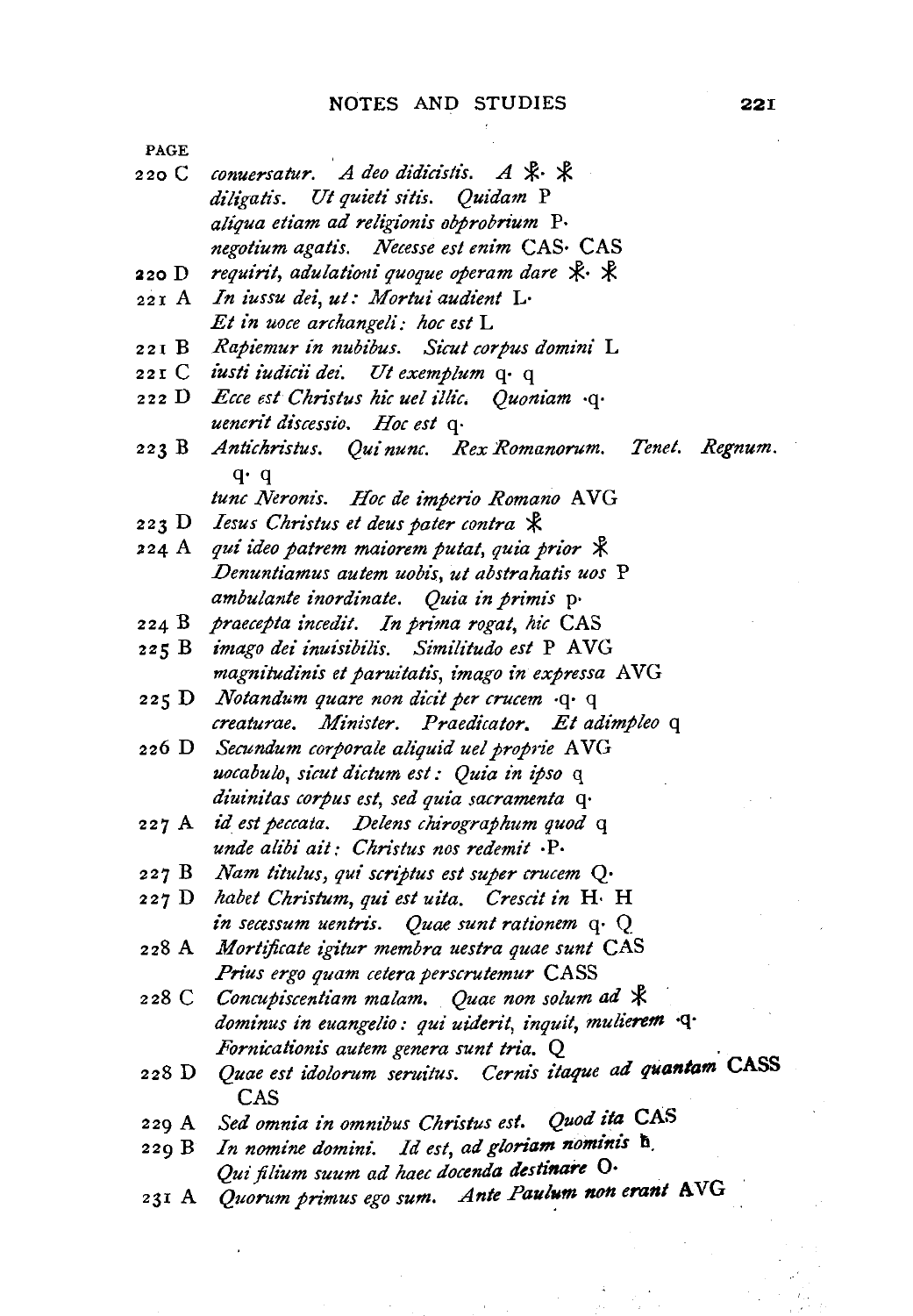| 231 B   | Quam quidam repellentes. Male uiuendo. .q.                 |
|---------|------------------------------------------------------------|
|         | Quos tradidi Satanae. Ut ex praesenti Q                    |
| 231 $C$ | Primum ergo omnium obsecro fieri CAS                       |
|         | His uerbis apostolus quadripartitam CAS                    |
|         | quid gratiarum actione signetur. Obsecrationes q.          |
|         | Orationes sunt, quibus aliquid offerimus H.                |
| 232 A   | excessus domino refert. In omni pietate .q. P              |
|         | pro talibus oretur. Qui omnes homines Q                    |
|         | 232 B Honorem deo tribuimus, quando pro collatis Q         |
|         | 232 C Ex libro De Genesi ad Litteram undecimo AVG          |
|         | Vir quidem non debet uelare caput AVG                      |
|         | cum in illa gratia dicat nec masculum q. Q                 |
| 233 B   | prouocatur, non honoris. Oportet enim huius modi H. H      |
| 233 C   | Primum itaque sine crimine sit, quod $q \cdot Q$           |
| 233 D   | Esto quippe aliquem adulescentulum $*$                     |
| 234 A   | nisi omnes receperit, inhumanus est. Docibilem p. P        |
| 235 A   | dei. Id est quo sanctificatur cibus ac AV                  |
|         | 235 B doctrinae. Primo lege, deinde exhortare &            |
| 235 D   | Viuens mortua. Secundum animam; ergo siquae L. L.          |
| 236 A   | conuersatione peiores sunt. Vidua eligatur H               |
|         | In ministerium diaconatus, uel ut H                        |
|         | Nam iuniores uiduae possunt ad suum q. q                   |
|         | cum plurimis uiris fuit, uidua non sit. Q                  |
| 237 B   | quidquid enim hic inuenitur &                              |
|         | 237 C Merito initium omnis peccati q AVG                   |
|         | Cui testimonio non inconuenienter aptatur AVG              |
| 238 A   | sed propriam potestatem. Radix excisa semper ·P·           |
|         | quia in transgressione Adae multa erant uitia GG           |
|         | multa erant uitia, ut est: Si de hoc ligno q               |
|         | Denique cum dixerit aperientur, hic ostenditur .q.         |
|         | 238 C Veram uitam. Id est, futuram: affirmat praesentem &  |
| 239 A   | Illuminauit autem uitam. Ostendit quo modo uita &          |
|         | uita et incorruptio quaereretur. Sed non confundor. *      |
| 240 A   | sicut cancer serpit. Cancer esse dicitur uulnus q          |
| 240 B   | qui dormierant surrexerunt. Aut factum esse q.             |
|         | 242 A scilicet auditorum. Aliter: Prurientes auribus .q. Q |
| 242 B   | Titus in Dalmatiam. Isti autem missi sunt B                |
|         | affer tecum. Penula est enim lacerna in B                  |
| 242 C   | Item lacerna stola aut genus cucullae EVS (or FVS)         |
|         | id est lacerna clarata EVO                                 |
|         |                                                            |

- 241 D *Hanc epistulam scn'bit de Nicopoli, quae* H· H
- 242 D *Aliter: Haec estplane ueritas, quae non habet* H· H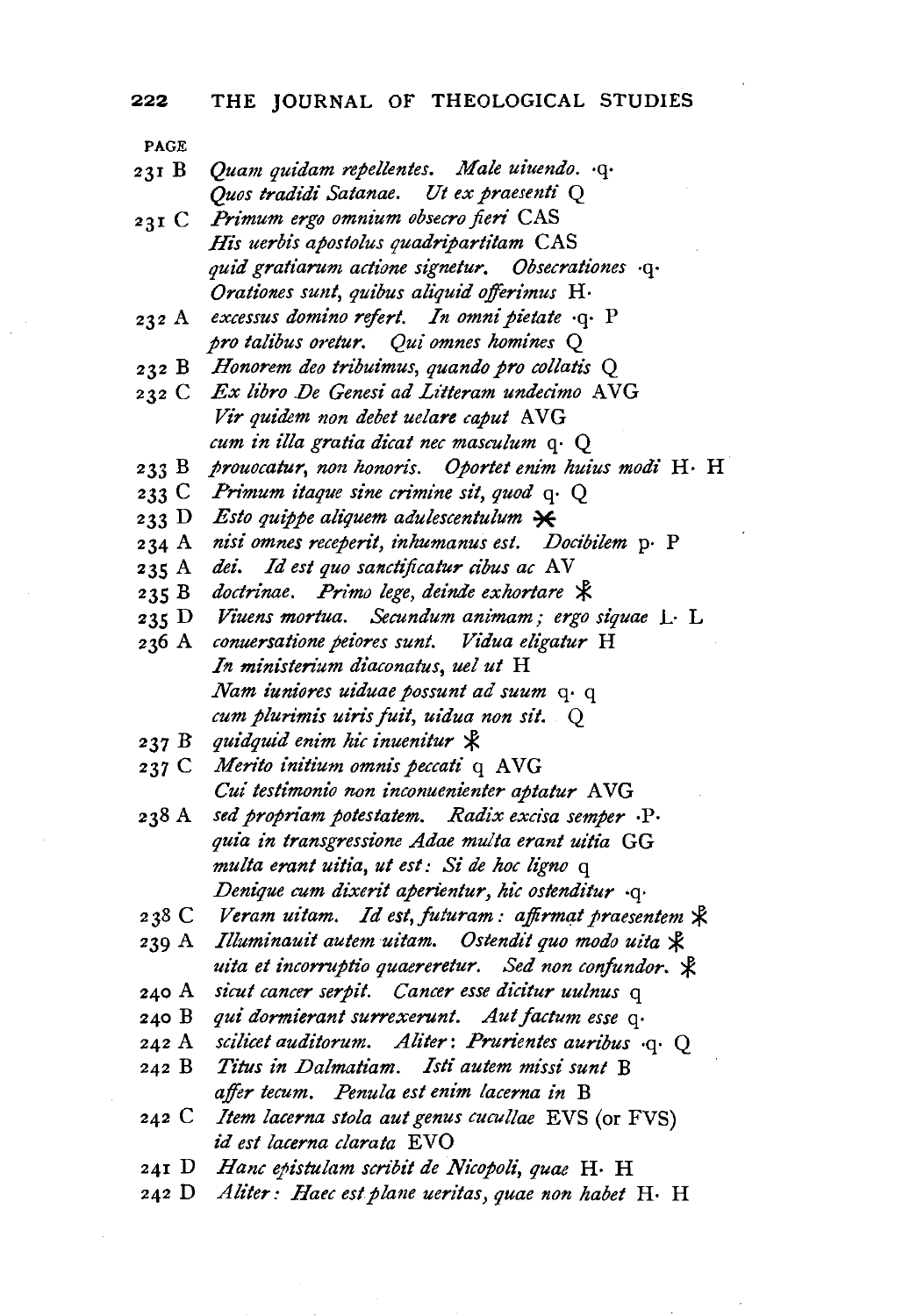- 243 A *uerbum suum in praedicatione. Attende textum* H· H
- 243 B *ut gentes docerent. Huius rei gratia* H *dura corda mollierat, tam in signis* H
- 243 c *Oportet enim episcopum sine crimine esse* H *ante quam diaboli instinctu studia in* H·
- 243 D *delatam. Non iracundum. Iracundus est* H· H
- 244 A *Quoniam ad exitum sermonis et ad continentiam* H · H
- 244 c *Hoc Epimenides siue Callimachus Cyrenensis* ·q· Q
- 245 A *Noui scilicet testamenti. Omnia* P *Omnia munda mundis. Quia adhuc* p. *uocabant. Omnia munda. His uidelicet qui in* H· H *sed pro qualitate uescentium, et mundum mundis* H·
- 245 B *si in persecutione qui's a gentibus comprehensus* H *Ecce apostolus omnibus quae peruersa sunt* H· *quae peruersa sunt factis deum*  $\mathcal{R}$ deum asserit denegari. Christus sapientia  $\mathcal{R}$ .
- 245 c *negatur per insipientiam sapientia* q *per turpitudinem sanctitas, per imbecillitatem* L· *conjitetur. Est et quaedam laudanda negatio* L
- *Aliud est enim sanam doctrinam* loqut~ *aliud ea* H·
- *in dilectione, in patientia. Genera/iter Tito ante* H· H
- *Non criminatrices. Blasphematrices, uel* H *uel accusatrices : hoc utique quia ipsae* H ·
- 246 D *et non suum esse, sed uini. Bene docentes* H
- 247 D *In integritate. Id est, in uirginitate. In grauitate* Q
- 248 A *Argue. Eos qui non ita uiuunt. Cum omni imperio* H·
- 248 c *Stultas autem quaestiones. Plurima exempla sunt* H· H *Iudaei praue quaerunt deum, sperantes*  $\mathcal{\mathcal{R}}$ posse sine Christo. Heretici uano sermonum  $\mathcal{R}$
- 249 B Sunt enim inutiles. Quid enim prodest scire  $\mathcal{R}$
- *uictoriam Augusti, quod ibi Antonium Cleopatramque* ·q· *superauit, nomen accepit. Et Apollo.* ·L· qL
- 249 D *In Graeco non habes dilecto, sed diligibili* ·H· H *Inter dilectum autem et diligibilem* ·q· q
- *In uinculi's euangelii. Quae patior propter* L L
- *discessit ad horam a te. Hoc est, fortasse* q· *dei prouidentia procurauit, unde non numquam* q
- 251 B Ceterum si ad ius meum redeam, propter \* *et Christianus effectus es, te mihi ipsum* :¥: .
- 251 C deus loquens patribus in prophetis. Quoniam H *Tota intentio beati apostoli foit* ALBINVS ALB *locutos esse, di'cens: Multijarie multisque* P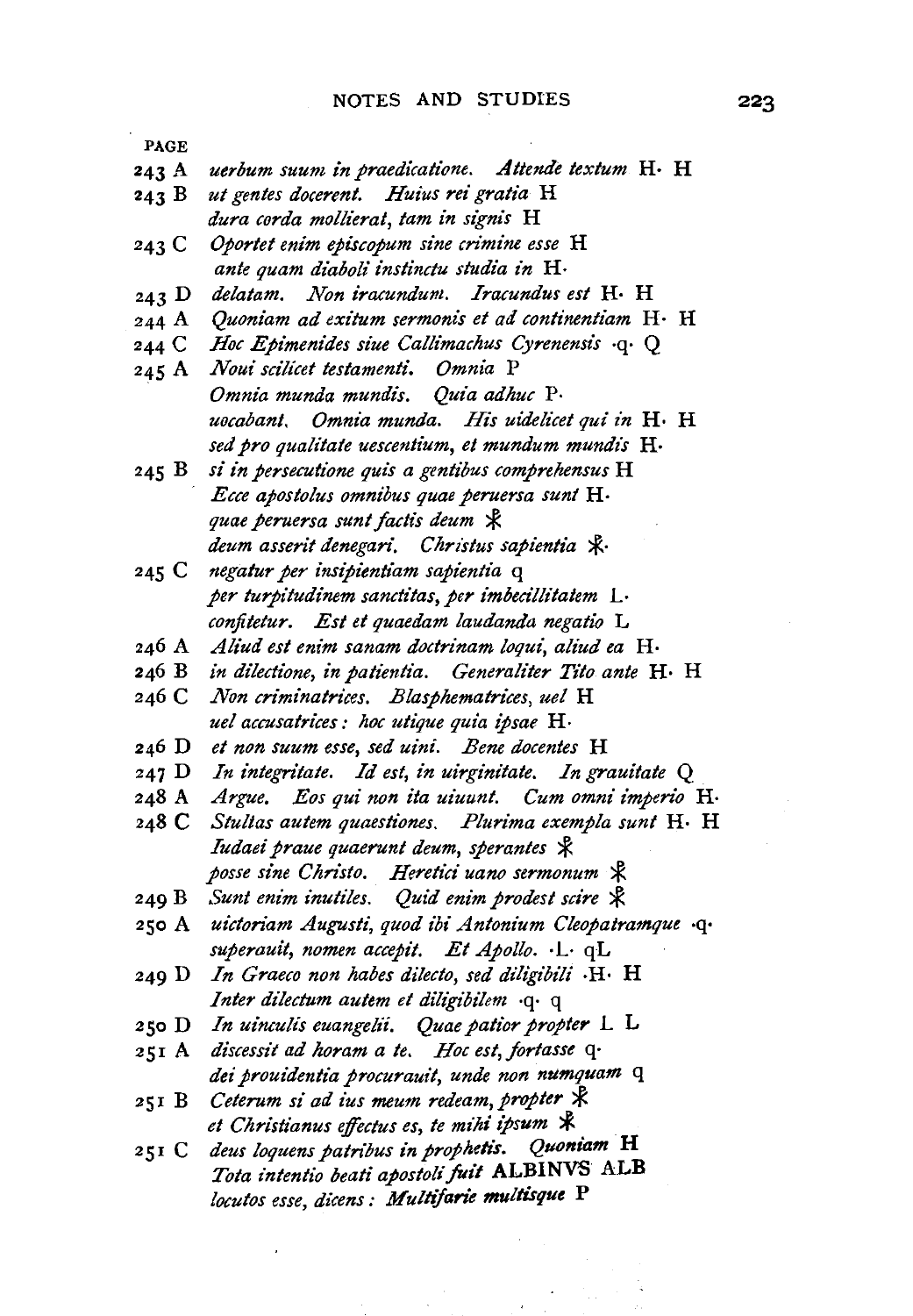251 D 253 D *Notandum quod hic prius dicit*  $\,$ 254 B *Ne a salute discedendo pereamus. Etsi* h· 255 A *gratis peccata dimisz"t, nullz''s praecedentt"bus* ALBI 257 A *Hie si pro a.ffirmatione positum est* ALBINVS ALB 257 B *per fidem cum operibus curramus. Viuus est*  $\mathcal{\mathcal{R}}$ 259 A *ad deum baptismatum. Pluraliter loquitur pro* ALB 259 D *in requiem meam. Non enim nisi semper* ALB 260 c *tribu. Neque initium dierum. Hie oslenditur* q· 26o D *cessabant sacerdotes minis/rare, sed custodes* ORIG *nobis t"n filt"o. Multifarie, id est, multis* P *nunc in nube et aliis signis* ; *aliquando* GG *terram, deinde subinfert, sunt caeli. Sermo*  $\mathcal{R}$ *Nam se coniungit cum reliquis fidelibus* ·q· *Contestante deo signis. Praesentibus. Et portentis. Q Pro omnibus gustaret mortem.* ALB *siue dum per ipsum facta sunt. Aliter: Per* P *In eo enim. Corpore seu iure. Potens est ei's* ALB 256 A *Quapropter sicut dicit spiritus sanctus. Dum domus Q uiuimus in praesenti. Vel hodie, in Nouo* ALB *nolite obdurare corda uestra. Tres autem* ALB *Hic ostenditur eundem nos habere iudicem*  $\ddot{x}$ *Esuriendo, sitiendo, etc. Ad thronum* ALB *Secundum ordinem Melchisedech* 0 *Quia Melchisedech uinum et panem obtulit*  $\mathcal{R}$ *Eusebius dicit in libro Historiarum* EVS 0 *Hie Melchisedech in diuinis uoluminibus Sed qui non oleo communi perunctus sit*  $\ddot{\mathcal{K}}$ 258 C neque qui ex successione generis susceperit  $\mathcal{R}$ 258 D Ad perfectionem feramur. Ad perfectam fidem ALB *cum bonis operibus feramur, aut de* ALB *Ab opert"bus mortuis. Quae interimunt animam. Et* ALB *ita criminosi homines non possunt iterum baptizari*  $\mathcal{R}$ *et praemiorum et uitae post mortem. Iterum renouari* GG *Ad paenitentiam. Id est, per paenitentiam. Quid* ALB *Aliter: Benedicens benedicam te, id est* ALB 260 A et iuramentum dei. Item duas res immobiles AL ALB *Secundum ordinem Melchisedech. Non* 0 *Melchisedech rex Salem. Salem est oppidum* H· H *Hunc Melchisedech alit" angelum, alii spiritum* H *propter excellentiam suam esse suspicantur* 0 262 A Aliter secundum Augustinum: Abraham AVG *multos ad petfectum duxit. Sponsor.* L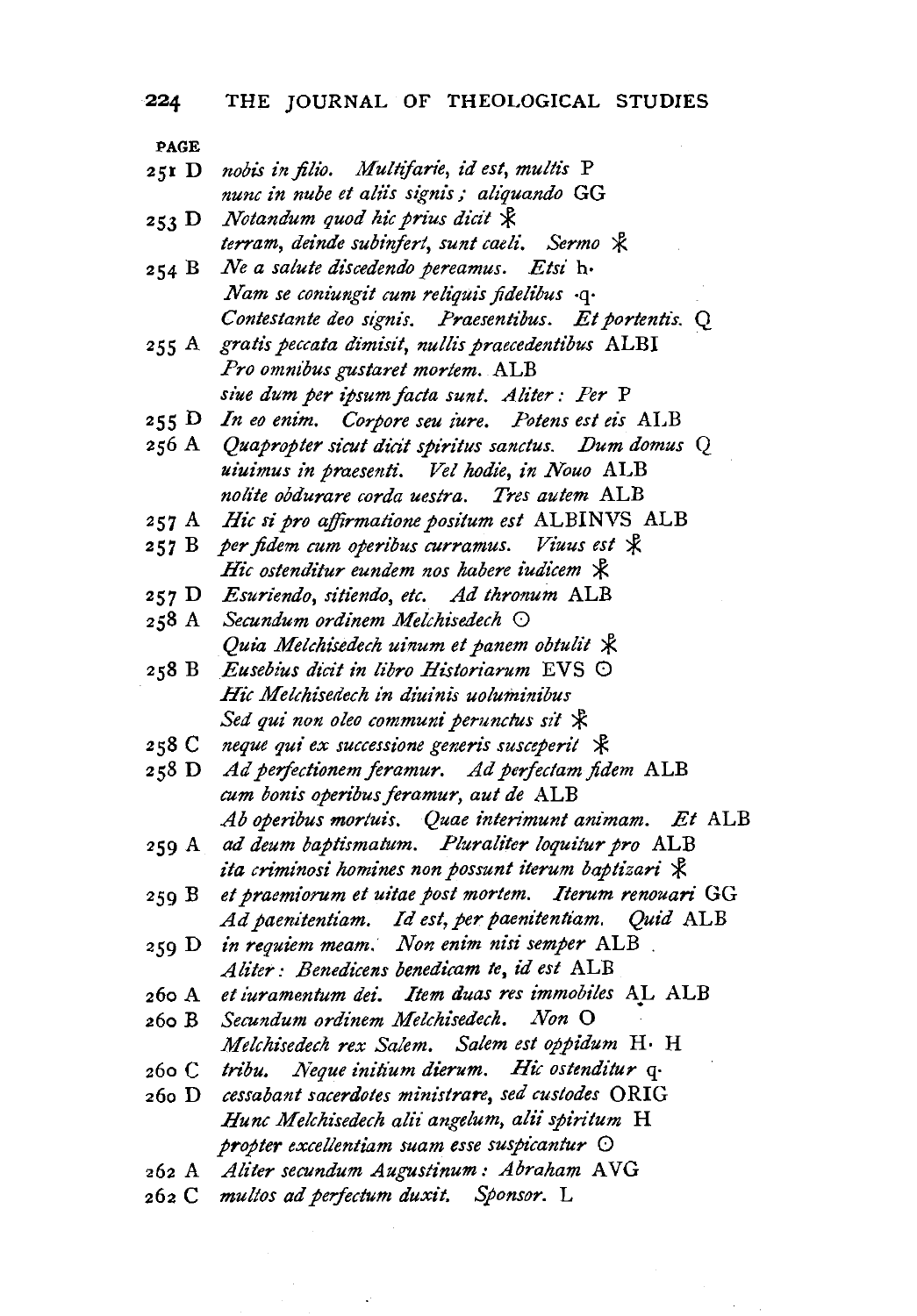- 263 B *Ecclesiae deum conjiten#. Testamentum nouum.* ALB
- $263 C$ *Euangelium et legem gratiae. Hoc est* ALB
- $263 D$ *Tabet•naculum, quod era! pro tempore. Non sic* q· *Candelabrum uero carnem Christi septem donis* Q
- $264 B$ *oblati'onibus prion"bus. Ubi enim testamentum* ALB
- *testatur indulgentiam peccatorum. Poterat aliquis ALB* 264 C *Alioqui nondum ualet. Quia quam diu uiuit testator* ALB
- $265 B$ *Non cessassent offirre. Non iterum offirrent* ALB *si per unam hostiam mundati essent, et quamui's* ALB
- *Christi dimittuntur peccata. Hie ostendit distantiam* ALB 266 A
- 268 A Aliter : In hoc loco quidam frustra AVG H
- *Iephte. Offerente jiliam* L 268 D
- 269 A *Ut Isaias.* (Then in Rheinau MS the words *secundum Isidorum}*   $\overline{est}$
- 269 D *Nam sicut per unam escam unius diei esuries* L

The complete resolution of these symbols is not here attempted. To begin with, not all indicate the names of authors. Some seem to have to do with figures of speech, in which, like other grammatical problems, Irish scholars appear to have taken a more than average interest. Hellmann has devoted some attention to such cryptic symbols in his monograph already mentioned.<sup>1</sup> To the 'Chrismon'  $\mathcal{R}$  he does not attach any meaning, Z he regards as indicating a lacuna or an error, 0 as a sign of a doubtful passage, f as meaning perhaps *semper legendum* <sup>2</sup> , 7 as an indication of individual glosses. He does not mention *),* which. seems to be a sign of scripture quotation, and I do not myself seem to have noted 7. I have purposely omitted the marginal numbers indicating *capitula,* as Sedulius appears to have used the well-known Vulgate *capitula.* What has interested me especially has been the symbols indicating authors, and, while here also I have left something for others. to do, I hope that my list of the authorities acknowledged by Sedulius. may be regarded as approximately complete. I have arranged the full names in alphabetical order, and added the symbols within brackets. The identification of the actual passages in the works of the authors. used has proceeded only so far. When it is completed by others, it will, taken in conjunction with the information already collected by Hellmann both from the *Liber de Rectoribus Christianis* and the *Codex* Cusanus,<sup>3</sup> enable us to reconstruct the library of Sedulius, or that which. he was privileged to use, in the most gratifying manner. It is hardly-

- <sup>2</sup> Not rather ' Sedulius' ? or ' syllogism'?
- s In the second and third parts of his *Sedu/ius Scottus.*

VOL. XVIII. Q

225

<sup>1</sup> *Sedulius Scottus,* p. 192 f.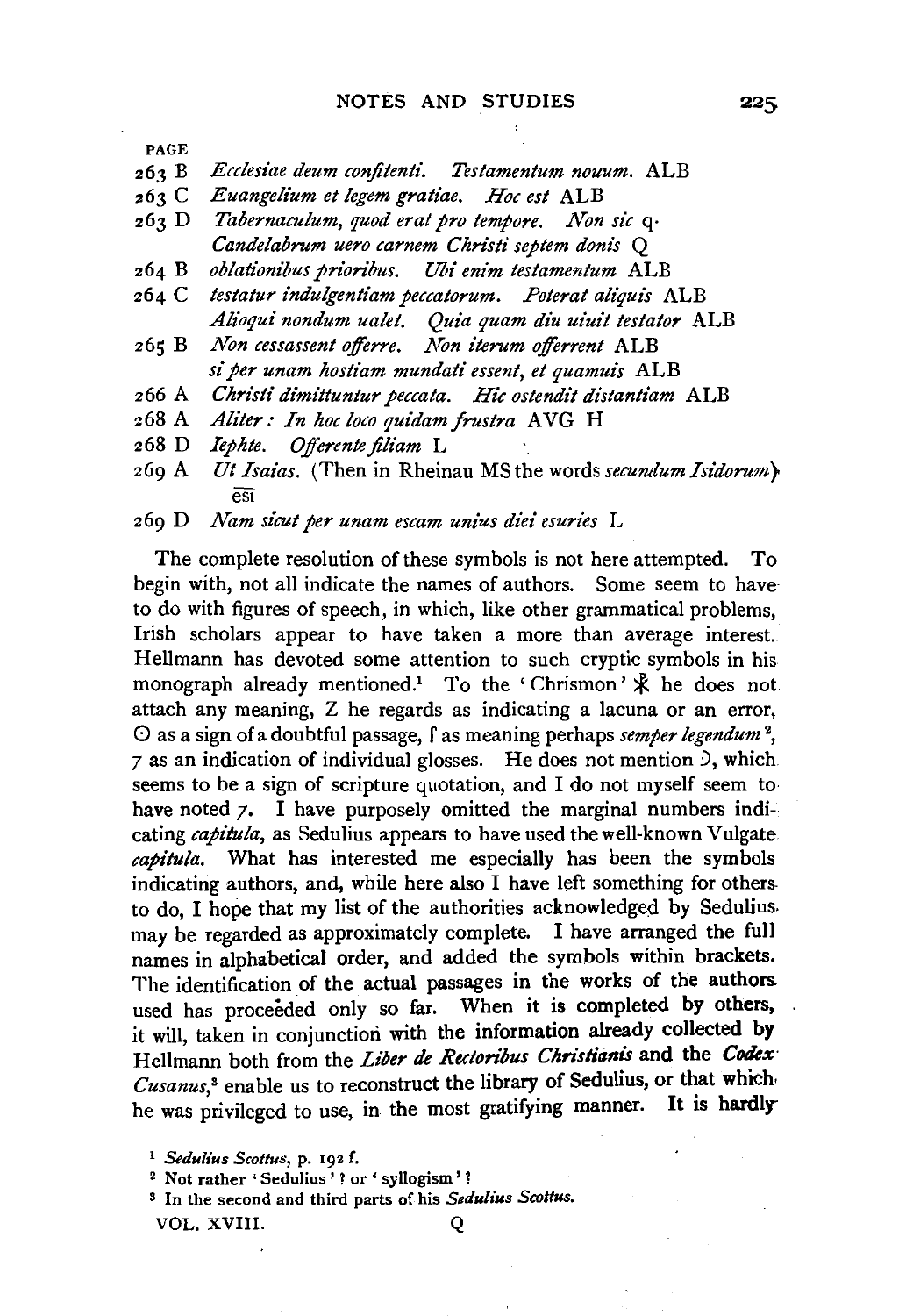probable that any other author of his period is equally scrupulous in recording his indebtedness to earlier writers.

ALBINVS  $(=\text{Alcuin})$  (ALBI, ALB, AL)

Alcuin's commentary on the Epistle to the Hebrews. In certain copies of Ambrosiaster's commentaries, such as Oxford Bodl. 689 (saec. xii), it is added under the name of Ambrose, since Ambrosiaster wrote no commentary on that Epistle.<sup>1</sup> Almost certainly Alcuin issued the commentary without a name, like Raymo, and doubtless others. The commentary on seventy-five Psalms, published under the name of Rufinus, is also Alcuin's work,<sup>2</sup> and was also doubtless issued anonymously.

AMBROSIVS (AMB AM)

Ambrosiaster's commentary on the Epistle to the Romans, and the First Epistle to the Corinthians ; the Latin translation of Theodore of Mopsuestia's commentary on the Epistle to the Galatians. 8

AVGVSTINVS (AVG, AV, AG)

Enchiridion  $= 13$  D

De Gratia et Libero Arbitrio = 2 I A

Liber Quaestionum  $= 77$  C

De Ciuitate Dei: xxii  $15 = 203$  C: vii 24, 26 = 139 A

De Genesi ad Litteram: xii 7  $\S$  18 = 160 D, 161 A: xi 42  $\S$  58-60  $=$  232 C, D, 233 A: x 20  $\S$  36 = 262 A

Ambrosiaster's Quaestiones, the earlier edition: p. 445 ll.  $3-6 = 13 \text{ C}$ : Migne *P. L.* xxxv 2261, title, and ll. 59-2262 l.  $3 = 131$  D, 132 A-B: p. 476 ll.  $i-i6 = 2i5$  A, B

Pseudo-Augustinian *Sermones* 102  $\S$  2 = 70 D, 71 A, B

De Trinitate  $= I 4 A$ 

Contra Iulianum : lib. ii  $=$  54 D

De Octo Dulcitii Quaestionibus, qu. 1  $\S$  12 = 134 B, C

BASILIVS (BAS)

$$
= 219 \, \mathrm{C}
$$

BEDA (Be)•

 $=$  154  $C$ 

CASSIANVS (CASSIO<sup>5</sup>, CASS, CAS)

Conl. xxii 15 p. 635, ll. 1-3, 19-23 = 70 C

Conl. xvii 20  $\S$  7 p. 483, l. 19-p. 484, l. 1 = 146 D

Inst. v 16 p. 94, ll.  $4-12 = 148$  B, C

Inst. vii 17 p. 141, ll. 20-23 = 162 B

1 Riggenbach in Zahn's *Forschungen,* viii Teil, I Heft (Leipzig 1907), pp. 18 ff.

2 H. Brewer in *Zeitschr.f. kath. Theol.* xxxvii (1913), pp. 668-675.

s Cf. H. B. Swete's edition of the latter, vol. i (Cambr. 188o), pp. xlvi f.

4 Probably B and b belong to Bede also.

<sup>5</sup> This is clearly an error, as CASSIO could properly refer only to Cassiodorus.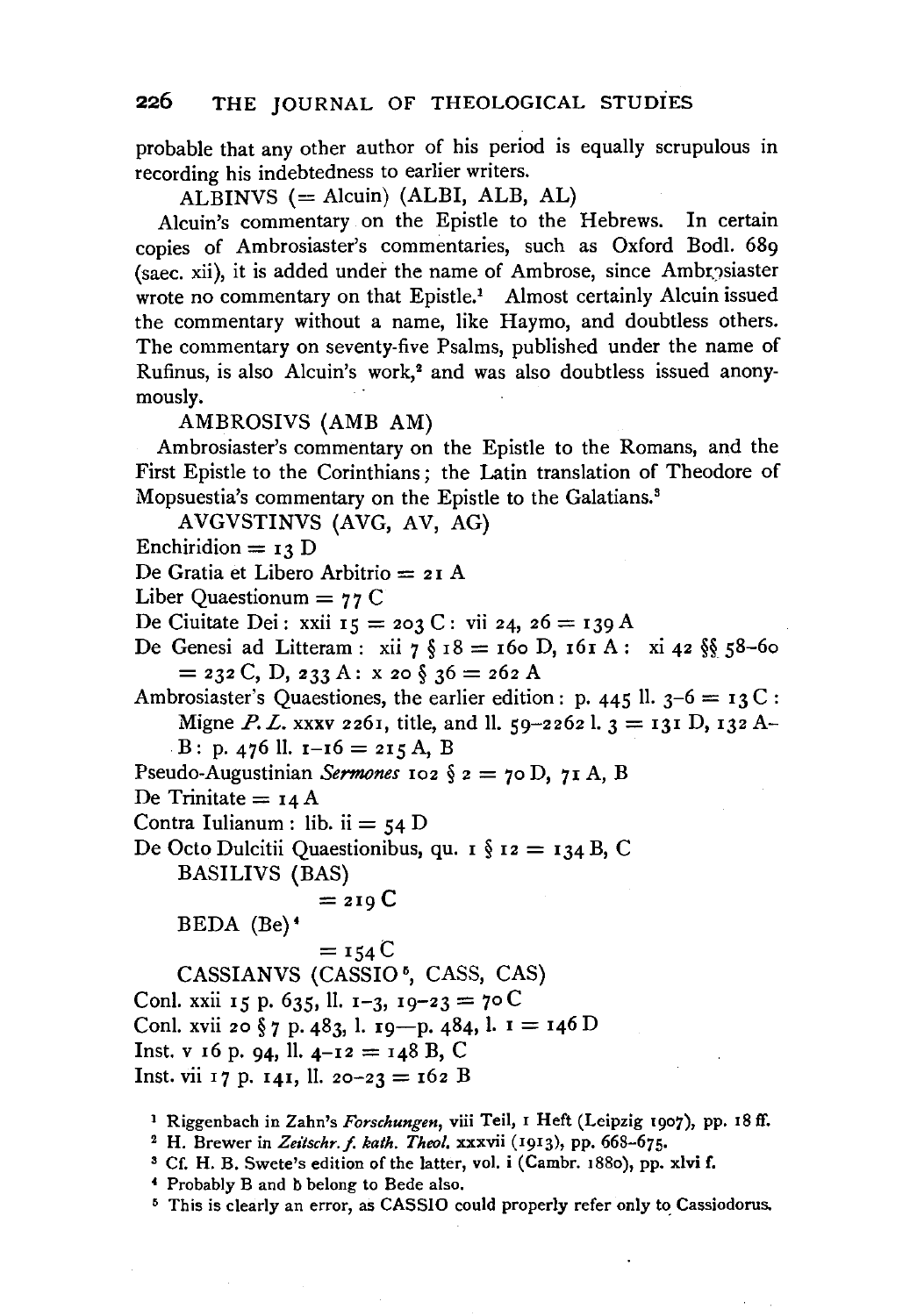Conl. vi 9 p. 161, l. 15-p. 162, l. 10 = 171 B, C, D Conl. xiv 8 p. 405, ll.  $15-20 = 191$  A Conl. iv II p. 105, ll.  $3-9 = 192$  D Inst. viii 9 p. 157, ll.  $18-22 = 205$  A Conl. vii 5 p. 186, ll. 17-24 = 210 D, 211 A Inst. x 7 p. 179, l. 24-p. 180, l.  $4 = 220$  C, D cf. p. 181, ll.  $7-10 = 220$  D Inst. x. 7 p. 180, ll.  $16-22 = 224$  B Conl. xii 1, 2 p. 335, l.  $2-p$ . 336, l.  $23 = 228$  A-C Conl. v II p. 132, l. 23-p. 133, l. 12 = 228 C, D Inst. vii 7 p. 134, ll. 8-14 = 228 D Conl. ix 9, p. 260 ll.  $4-9 = 23I$  C II p. 26I, l. 4-p. 262, l.  $15 = 23i$  C, D, 232 A CASSIODORVS (CAS) De Artibus ac Disciplinis : praef.  $=$  33 C<sup>1</sup> In Psalt. : praef.  $15 = 33$  C EVSEBIVS-RVFINVS (EVS ') Historia Ecclesiastica: lib. ii 1 § 2 p. 103, l. 17-p. 105, l. 3 = 183 C<br>
,, iii 4 § 5 p. 193, ll. 16-17 = 229 D ,, i 3  $\S$  17, 18 p. 37, ll.  $7-II = 258 B$ , C FAVSTVS REIENSIS (FAVS, FAVST) De Spiritu Sancto ii 5 p. 145, ll. 14-17, 26-29 = 59 C, D De Gratia ii 3 p. 63, ll.  $io-13 = 79$  D, 80 A perhaps a lost portion of De Gratia ii  $6 = 85$  A De Gratia ii 6 p. 73, ll. 20-22 = 87 B, C De Gratia i 12 p. 43, II. 13-20 = 87 C, D De Gratia ii I p. 59, l. 23-p. 60, l. I = 90 A GENNADIVS

The reference on p. 154 C is not to the *Liber Ecclesiasticorum Dogmatum,* and, if the B in the margin of the Bamberg MS is to be trusted, the passage comes through Bede (from a lost work of Gennadius, or one falsely attributed to him).<sup>3</sup>

GREGORIVS MAGNVS (GG, GR) Moralia in  $\text{Iob} = 138 \text{ A}$ 

HIERONYMVS (HIER, IER, H)

His commentaries on Galatians, Ephesians, and Titus.' (Never Pseudo-Jerome on the Epistles of St Paul.)

<sup>1</sup> Where Isid. etym. i 2 § I seems to be combined with Cassiod.

 $2$  242 B, C I cannot explain ; it is perhaps an obscure reference to glossaries :

see Thes. s. v. *cucullus*.<br><sup>3</sup> Cf. the case mentioned in the Journal, vol. xiv (1912–1913), P. 339.

' This last comm. is quoted even outside that of Sedulius on the same Epistle :. e.g. I 29 D, 159 D, 233 C, D.